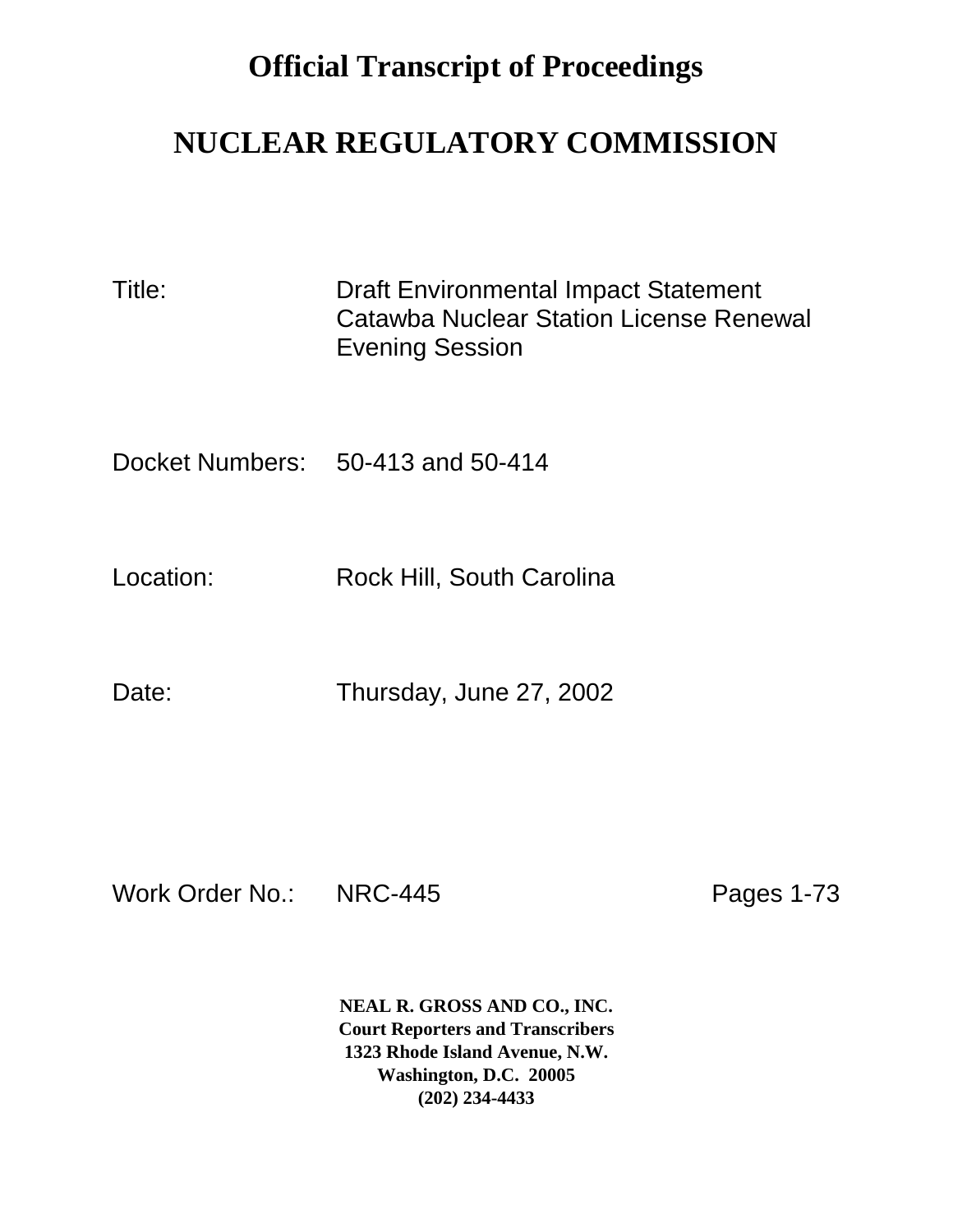|             |                                                                             | $\mathbf 1$          |
|-------------|-----------------------------------------------------------------------------|----------------------|
| $\mathbf 1$ | UNITED STATES OF AMERICA                                                    |                      |
| 2           | NUCLEAR REGULATORY COMMISSION                                               |                      |
| 3           | + + + + +                                                                   |                      |
| 4           | DRAFT ENVIRONMENTAL IMPACT STATEMENT                                        |                      |
| 5           | DUKE ENERGY CORPORATION                                                     |                      |
| 6           | CATAWBA NUCLEAR STATION, UNITS 1 AND 2                                      |                      |
| 7           | <b>LICENSE RENEWAL</b>                                                      |                      |
| 8           | + + + + +                                                                   |                      |
| 9           | <b>PUBLIC MEETING</b>                                                       |                      |
| 10          | + + + + +                                                                   |                      |
| 11          | THURSDSAY, JUNE 27, 2002                                                    |                      |
| 12          | + + + + +                                                                   |                      |
| 13          | ROCK HILL, SOUTH CAROLINA                                                   |                      |
| 14          | + + + + +                                                                   |                      |
| 15          | The above entitled matter came on for public meeting                        |                      |
| 16          | pursuant to Notice at 7:00 p.m. Rock Hill City Hall, City Council Chambers, |                      |
| 17          | Rock Hill, South Carolina, Chip Cameron, Moderator, presiding.              |                      |
| 18          | APPEARANCES OF NRC STAFF:                                                   |                      |
| 19          | <b>CHIP CAMERON</b>                                                         | <b>RICHARD EMCH</b>  |
| 20          | <b>RANI FRANOVICH</b>                                                       | <b>ANDREW KUGLER</b> |
| 21          | <b>JIM WILSON</b>                                                           | <b>JARED HECK</b>    |
| 22          | MARY ANN PARKHURST                                                          |                      |
| 23          | ROBERT PALLA                                                                |                      |
| 24          |                                                                             |                      |
| 25          |                                                                             |                      |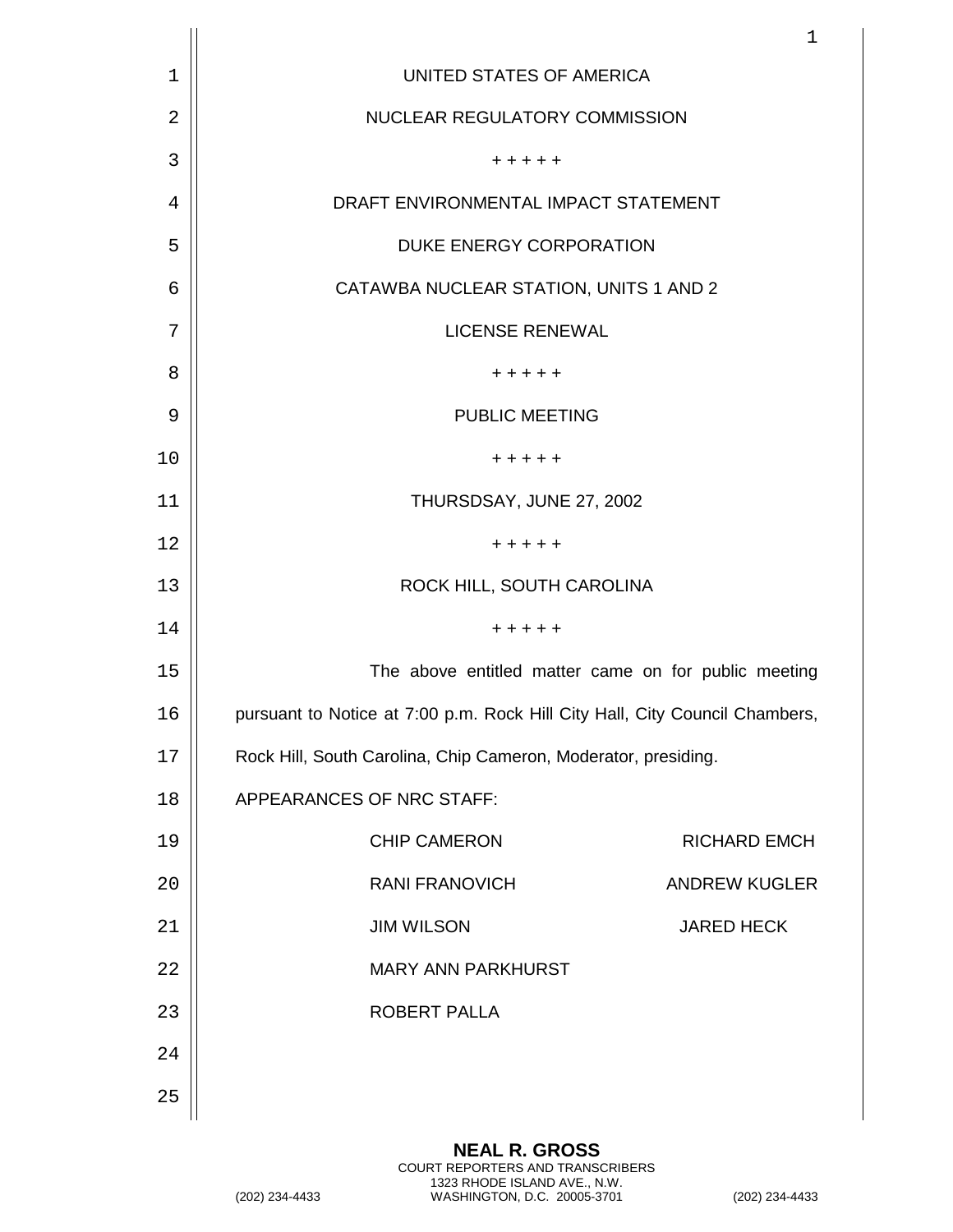|             | 2           |
|-------------|-------------|
| $\mathbf 1$ | $I-N-D-E-X$ |
| 2           |             |
| 3           |             |
| 4           |             |
| 5           |             |
| 6           |             |
| 7           |             |
| 8           |             |
| 9           |             |
| 10          |             |
| 11          |             |
| 12          |             |
| 13          |             |
| 14          |             |
| 15          |             |
| 16          |             |
| 17          |             |
| 18          |             |
| 19          |             |
| 20          |             |
| 21          |             |
| 22          |             |
| 23          |             |
|             |             |
|             |             |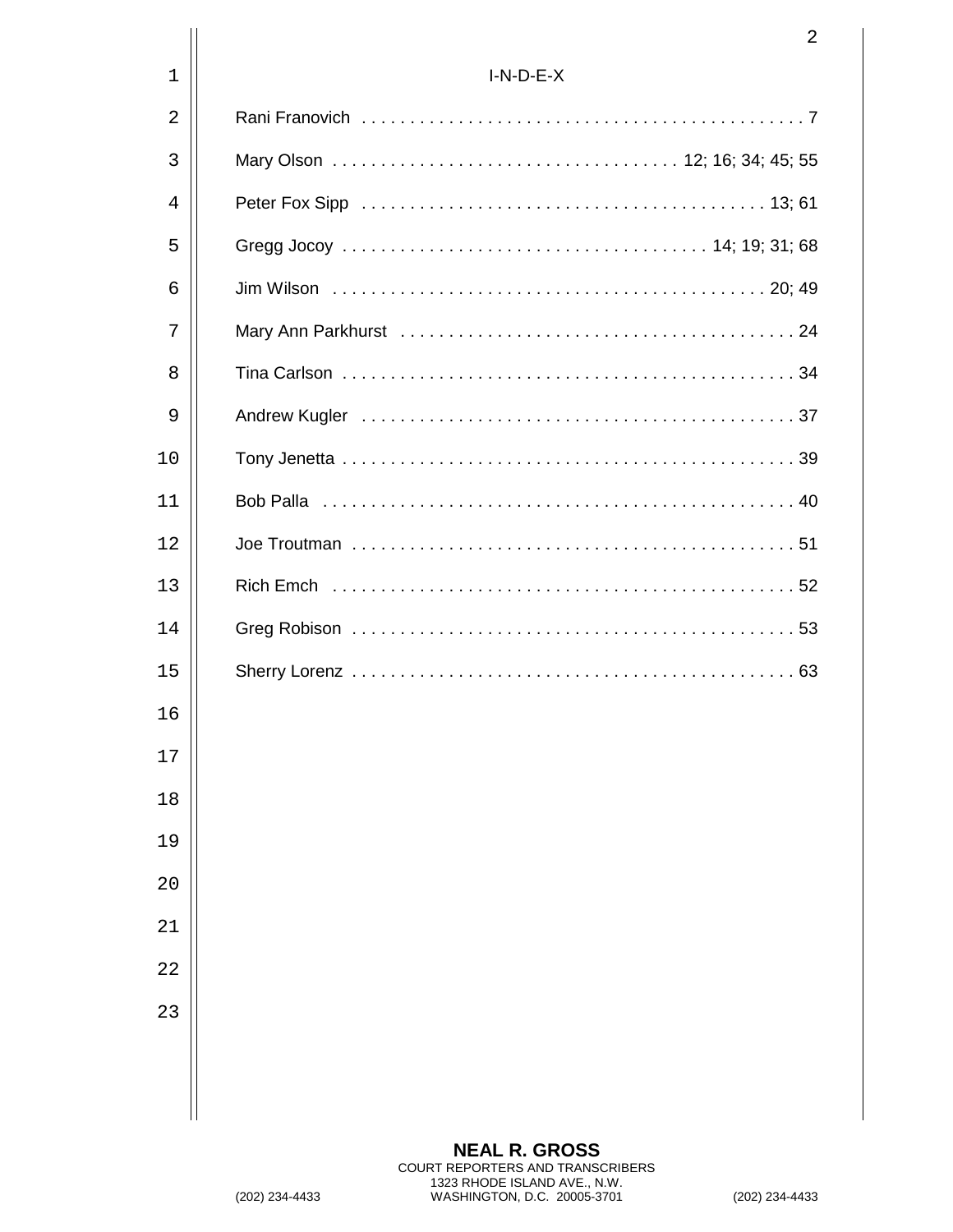|    | 3                                                                                  |
|----|------------------------------------------------------------------------------------|
| 1  | P-R-O-C-E-E-DI-N-G-S                                                               |
| 2  | (7:00 p.m.)                                                                        |
| 3  | MR. CAMERON: Good evening, everyone. My name is Chip                               |
| 4  | Cameron, I'm the special counsel for public liaison at the Nuclear Regulatory      |
| 5  | Commission and I want to welcome you here tonight and thank you for being          |
| 6  | with us tonight.                                                                   |
| 7  | It's my pleasure to serve as your facilitator tonight to try to                    |
| 8  | make sure that we all have a productive meeting.                                   |
| 9  | It's nice to be back here in Rock Hill. I said that this afternoon                 |
| 10 | and it still applies tonight -- it's nice to be back here with all of you. We were |
| 11 | here last year to talk about scoping. In other words what information should be    |
| 12 | considered in the environmental impact statement on Duke Energy                    |
| 13 | Corporation's application to renew the licenses at the Catawba Nuclear Station     |
| 14 | for Units 1 and 2, down there.                                                     |
| 15 | We're back tonight. We have a draft environmental impact                           |
| 16 | statement completed and what we want to do tonight is to make sure that we         |
| 17 | clearly describe what's in that statement and what the license renewal process     |
| 18 | is and what the schedule is for evaluating these applications that we received     |
| 19 | to renew the licenses. We also want to hear from all of you, both in the           |
| 20 | question and answer session, but also to hear your comments on a little bit        |
| 21 | more formal basis, your comments or concerns on these particular issues.           |
| 22 | As with scoping, we are going to be taking written comments                        |
| 23 | on the draft environmental impact statement. We wanted to be here with you         |
| 24 | tonight to not only listen to you, but also to provide information to you that may |
| 25 | either stimulate you or help you with any written comments that you want to        |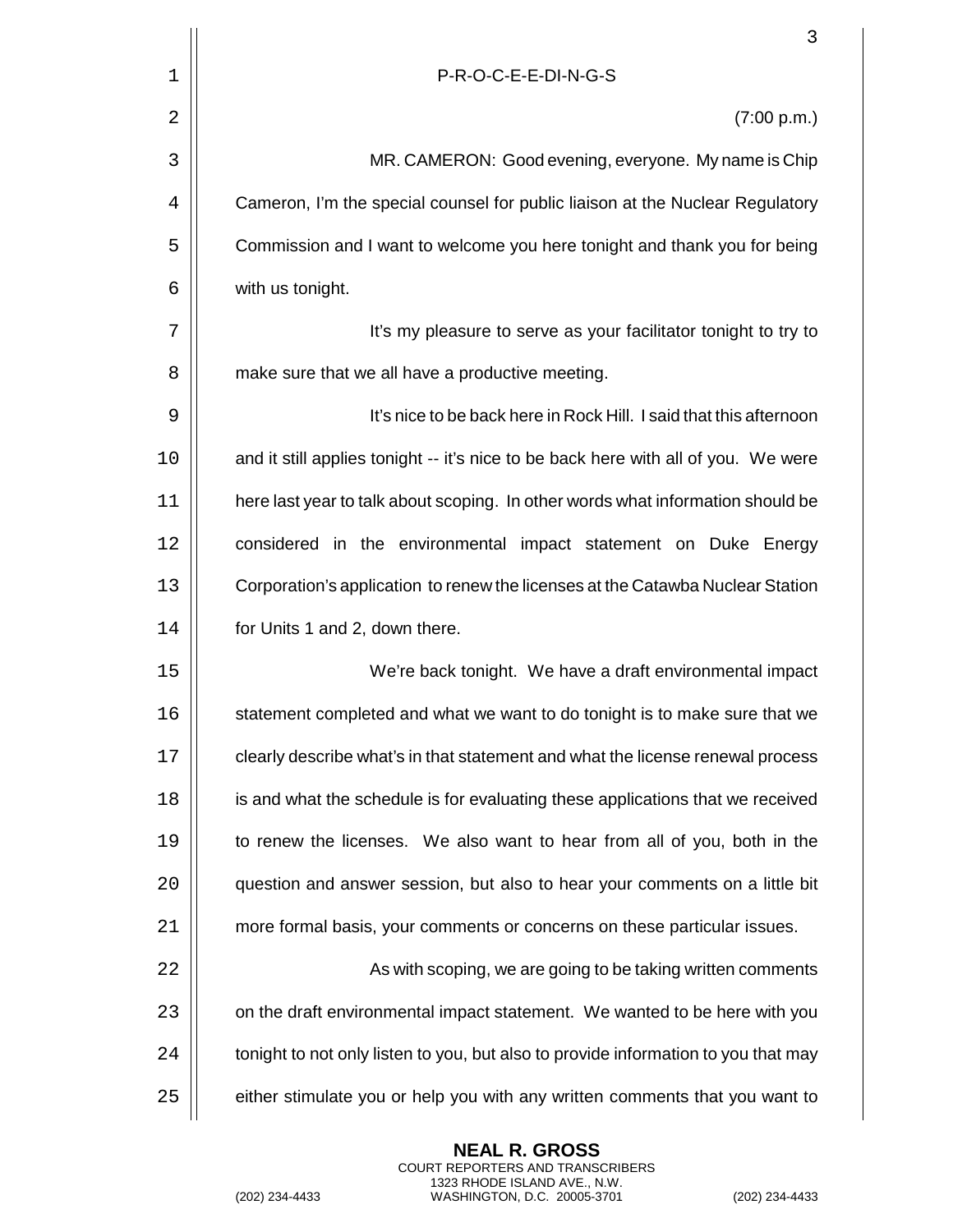4  $1 \parallel$  submit. But I want to emphasize that anything you say here tonight is going to  $2 \parallel$  carry the same weight as any written comments that we receive. 3 | In terms of the format for tonight's meeting, we're going to 4  $\parallel$  do the meeting in basically two parts. One is going to be to provide you with 5 | background information on what's happening with the evaluation of these 6 | | applications. That's going to consist of a few brief NRC presentations, and 7 | after each of those presentations, we're going to go out to you to see if there's 8 | any questions that you have on those topics or other related topics. 9 The second segment is to ask anybody who wants to speak -- 10 | and we have a number of people signed up -- to come up here and to give us 11 | their comments and we'll be in a listening mode then. We want to listen what 12 | vou have to say. The staff takes these comments back and evaluates them in 13 | terms of the draft environmental impact statement. 14 | Cround rules are real simple. If you have anything you want 15  $\parallel$  to say during the interactive first part of the meeting, just signal me and I'll bring 16 you this talking stick. And please give us your name and affiliation, if 17 | appropriate, so that we can get that on the record. We are taking a transcript. 18 **Bill**, our stenographer is over here, is doing that. That'll be the record for 19 **tonight's meeting and it will be on the NRC website and that transcript will be** 20 available. 21 As usual, we want to only have one person speaking at a time  $22$   $\parallel$  so that we can give our full attention to whomever has the floor at the moment. 23 We're not operating under any severe time constraints tonight  $24$   $\vert$  because we always want to make sure that everybody who wants to talk has

25 | an opportunity to talk. And I guess we'll find out whether we're under severe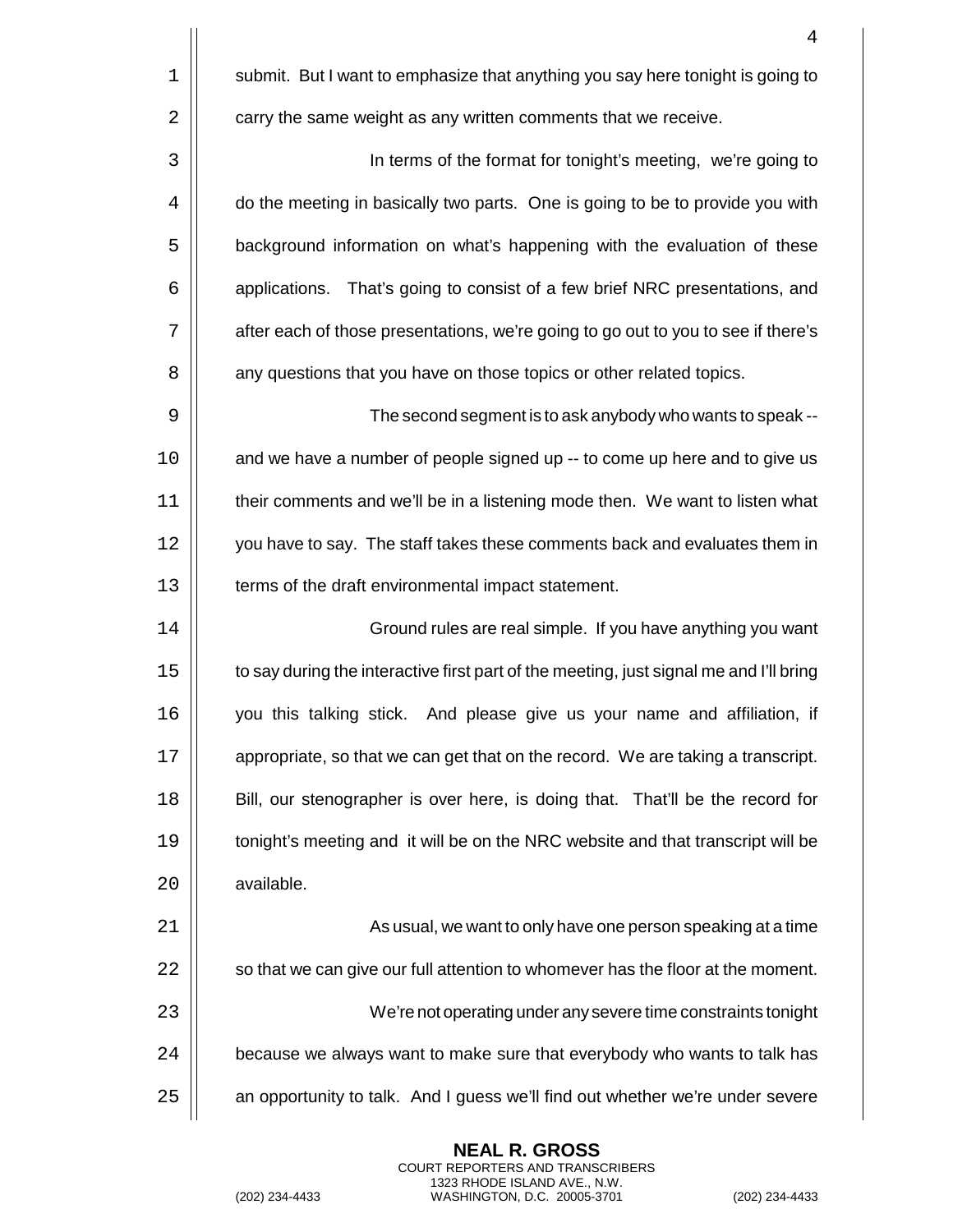|    | 5                                                                                    |
|----|--------------------------------------------------------------------------------------|
| 1  | time constraints as we get more into the meeting, depending on how many              |
| 2  | questions there are. But just try to be concise. There's a real fuzzy guideline      |
| 3  | When you do your formal statements, try to keep it to five or seven minutes,         |
| 4  | but we can be forgiving on that, at least a little bit forgiving.                    |
| 5  | Those are the ground rules, how we're going to do the                                |
| 6  | meeting. We thank you for being here today, taking the time to come down             |
| 7  | and talk to us, some of you from far distances. So we appreciate that. If you        |
| 8  | haven't signed up out front on the blue cards, please do that so that we can         |
| 9  | send you any information that we develop out of this meeting. There's also an        |
| 10 | NRC evaluation of the meeting that helps us to try to improve on what we do          |
| 11 | with public meetings, so if you have comments for us, please do that.                |
| 12 | I want to introduce you to the NRC staff who are going to be                         |
| 13 | doing the presentations and also at the same time go over the agenda for             |
| 14 | tonight.                                                                             |
| 15 | We're going to start out and give you the overview of the                            |
| 16 | license renewal process and tell you where we are in that process too. To do         |
| 17 | that, we're going to go to Rani Franovich, who is right here. She's the project      |
| 18 | manager on this license renewal application, the project manager for the safety      |
| 19 | evaluation.                                                                          |
| 20 | Rani was the resident inspector at the Catawba plant, so she                         |
| 21 | knows the plant well. She's back with us in headquarters now in Rockville and        |
| 22 | she's doing this project management job on this application. She's been with         |
| 23 | NRC for about 11 years.                                                              |
| 24 | In terms of her educational background, she has a Master's                           |
| 25 | degree from Virginia Tech -- and in a minute I'll tell you what it's in -- Rani, why |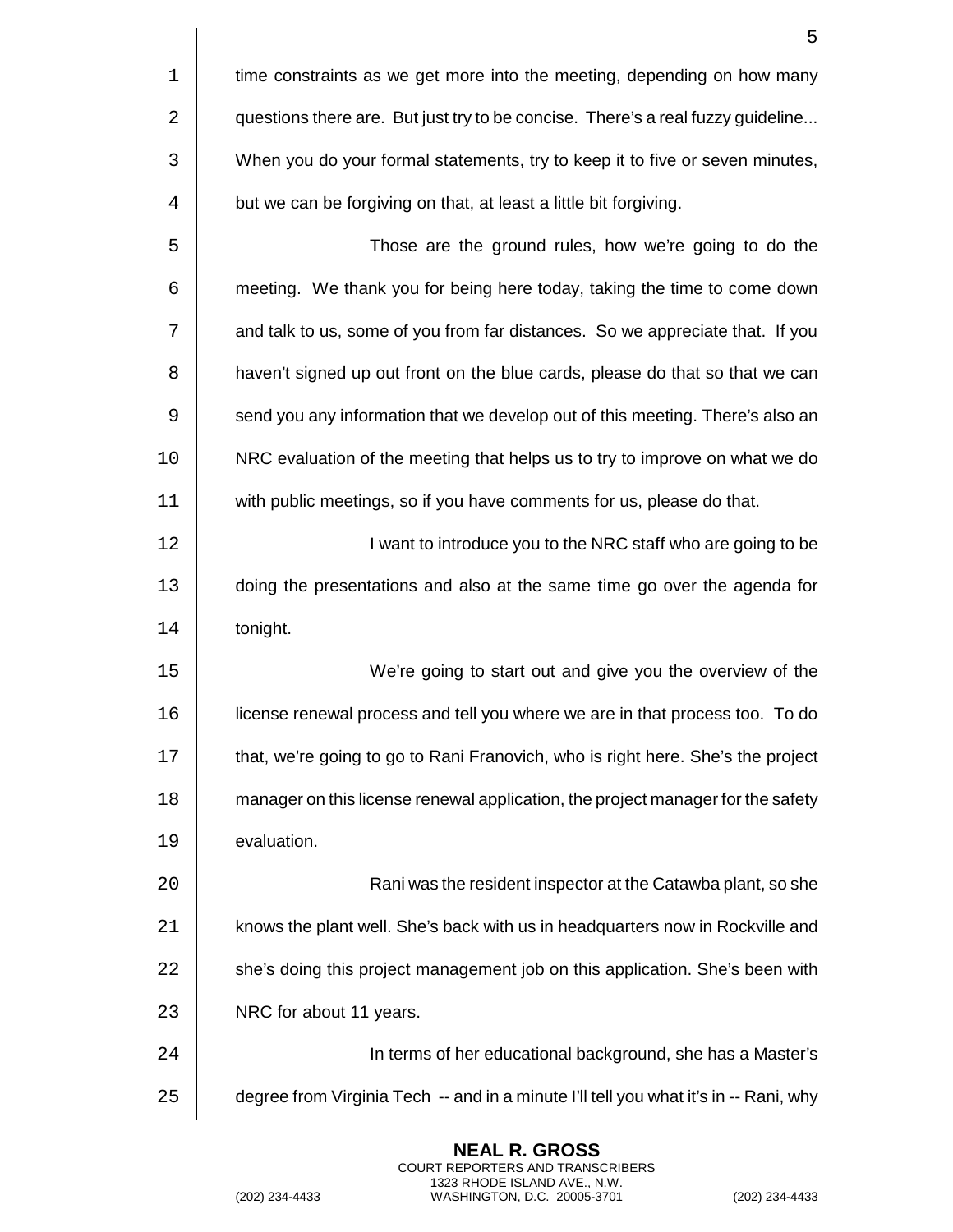|    | 6                                                                               |
|----|---------------------------------------------------------------------------------|
| 1  | don't you tell us what it's in. What is your master's degree in?                |
| 2  | MS. FRANOVICH: It's in industrial and systems engineering.                      |
| 3  | MR. CAMERON: Thanks, Rani. We're going to get really                            |
| 4  | interactive now. We'll go to you for questions on that overview.                |
| 5  | Then we're going to go to Mr. Jim Wilson who is right here,                     |
| 6  | and he's the project manager on the environmental side, the environmental       |
| 7  | review on the license applications for renewal of the Catawba applications.     |
| 8  | Jim, like Rani, is in our Office of Nuclear Reactor Regulation back in          |
| 9  | He'll give you that overview of the environmental review<br>headquarters.       |
| 10 | process.                                                                        |
| 11 | Jim has been with the agency seemingly forever, but about                       |
| 12 | 27 years and he has a Master's in zoology, again like Rani, from Virginia Tech. |
| 13 | After that, we're going to get to the real heart of the draft                   |
| 14 | environmental impact statement and we're going to go to Mary Ann Parkhurst,     |
| 15 | who's right over here.                                                          |
| 16 | Mary Ann is the team leader for the expert scientists that we                   |
| 17 | have doing the environmental review, gathering the data, doing the analysis for |
| 18 | the NRC. Mary Ann is from Pacific Northwest National Laboratory. She'll be      |
| 19 | talking a little bit about some of the other disciplines that are involved.     |
| 20 | She has a Master's in ecology from Washington State                             |
| 21 | University and also a Master's in radiological sciences from the University of  |
| 22 | Washington. And she's been working on environmental science issues for          |
| 23 | about 25 years.                                                                 |
| 24 | She's the team leader, she's going to tell you what is in the                   |
| 25 | draft environmental impact statement. We'll go back out to you for questions    |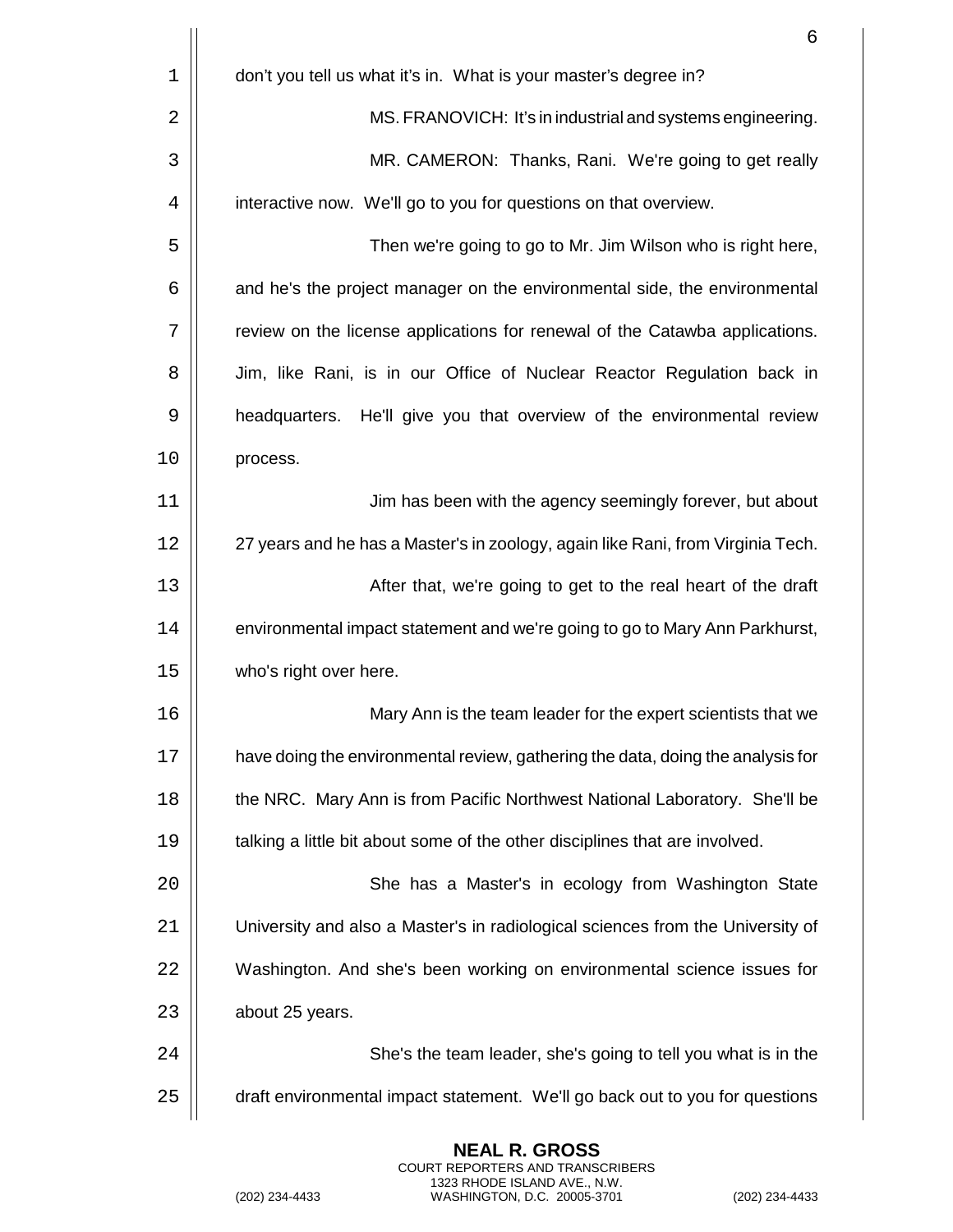|             | 7                                                                                |
|-------------|----------------------------------------------------------------------------------|
| $\mathbf 1$ | and then we're going to go to a short subject, so to speak, but an important     |
| 2           | subject.                                                                         |
| 3           | Also part of the draft environmental impact statement is                         |
| 4           | something called -- its an analysis of severe accident mitigation alternatives.  |
| 5           | We have Bob Palla right over here from NRC headquarters, again Office of         |
| 6           | Nuclear Reactor Regulation. He's in the NRC in the Probabilistic Safety          |
| 7           | Assessment Branch, he's a senior reactor engineer. He's going to describe        |
| 8           | that severe accident analysis that was done as part of the draft environmental   |
| 9           | impact statement.                                                                |
| 10          | He's been with the agency for 21 years working on severe                         |
| 11          | accident reviews at various nuclear power plants and he has a Master's in        |
| 12          | mechanical engineering from the University of Maryland.                          |
| 13          | We're going to go back to Jim Wilson at the end to give us                       |
| 14          | the overall conclusions in the draft environmental impact statement and also     |
| 15          | give you some ideas on where to submit comments.                                 |
| 16          | I just wanted to introduce the program manager for license                       |
| 17          | renewal at the NRC, and this is over the safety review, the environmental        |
| 18          | review. And this is Dr. P.T. Kuo, who is right here, who has come down to be     |
| 19          | with us tonight. Thank you, P.T.                                                 |
| 20          | I'm going to turn it over to Rani at this point.                                 |
| 21          | MS. FRANOVICH: Thank you, Chip.                                                  |
| 22          | Good evening. As Chip indicated, I'm Rani Franovich, I'm the                     |
| 23          | project manager for the safety review of the application for license renewal for |
| 24          | Catawba Nuclear Station.                                                         |
| 25          | Before I talk about license renewal process and the staff's                      |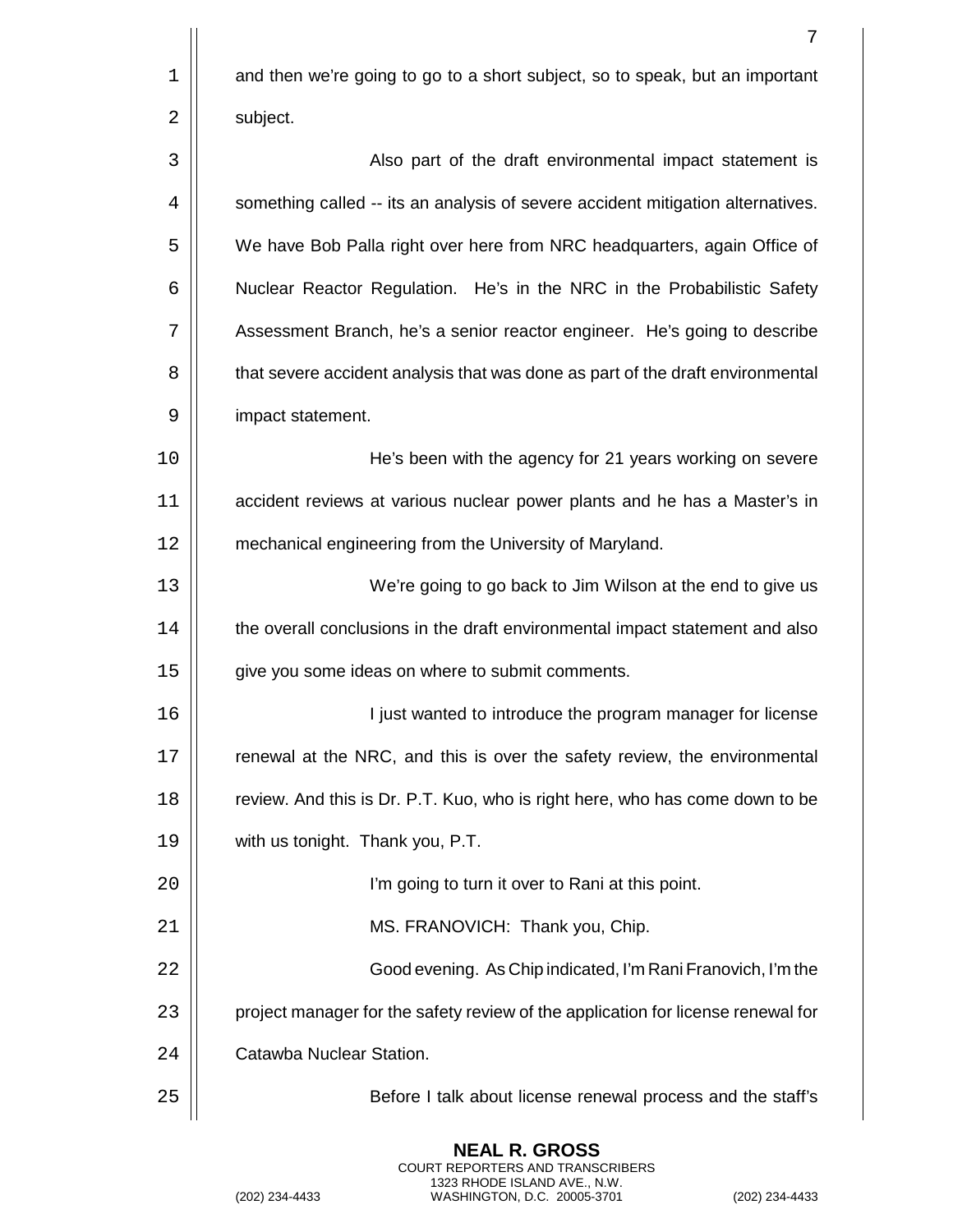|    | 8                                                                                 |
|----|-----------------------------------------------------------------------------------|
| 1  | safety review, I'd like to talk about the Nuclear Regulatory Commission, the      |
| 2  | NRC, what we do and what our mission is.                                          |
| 3  | The Atomic Energy Act of 1954 authorizes the NRC to                               |
| 4  | regulate the civilian use of nuclear materials. The NRC's mission is three-fold:  |
| 5  | to ensure adequate protection of public health and safety; to protect the         |
| 6  | environment; and to provide for the common defense and security.                  |
| 7  | The NRC consists of five Commissioners, one of whom is the                        |
| 8  | NRC's Chairman, and the staff.                                                    |
| 9  | The regulations enforced by the NRC are issued under Title                        |
| 10 | 10 of the Code of Federal Regulations, commonly referred to as 10 CFR in the      |
| 11 | nuclear industry.                                                                 |
| 12 | The Atomic Energy Act provides for a 40-year license term                         |
| 13 | for power reactors, but it also allows for renewal. That 40-year term is based    |
| 14 | primarily on economic and antitrust considerations, rather than safety            |
| 15 | limitations. Major components were initially expected to last for up to 40 years, |
| 16 | however, operating experience has indicated that they don't realistically last    |
| 17 | that long all the time. For example, steam generators are often replaced in the   |
| 18 | initial 40 years. A number of utilities have replaced major components such as    |
| 19 | steam generators and because components and structures can be replaced            |
| 20 | or reconditioned, plant life is really determined primarily by economic factors.  |
| 21 | Applications for license renewal are submitted years in                           |
| 22 | advance, for several reasons. If a utility decides to replace a nuclear power     |
| 23 | plant, it could take up to 10 years to plan and construct new generating          |
| 24 | capacity to replace that nuclear power plant. In addition, decisions to replace   |
| 25 | or recondition major components can involve significant capital investment. As    |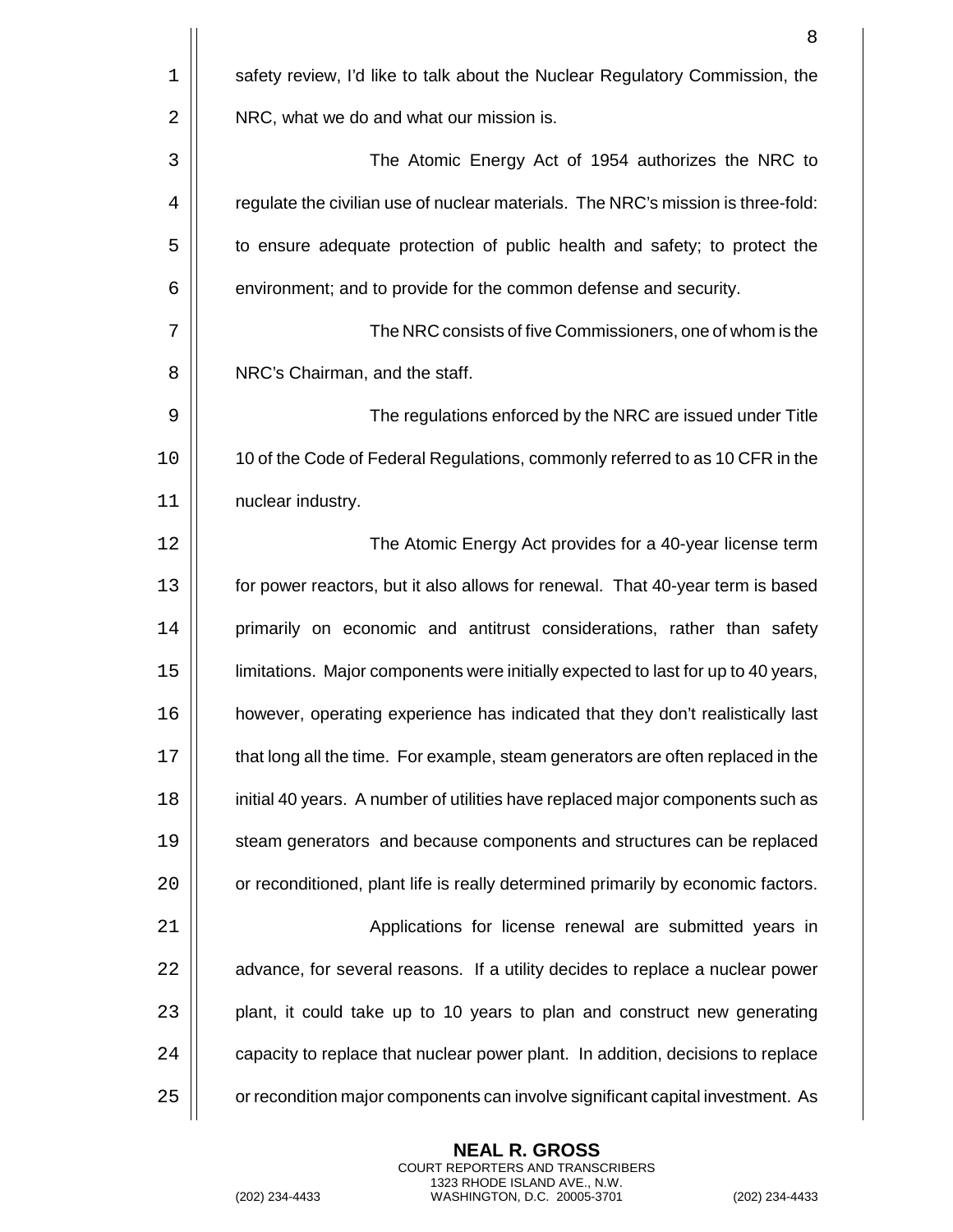$1 \parallel$  such, these decisions involve financial planning many years in advance of the 2 | extended period of operation.

3 Duke Energy Corporation has applied for license renewal 4 | under 10 CFR Part 54, and requests authorization to operate the Catawba 5  $\vert$  Nuclear Units for up to an additional 19 years. The current operating license  $6 \mid$  for Catawba Units 1 and 2 will expire in 2024 and 2026, respectively.

7 Next slide, please. Now I'm going to talk about license 8 | renewal, which is governed by the requirements of 10 CFR Part 54, or the 9 license renewal rule. That rule defines the regulatory process by which a 10 nuclear utility, such as Duke Power, applies for a renewed operating license. 11 The license renewal rule incorporates 10 CFR Part 51 by reference. And 10 12 | CFR Part 51 provides for the preparation of an environmental impact statement 13 | or EIS. The license renewal process defined in 10 CFR Part 54 is very similar 14 | to the original licensing process in that it involves a safety review, an 15 environmental impact evaluation, plant inspections, and review by the Advisory 16 | Committee on Reactor Safeguards, or the ACRS.

17 | Consumer The ACRS is a group of scientists and nuclear industry 18 **experts who serve as a consultant body to the Commission.** The ACRS 19 **performs** an independent review of the license renewal application and the 20 | staff's safety evaluation report, and they report their findings and 21 | recommendations directly to the Commission.

22 | Next slide, please. The next slide illustrates two parallel 23 | processes -- the safety review process and the environmental review process. 24  $\vert$  These processes are used by the staff to evaluate two separate aspects of 25 | license renewal.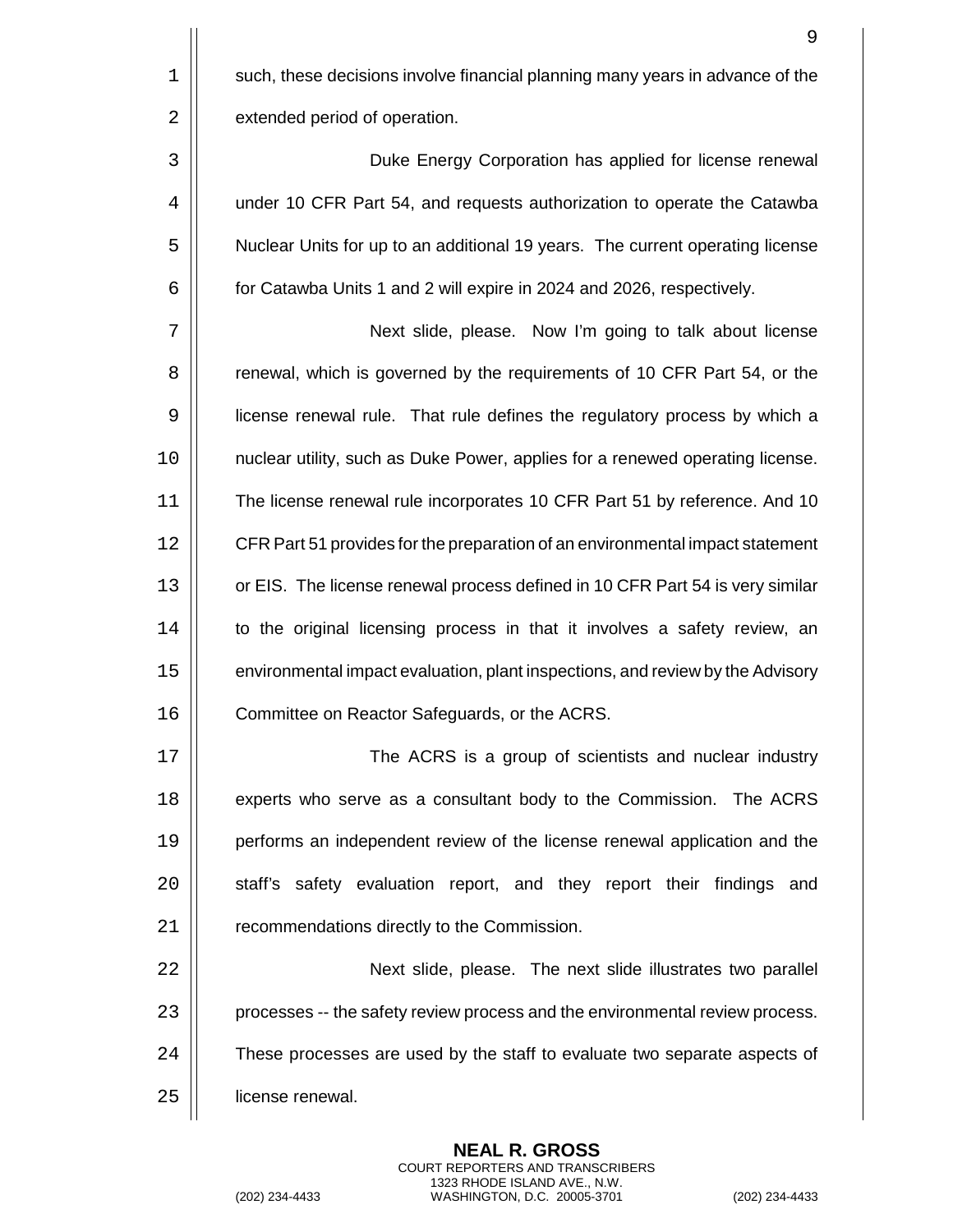|             | 10                                                                               |
|-------------|----------------------------------------------------------------------------------|
| $\mathbf 1$ | The safety review involves the staff's review of the technical                   |
| 2           | information in the application for renewal, to verify with reasonable assurance  |
| 3           | that the plant can continue to operate safely during the extended period of      |
| 4           | operation. The staff assesses how the applicant proposes to monitor or           |
| 5           | manage aging of certain components that are within the scope of the license      |
| 6           | renewal rule. The staff's review is documented in a safety evaluation report     |
| 7           | and the safety evaluation report is provided to the ACRS for review. In return,  |
| 8           | the ACRS generates a report to document their review of the staff's evaluation.  |
| 9           | The safety review process also involves two to three                             |
| 10          | inspections, which are documented in NRC inspection reports.<br><b>These</b>     |
| 11          | inspection reports are considered with the safety evaluation report and the      |
| 12          | ACRS report in the NRC's decision to renew a nuclear unit's operating license.   |
| 13          | If there is a petition to intervene, sufficient standing can be                  |
| 14          | demonstrated and an aspect within the scope of license renewal has been          |
| 15          | identified, then hearings may also be involved in the process. These hearings    |
| 16          | will play an important role in the NRC's decision to renew an operating as well. |
| 17          | At the bottom of the slide is the other parallel process for the                 |
| 18          | environmental review, which involves scoping activities, the preparation of a    |
| 19          | draft supplement to the generic environmental impact statement, solicitation of  |
| 20          | public comments on the draft supplement and then the issuance of a final         |
| 21          | supplement to the generic environmental impact statement. This document          |
| 22          | also factors into the agency's decision on the application.                      |
| 23          | During the safety evaluation, the staff assesses the                             |
| 24          | effectiveness of existing or proposed inspection and maintenance activities to   |
| 25          | manage aging effects applicable to a defined scope of passive structures and     |
|             |                                                                                  |

(202) 234-4433 WASHINGTON, D.C. 20005-3701 (202) 234-4433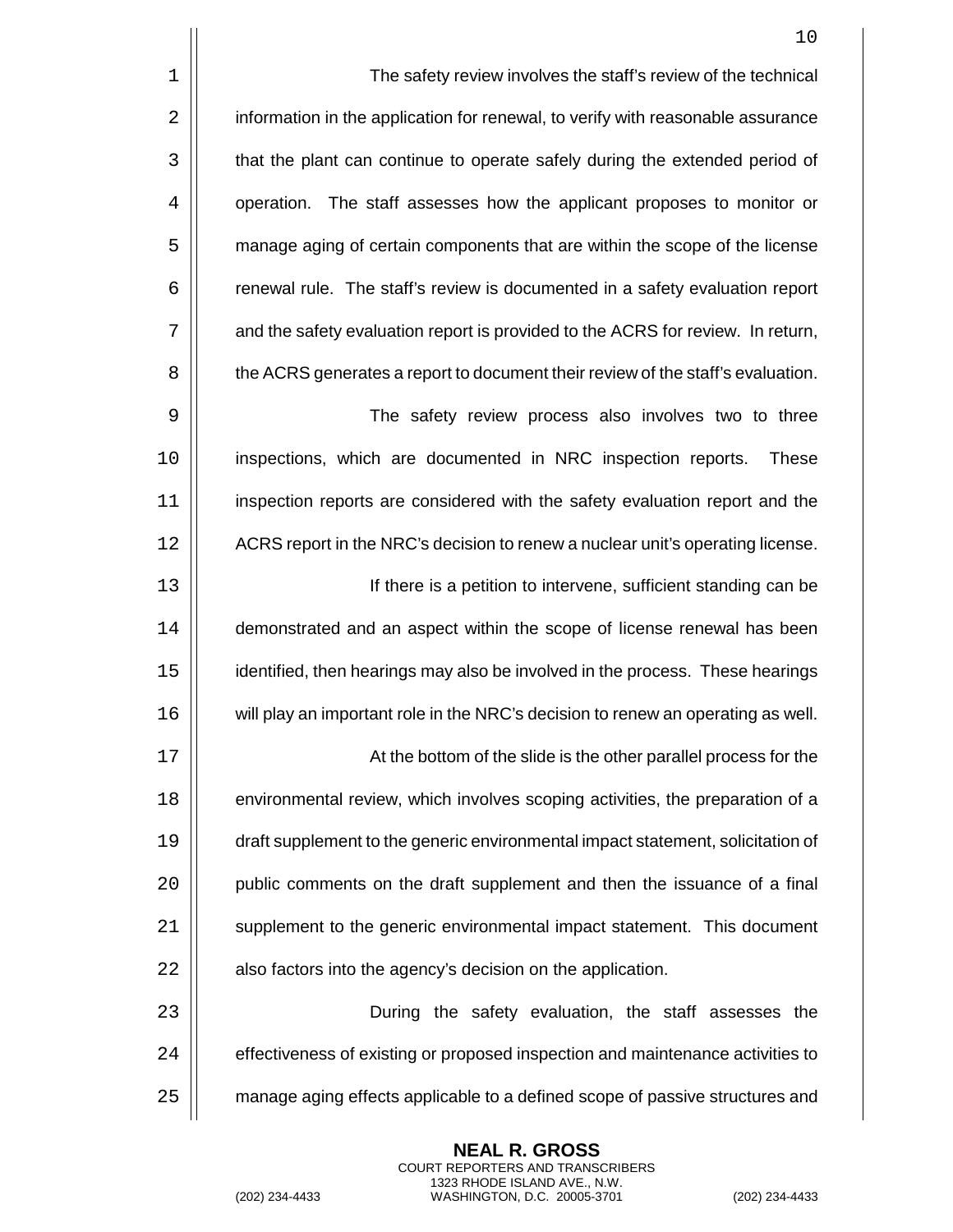|    | 11                                                                                |
|----|-----------------------------------------------------------------------------------|
| 1  | components. Part 54 requires the application to also include an evaluation of     |
| 2  | time limited aging analyses, which are those design analyses that specifically    |
| 3  | include assumptions about plant life, which is typically 40 years.                |
| 4  | Current regulations are adequate for addressing active                            |
| 5  | components such as pumps and valves, which are continuously challenged to         |
| 6  | reveal failures such that corrective actions can be taken. Current regulations    |
| 7  | also exist to address other aspects of the original license, such as security and |
| 8  | emergency planning. These current regulations will also apply during the          |
| 9  | extended period of operation.                                                     |
| 10 | In August 2001, the NRC issued a Federal Register notice to                       |
| 11 | announce its acceptance of Duke Energy's application for renewal of the           |
| 12 | operating licenses for Catawba and McGuire Nuclear Stations. The notice also      |
| 13 | announced the opportunity for public participation in the process. The NRC        |
| 14 | received two petitions to intervene. One from the Nuclear Information and         |
| 15 | Resource Service and the other from the Blue Ridge Environmental Defense          |
| 16 | League.                                                                           |
| 17 | An Atomic Safety and Licensing Board, or ASLB, was                                |
| 18 | established to preside over the proceedings. In an order issued on January 24,    |
| 19 | 2002, the ASLB granted both petitions for hearing and admitted two                |
| 20 | contentions, pertaining to (1) the impact of anticipated mixed oxide, or MOX,     |
| 21 | fuel on aging and environmental issues. And (2) the completeness of the           |
| 22 | severe accident mitigation alternatives, or SAMA, analysis for station blackout   |
| 23 | events at ice condenser plants.                                                   |
| 24 | A third issue concerning terrorism was forwarded to the                           |
| 25 | Commission for review.                                                            |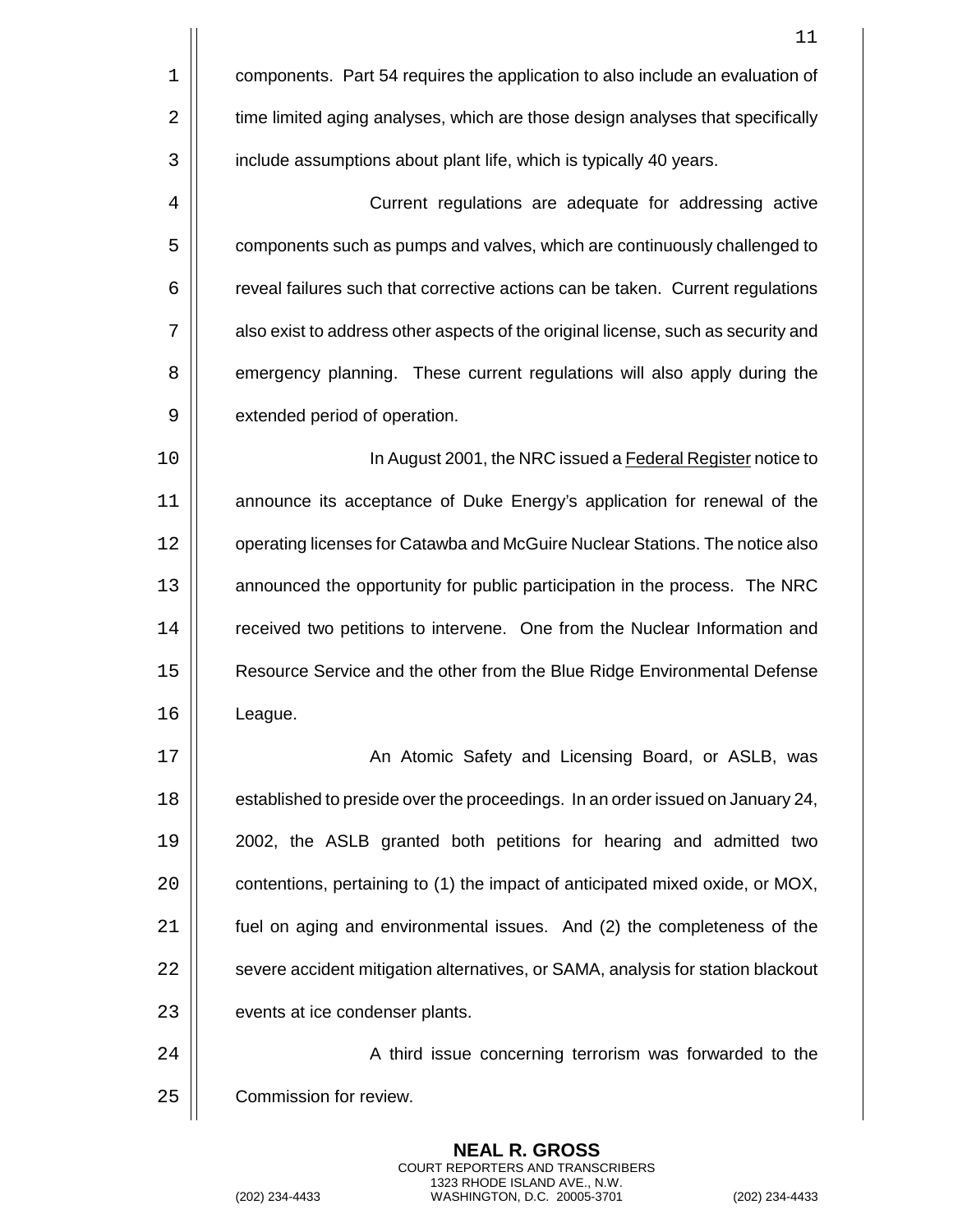|    | 12                                                                                |
|----|-----------------------------------------------------------------------------------|
| 1  | This concludes my summary of the license renewal process                          |
| 2  | and the staff's safety review. Are there any questions I can answer at this       |
| 3  | time?                                                                             |
| 4  | MR. CAMERON: We have one right here. And Mary, just                               |
| 5  | please give us your name for the record.                                          |
| 6  | MS. OLSON: May Olson, Nuclear Information and Resource                            |
| 7  | Service. I haven't had a chance to stay up on things and so this is an honest     |
| 8  | question on my part.                                                              |
| 9  | How many hearings besides the Duke hearing have been                              |
| 10 | granted across the fleet of license renewals so far?                              |
| 11 | MS. FRANOVICH: I'm going to answer that question and let                          |
| 12 | somebody correct me if I'm wrong, but I believe that Duke is the first license    |
| 13 | renewal application for which petitions have been granted a hearing.              |
| 14 | MS. OLSON: And I personally am aware of at least six                              |
| 15 | attempts to get hearings. Do you know if there have been any others over that     |
| 16 | number?                                                                           |
| 17 | MS. FRANOVICH: I do not, but I'm not sure if I'm prepared                         |
| 18 | to answer that -- I don't have a means of really knowing, off the top of my head. |
| 19 | MR. CAMERON: Jared, do you have any information on                                |
| 20 | this? This is Jared Heck from our Office of General Counsel.                      |
| 21 | MR. HECK: I can't answer to night how many have been filed                        |
| 22 | and I'm not familiar with how many have been granted or denied to this point,     |
| 23 | but if you would like afterwards, you know, you can give me your information      |
| 24 | and I can get those numbers for you.                                              |
| 25 | MS. OLSON: Thank you.                                                             |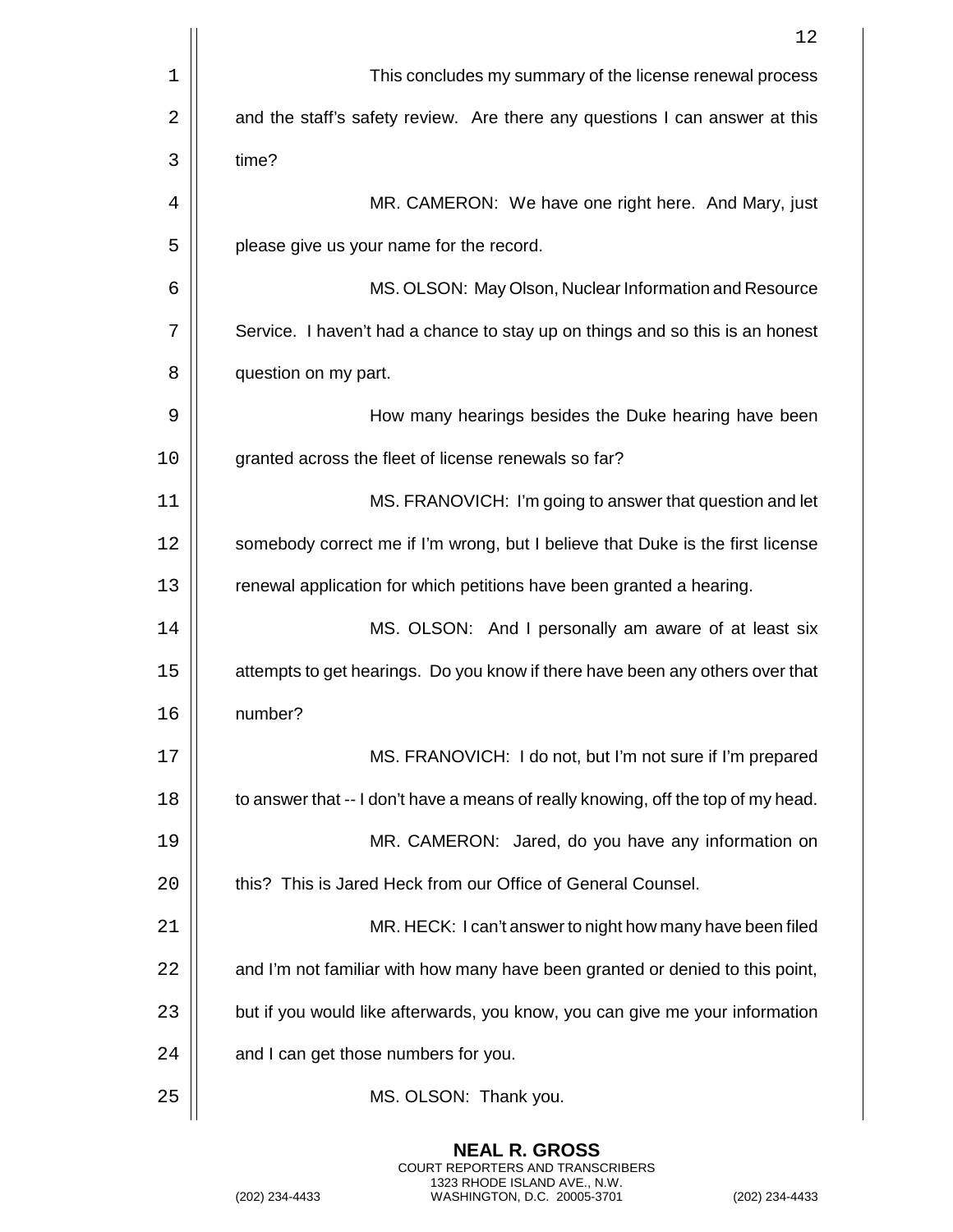|    | 13                                                                               |
|----|----------------------------------------------------------------------------------|
| 1  | MS. FRANOVICH: Do you want us to get back to you on                              |
| 2  | that, Mary?                                                                      |
| 3  | MS. OLSON: Yes.                                                                  |
| 4  | MS. FRANOVICH: Okay.                                                             |
| 5  | MR. CAMERON: I think we know informally that there was                           |
| 6  | a petition on Calvert Cliffs, on Oconee, on Turkey Point, and on McGuire -- is   |
| 7  | that right?                                                                      |
| 8  | MS. FRANOVICH: That's the same project.                                          |
| 9  | MR. CAMERON: So it's considered the same --                                      |
| 10 | MS. FRANOVICH: Same application.                                                 |
| 11 | MR. CAMERON: Okay. But anyway, we'll get together and                            |
| 12 | clarify that for you.                                                            |
| 13 | Any other questions? We know that some of this information                       |
| 14 | you know very well, but in terms of updates or whatever. Peter, just give us     |
| 15 | your full name.                                                                  |
| 16 | MR. SIPP: My full name is Peter, my middle name is Fox and                       |
| 17 | my last name is Sipp, S-i-p-p.                                                   |
| 18 | Ms. Franovich, I want to ask you, would you read the                             |
| 19 | beginning of the statement about -- when you first started off, you talked about |
| 20 | the statement from -- I'm not remembering exactly, but at the beginning when     |
| 21 | you read the statement about what the NRC is about.                              |
| 22 | MS. FRANOVICH: Our mission?                                                      |
| 23 | MR. SIPP: Yeah.                                                                  |
| 24 | MS. FRANOVICH: You want me to re-read that?                                      |
| 25 | MR. SIPP: Yeah, if you would. And when you get to a                              |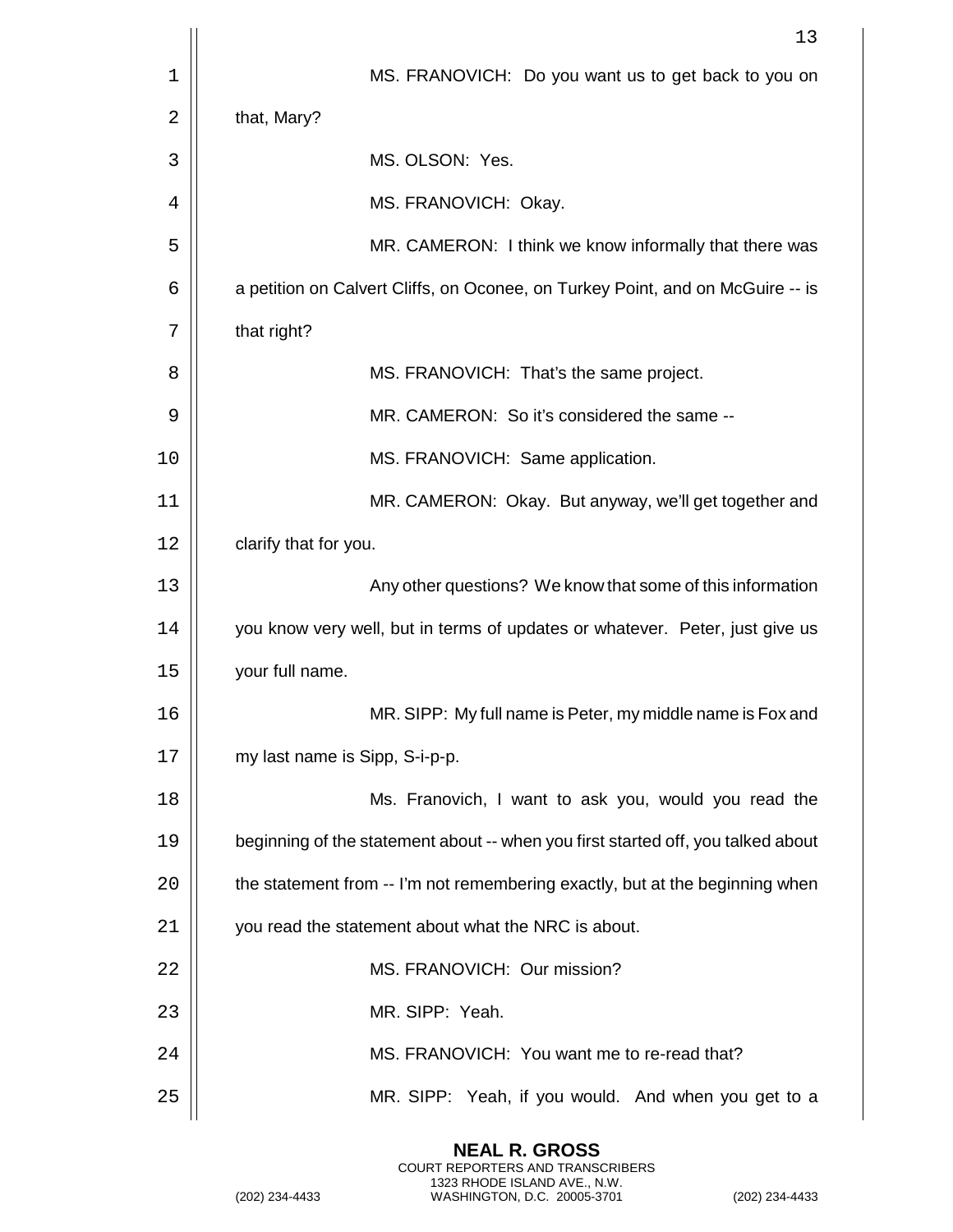|             | 14                                                                                  |
|-------------|-------------------------------------------------------------------------------------|
| $\mathbf 1$ | certain point, I want to ask you to stop -- that's why I'm asking you to read it.   |
| 2           | MS. FRANOVICH: Okay. The mission is three-fold -- to                                |
| 3           | ensure adequate protection of public health and safety, to protect the              |
| 4           | environment --                                                                      |
| 5           | MR. SIPP: That's the point I want to mention to you. I didn't                       |
| 6           | really get this word until I left home and started doing my laundry and I read the  |
| 7           | box and it said this doesn't contain phosphorus, so it won't spoil our lakes and    |
| 8           | streams. Ah-ha. So I started to really see that word and when you say right         |
| 9           | there, "the environment," when the word "the" used, it implies separation, but      |
| 10          | when we say "our," ah-ha, it means I've got to have it to live, and that's true, we |
| 11          | can't live very long without clean air and without clean water. And I wondered      |
| 12          | if you considered changing or going through the process, I don't know how long      |
| 13          | it would take, but if you would consider changing that. It takes the same           |
| 14          | amount of space in the sentence, take the "the" out of there and put "o-u-r" in     |
| 15          | its place.                                                                          |
| 16          | MS. FRANOVICH: Sure.                                                                |
| 17          | MR. SIPP: Okay, thank you.                                                          |
| 18          | MR. CAMERON: Thank you, Peter.                                                      |
| 19          | Gregg, did you have a question?                                                     |
| 20          | MR. JOCOY: I'm Gregg Jocoy, that's G-r-e-g-g J-o-c-o-y.                             |
| 21          | I am about as ignorant about most of these matters as one                           |
| 22          | can possibly be. I hear Mary say I'm not quite sure about something and I'm         |
| 23          | like, I'm totally not sure about most things. But you did mention a couple of       |
| 24          | things that I wanted to ask you about.                                              |
| 25          | First of all, when Pete asked you about the mission                                 |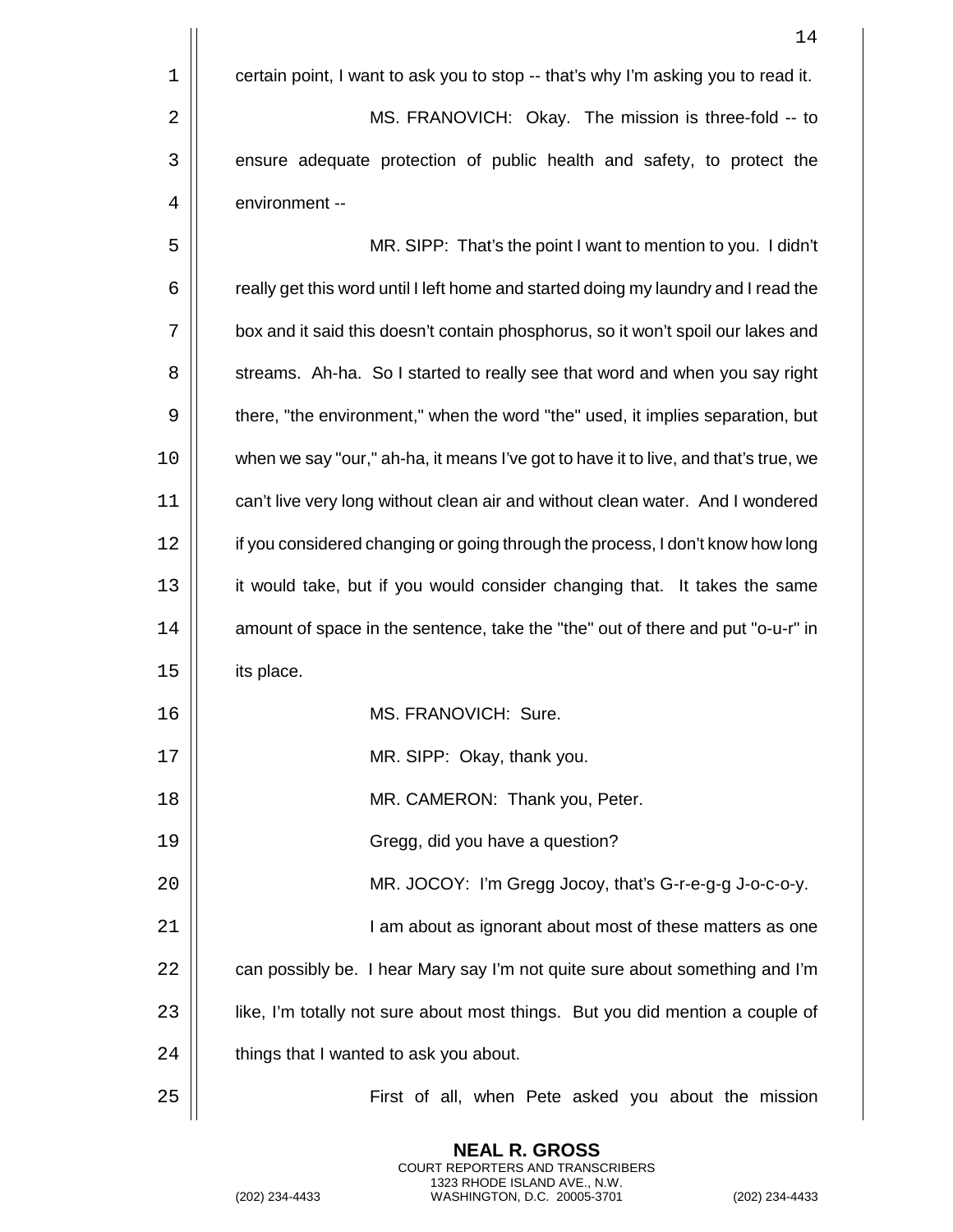|    | 15                                                                                 |
|----|------------------------------------------------------------------------------------|
| 1  | statement, it's my understanding -- and correct me if I'm wrong -- that the part   |
| 2  | of the challenge that the Nuclear Regulatory Commission faces is that you          |
| 3  | have the responsibility both to regulate and promote nuclear energy. Is that no    |
| 4  | longer the case?                                                                   |
| 5  | MS. FRANOVICH: No, it is not.                                                      |
| 6  | MR. JOCOY: Was it not the case at one time?                                        |
| 7  | MS. FRANOVICH: At one time -- P.T. can correct me if I'm                           |
| 8  | wrong -- but the Department of Energy had a role to promote and regulate and       |
| 9  | I think the NRC was established to separate those functions. So the NRC's          |
| 10 | sole role is to regulate the industry and make sure that nuclear materials are     |
| 11 | used safely.                                                                       |
| 12 | MR. CAMERON: And we can't emphasize that enough. We                                |
| 13 | only have regulatory responsibilities by statute. We do not have any               |
| 14 | promotional -- and I just want to make sure everybody understands that.            |
| 15 | MR. JOCOY: And I didn't. I'm glad you cleared that up.                             |
| 16 | The other thing that I wanted to mention was you indicate that                     |
| 17 | Duke has been -- has come forward with this application now, even though           |
| 18 | they're not even halfway through their current 40-year license, because they       |
| 19 | need ample opportunity to prepare for an application if they're going to put a     |
| 20 | new nuclear power plant on line to replace one that's decommissioned after the     |
| 21 | year 2024 or 2026.                                                                 |
| 22 | That 10-year window is really irrelevant at this point. It takes                   |
| 23 | two years to go from the thought, why don't I believe a gas power plant in my      |
| 24 | backyard, to having it back there generating electricity. So the fact that there's |
| 25 | a 10-year window for the process of building a nuclear power plant does not        |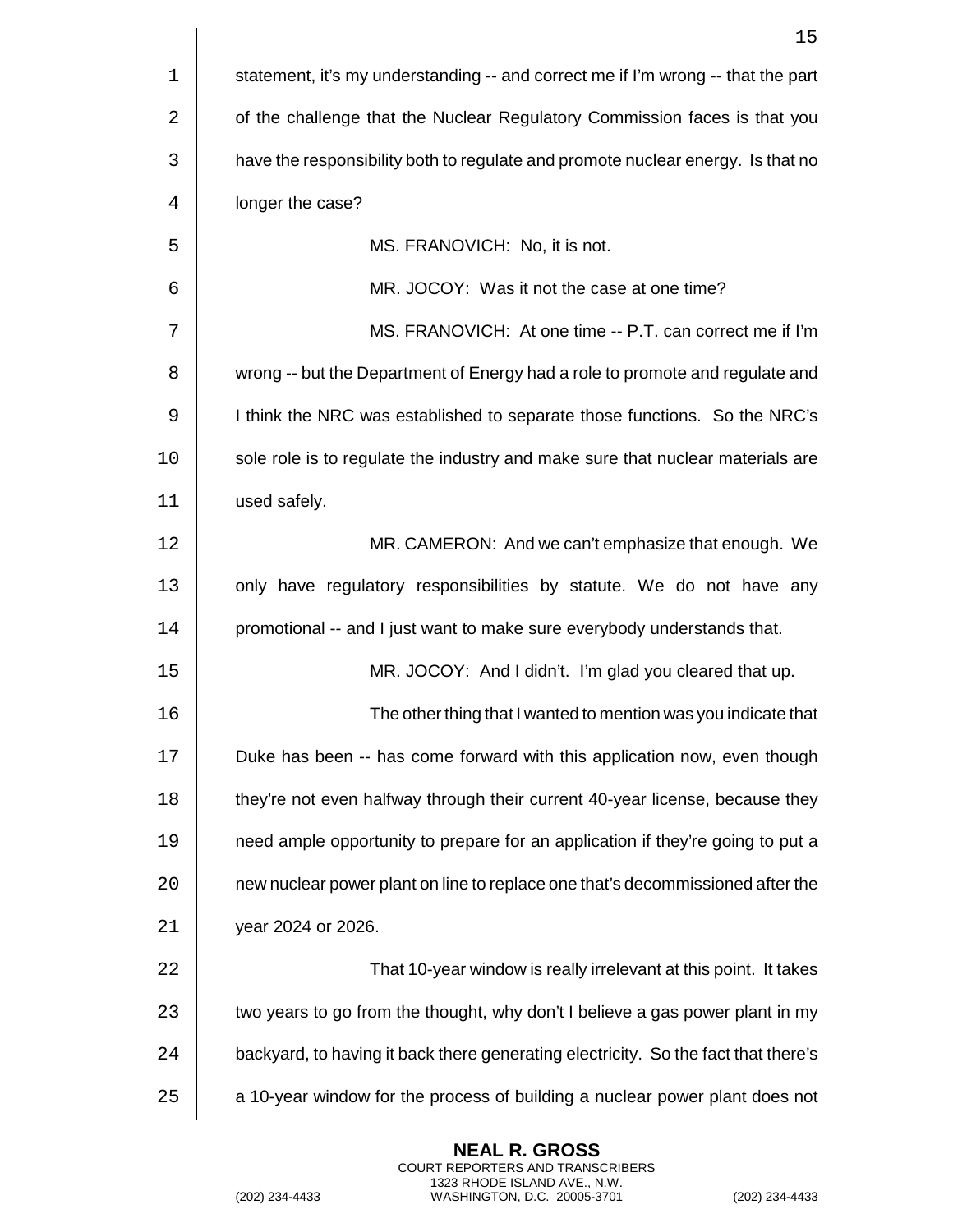|    | 16                                                                              |
|----|---------------------------------------------------------------------------------|
| 1  | impact the supply of electricity, because you can go, as I say, from thought to |
| 2  | producing electricity in two years.                                             |
| 3  | Do you guys have an opportunity to evaluate those kinds of                      |
| 4  | questions in the process of --                                                  |
| 5  | MS. FRANOVICH: The kinds of questions about how quickly                         |
| 6  | would it take to build replacement generating capacity?                         |
| 7  | MR. JOCOY: Alternative sources, right -- not nuclear                            |
| 8  | sources.                                                                        |
| 9  | MS. FRANOVICH: Jim, is that part of the environmental                           |
| 10 | review?                                                                         |
| 11 | MR. CAMERON: Yes, Jim is --                                                     |
| 12 | MS. FRANOVICH: I think he's going to talk about that in his                     |
| 13 | -- don't steal Jim's thunder.                                                   |
| 14 | (Laughter.)                                                                     |
| 15 | MR. WILSON: I think in the environmental review, we look                        |
| 16 | at alternatives to replacing the baseload generating capacity. I don't think we |
| 17 | look at time scales or how long it takes to implement them or how much time     |
| 18 | is required to plan. We just evaluate what alternatives could be used on the    |
| 19 | same economic scale. I think there are technologies that are not mature yet     |
| 20 | and we discount them.                                                           |
| 21 | But if you look in Section 8 of our draft environmental impact                  |
| 22 | statement, you can see the alternatives that we did consider for this license   |
| 23 | renewal application.                                                            |
| 24 | MR. CAMERON: Let's go back and revisit that when Mary                           |
| 25 | Ann Parkhurst talks to us, because we do that. But I want to clear up one       |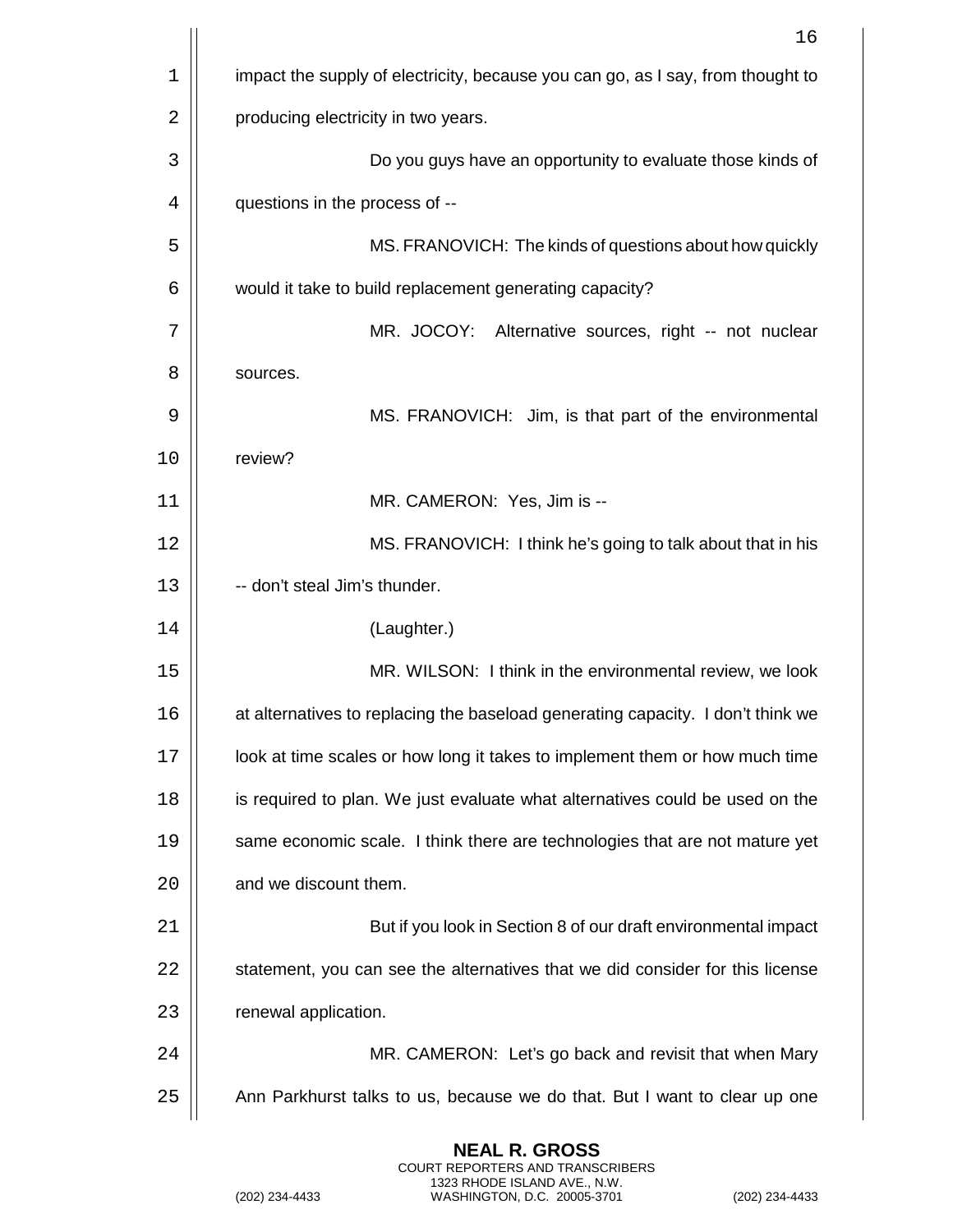|             | 17                                                                               |
|-------------|----------------------------------------------------------------------------------|
| $\mathbf 1$ | perhaps misimpression that Rani's statement about the time needed to plan for    |
| 2           | replacement power wasn't the time needed to provide replacement power            |
| 3           | necessarily by a nuclear energy source, but for any energy source. In other      |
| 4           | words, if a license isn't renewed, then there needs to be a long lead time to    |
| 5           | figure out how are you going to deal with that energy need by whatever way       |
| 6           | you do it.                                                                       |
| 7           | MS. FRANOVICH: Exactly.                                                          |
| 8           | MR. JOCOY: Which is exactly my point, Chip. Today, we've                         |
| 9           | gotten to the point to where that lead time is two years. So the rush to do this |
| 10          | before they're even halfway through their current license is no longer valid. If |
| 11          | part of what you're concerned about is we're going to need a long lead time for  |
| 12          | nuclear stuff, there are alternatives to nuclear that can be done in two years,  |
| 13          | we can have generating capacity right away.                                      |
| 14          | MR. CAMERON: Okay. And I just want to emphasize that                             |
| 15          | even though we're doing questions now, comments that flow from those             |
| 16          | questions are fine and we will consider those as comments. In other words, it's  |
| 17          | not just during that second part of the meeting. So we heard that comment.       |
| 18          | And Gregg, did you have another part?                                            |
| 19          | MR. JOCOY: No.                                                                   |
| 20          | MR. CAMERON: Sherry, did you have anything that you                              |
| 21          | wanted to ask?                                                                   |
| 22          | MS. LORENZ: I'll have later comments, yes.                                       |
| 23          | MR. CAMERON: Later, all right.                                                   |
| 24          | And let's go to Mary for another question to Rani. Mary.                         |
| 25          | MS. OLSON: This is one of those areas where I understand                         |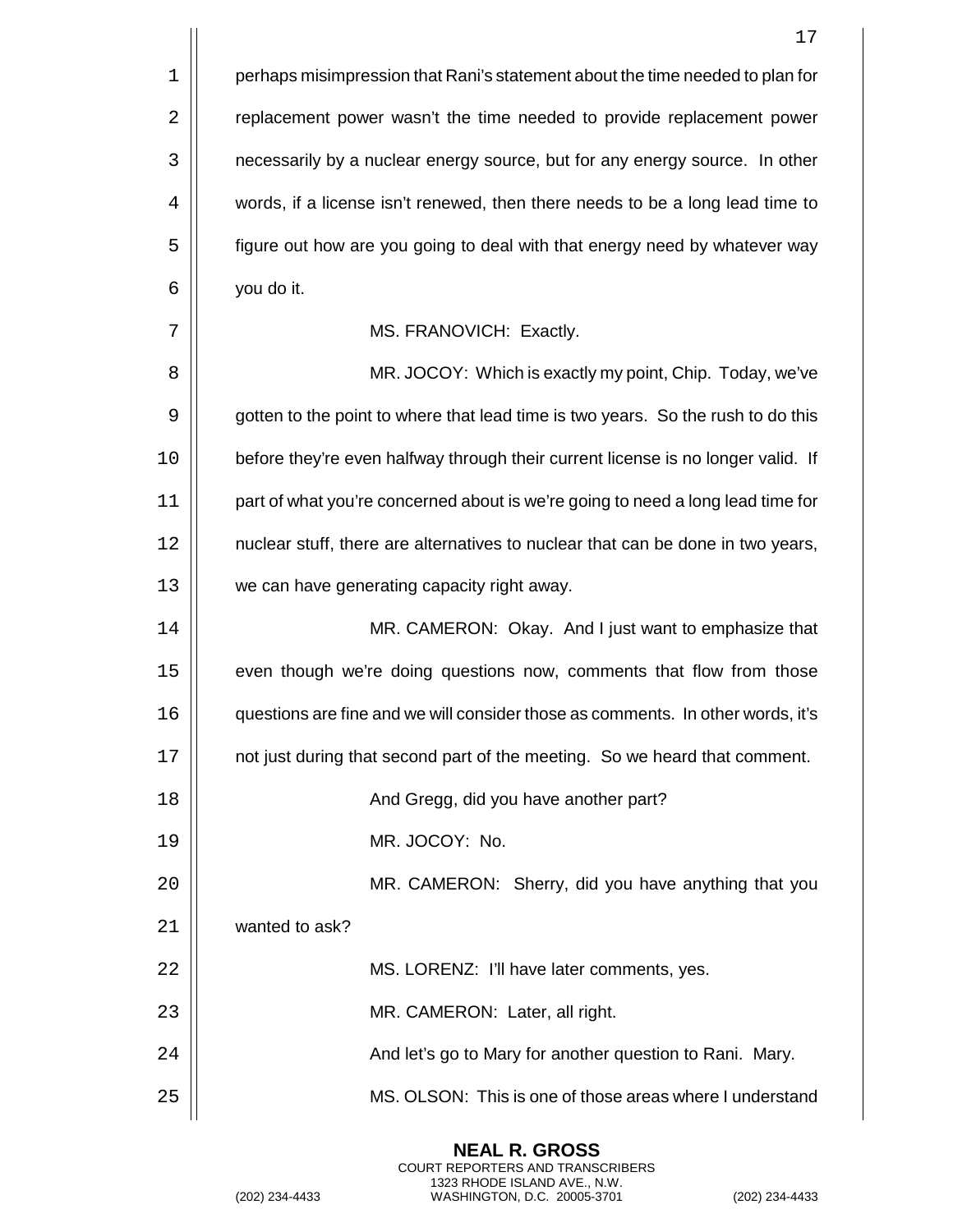|    | 18                                                                                  |
|----|-------------------------------------------------------------------------------------|
| 1  | we're speaking about your employer, but I still have a question about it.           |
| 2  | As you mentioned, the Atomic Safety and Licensing Board                             |
| 3  | admitted a contention for consideration on the mixed oxide fuel issue and,          |
| 4  | forgive me that I was a little bit distracted and I don't remember whether you      |
| 5  | stated that Duke appealed that decision by the Atomic Safety and Licensing          |
| 6  | Board and the Commission upheld the Duke appeal and that that's no longer           |
| 7  | a current contention before the hearing process.                                    |
| 8  | So my question is what the precedent or regulatory basis                            |
| 9  | since they are regulators, not promoters, that the Nuclear Regulatory               |
| 10 | Commission has used in order to make that decision to override the ASLB.            |
| 11 | MS. FRANOVICH: And I'm going to defer to my legal counsel                           |
| 12 | to answer that question, but I believe it's in Part 2. Jared, if you can field that |
| 13 | one.                                                                                |
| 14 | MR. CAMERON: Yeah, Jared, are you ready for that one?                               |
| 15 | MR. HECK: Yes.                                                                      |
| 16 | MR. CAMERON: All right.                                                             |
| 17 | MR. HECK: There are provisions in Part 2 for appealing                              |
| 18 | decisions of the Licensing Board to the Commission, any party may do that           |
| 19 | under certain circumstances. And that's the process that Duke used for their        |
| 20 | appeal.                                                                             |
| 21 | The Commission's decision, as I recall, was based on                                |
| 22 | standards in Part 54 which limit consideration of issues in license renewal to      |
| 23 | issues related to aging of certain components and structures. The Commission        |
| 24 | determined that MOX fuel use was outside the scope of license renewal.              |
| 25 | And if you would like, afterwards, I can refer you to the                           |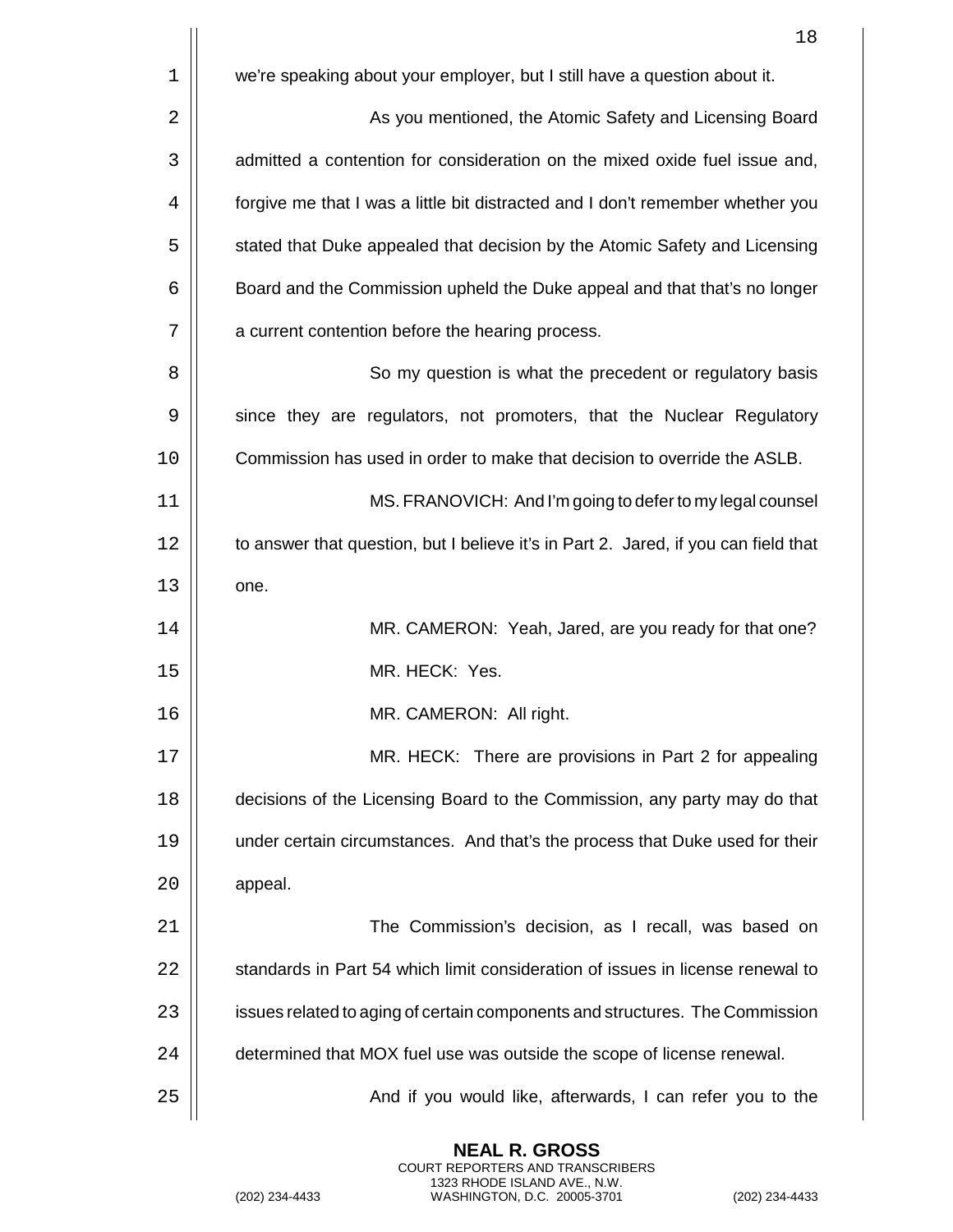|    | 19                                                                              |
|----|---------------------------------------------------------------------------------|
| 1  | Commission's decision and we can get together and I can give you a copy --      |
| 2  | point you to a copy of that.                                                    |
| 3  | MS. OLSON: The question is whether or not there's any sort                      |
| 4  | of precedent. I mean, to some degree, one could say that rewriting Part 70      |
| 5  | should have triggered a programmatic EIS.                                       |
| 6  | MR. CAMERON: But when you say precedent, I think that                           |
| 7  | Jared needs to understand whether you mean precedent for the procedural         |
| 8  | mechanism that allowed the Commission to consider that, or whether you're       |
| 9  | talking about precedent in terms of ruling on whether the use of MOX was        |
| 10 | relevant to the license renewal proceeding. Which one are you talking about?    |
| 11 | MS. OLSON: You succinctly stated it in (b), whether the use                     |
| 12 | of MOX is relevant to the aging issues, which was the bone of our contention.   |
| 13 | MR. CAMERON: Okay, Jared.                                                       |
| 14 | MR. HECK: To my knowledge, this is the first time that                          |
| 15 | question has been squarely addressed by the Commission, so there's no prior     |
| 16 | decision where that was addressed.                                              |
| 17 | The authority for the decision drawn upon by the Commission                     |
| 18 | comes from a rule in Part 54.                                                   |
| 19 | MR. CAMERON: Thank you, Jared. Jared obviously is with                          |
| 20 | our Office of General Counsel, if we didn't say that before.                    |
| 21 | Are we ready to go to the environmental process?                                |
| 22 | (No response.)                                                                  |
| 23 | MR. CAMERON: Okay. And Jim Wilson, as I mentioned                               |
| 24 | before, is the key staff person on the environmental review for this particular |
| 25 | license renewal application. Jim.                                               |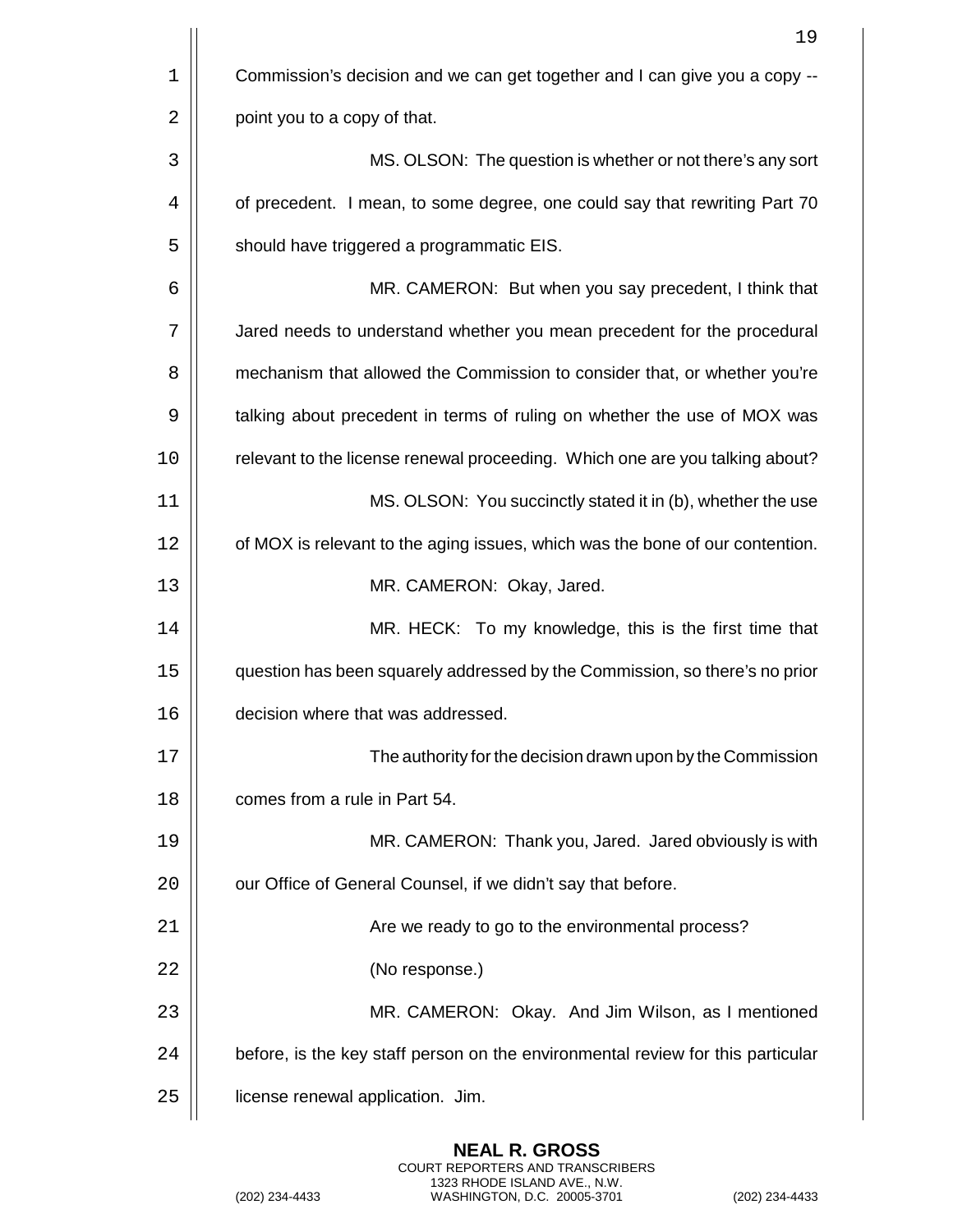|    | 20                                                                               |
|----|----------------------------------------------------------------------------------|
| 1  | MR. WILSON: Thank you, Chip.                                                     |
| 2  | My name is Jim Wilson, I'm the environmental project                             |
| 3  | manager for the Catawba license renewal project. I'm responsible for             |
| 4  | coordinating the efforts of the NRC staff and our contractors from the national  |
| 5  | laboratories to conduct and document the environmental review associated with    |
| 6  | Duke Energy's application for license renewal at Catawba.                        |
| 7  | NEPA, the National Environmental Policy Act, was enacted                         |
| 8  | in 1969. It's one of the most significant pieces of environmental legislation    |
| 9  | that's ever been passed in this country. It requires all federal agencies to use |
| 10 | a systematic approach to consider environmental impacts during certain           |
| 11 | decision-making proceedings regarding major federal actions. NEPA requires       |
| 12 | that we examine the environmental impacts of a proposed action and consider      |
| 13 | mitigation measures, which are things that can be done to decrease               |
| 14 | environmental impact, when impacts are severe. NEPA requires that we             |
| 15 | consider alternatives to the proposed action and that the impacts of those       |
| 16 | alternatives also be evaluated. Finally, NEPA requires that we disclose all of   |
| 17 | this information and that we invite public participation to evaluate it.         |
| 18 | The NRC has determined that it will prepare an environmental                     |
| 19 | impact statement associated with the renewal of an operating license for an      |
| 20 | additional 20 years. Therefore, following the process required by NEPA, we       |
| 21 | have prepared a draft environmental impact statement that describes the          |
| 22 | environmental impacts associated with operation of the Catawba Nuclear           |
| 23 | Station units for an additional 20 years. That environmental impact statement    |
| 24 | was issued last month, and the meetings here this afternoon and this evening     |
| 25 | are being held to receive your comments on it.                                   |

**NEAL R. GROSS** COURT REPORTERS AND TRANSCRIBERS 1323 RHODE ISLAND AVE., N.W. (202) 234-4433 WASHINGTON, D.C. 20005-3701 (202) 234-4433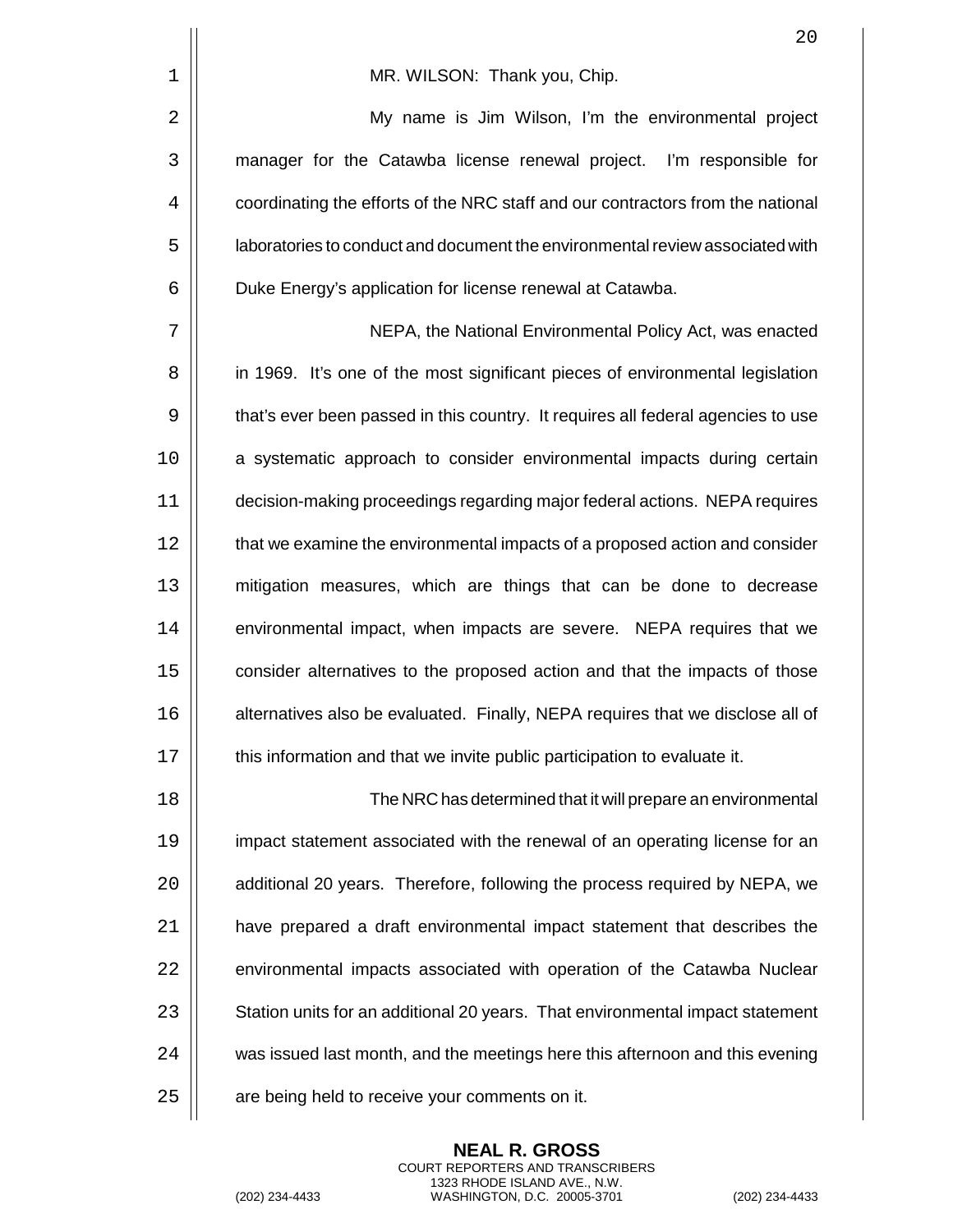1 | This slide describes the objective of our environmental 2 | review. Simply put, we were trying to determine whether the renewal of the 3 **Catawba licenses is acceptable from an environmental standpoint.** If license 4 | renewal is a viable option.. Whether or not that option is exercised -- that is, 5 | whether the plants actually operate for an additional 20 years will be 6  $\vert\vert$  determined by others, such as Duke Energy and state regulatory agencies, and 7 | will depend in large measure on the outcome of our safety review.

8 | Southeast Controller State shows in a little more detail the environmental in the state of the State Times 9  $\vert\vert$  review process associated with license renewal for Catawba. We received the 10 | application for renewal last June. We issued a notice of intent in the Federal 11 Register in September, informing the public that we are going to prepare an 12 | environmental impact statement and inviting the public to participate and 13 | provide comments on the scope of the environmental review.

 Last October, during the scoping period, we held two public meetings here in Rock Hill to receive public comments on the scope of issues 16 | that should be included in the environmental impact statement. Also in  $\parallel$  October, we went to the Catawba site with a combined team of NRC staff and **personnel from four of our national laboratories with backgrounds in the Specific technical and scientific disciplines required to perform this**  $\parallel$  environmental review. We familiarized ourselves with the site, met with staff **from Duke to discuss the information submitted in support of the license** 22 | renewal application, and we reviewed the environmental documentation 23 | maintained at the site. We also looked at Duke's evaluation process for new 24 | and significant information.

25 In addition, we contacted federal, state and local officials as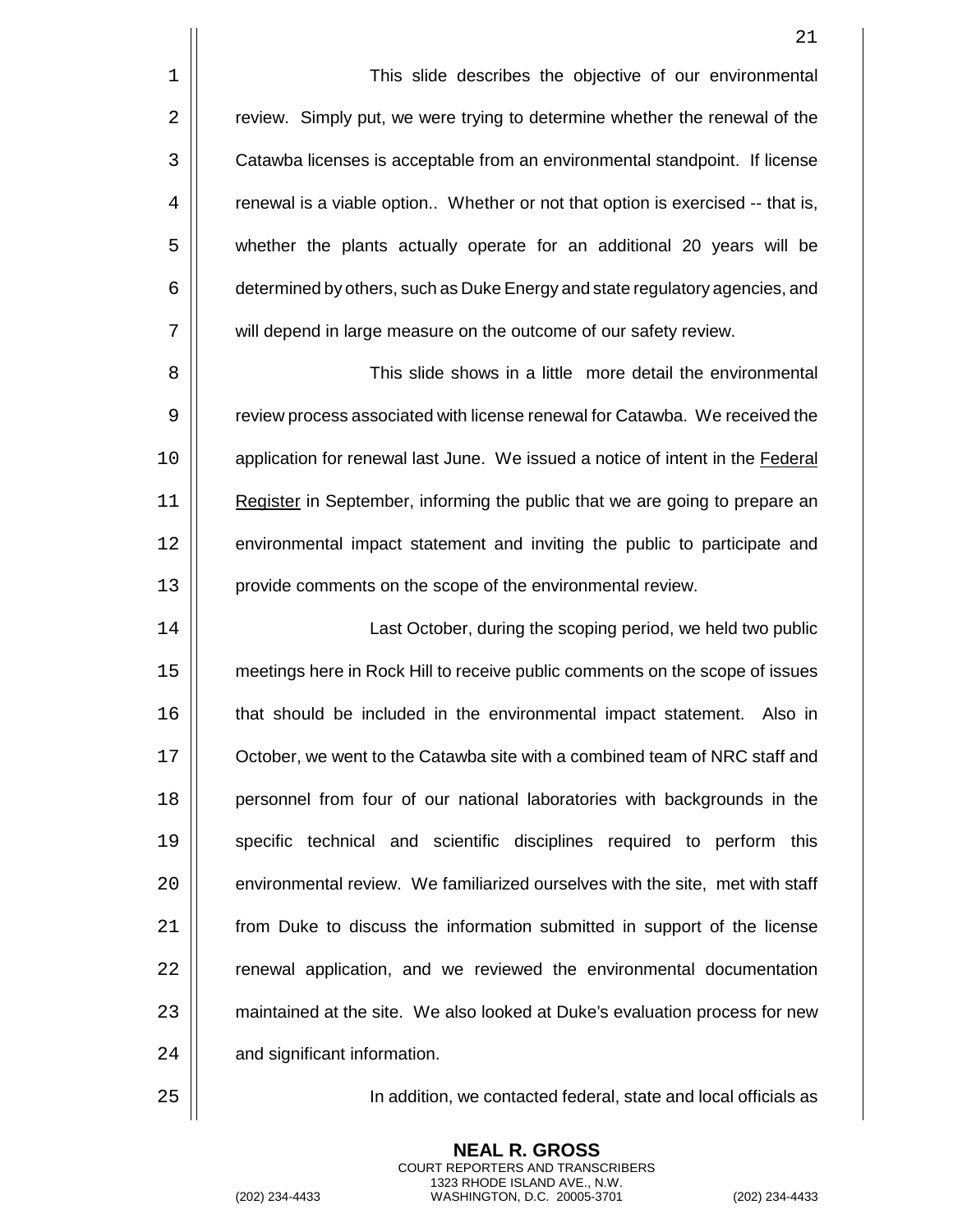|    | 22                                                                                  |
|----|-------------------------------------------------------------------------------------|
| 1  | well as local service agencies, and sought to obtain information on the area        |
| 2  | and on the Catawba plants.                                                          |
| 3  | At the close of the scoping comment period, we gathered up                          |
| 4  | and considered all of the comments that we had received from the public and         |
| 5  | from state and federal agencies and many of these comments contributed              |
| 6  | significantly to the document that we're here today to discuss.                     |
| 7  | Last December, we issued requests for additional information                        |
| 8  | to assure that any information that we relied on and that had not been included     |
| 9  | in the original application, was submitted on the docket.                           |
| 10 | Last month, on May 13, we issued a draft environmental                              |
| 11 | impact statement for public comment -- this is Supplement 9 to the generic          |
| 12 | environmental impact statement -- because we rely on the findings of the            |
| 13 | generic environmental impact statement for part of our conclusions. The report      |
| 14 | is a draft, not because it is incomplete, but rather because we are at an           |
| 15 | intermediate point in the decision-making process. We're in the middle of a         |
| 16 | public comment period to allow you and other members of the public to take a        |
| 17 | look at the results of the report and provide any comments that you may have        |
| 18 | on it.                                                                              |
| 19 | After we gather the comments and evaluate them, we may                              |
| 20 | decide to change portions of the environmental impact statement based on            |
| 21 | The NRC will then issue a final environmental impact<br>those comments.             |
| 22 | statement related to license renewal at the Catawba in January of 2003.             |
| 23 | Are there any questions?                                                            |
| 24 | MR. CAMERON: Okay, and while I'm going over to Mary                                 |
| 25 | Jim, the requests for additional information, you did mention it but I take it that |

(202) 234-4433 WASHINGTON, D.C. 20005-3701 (202) 234-4433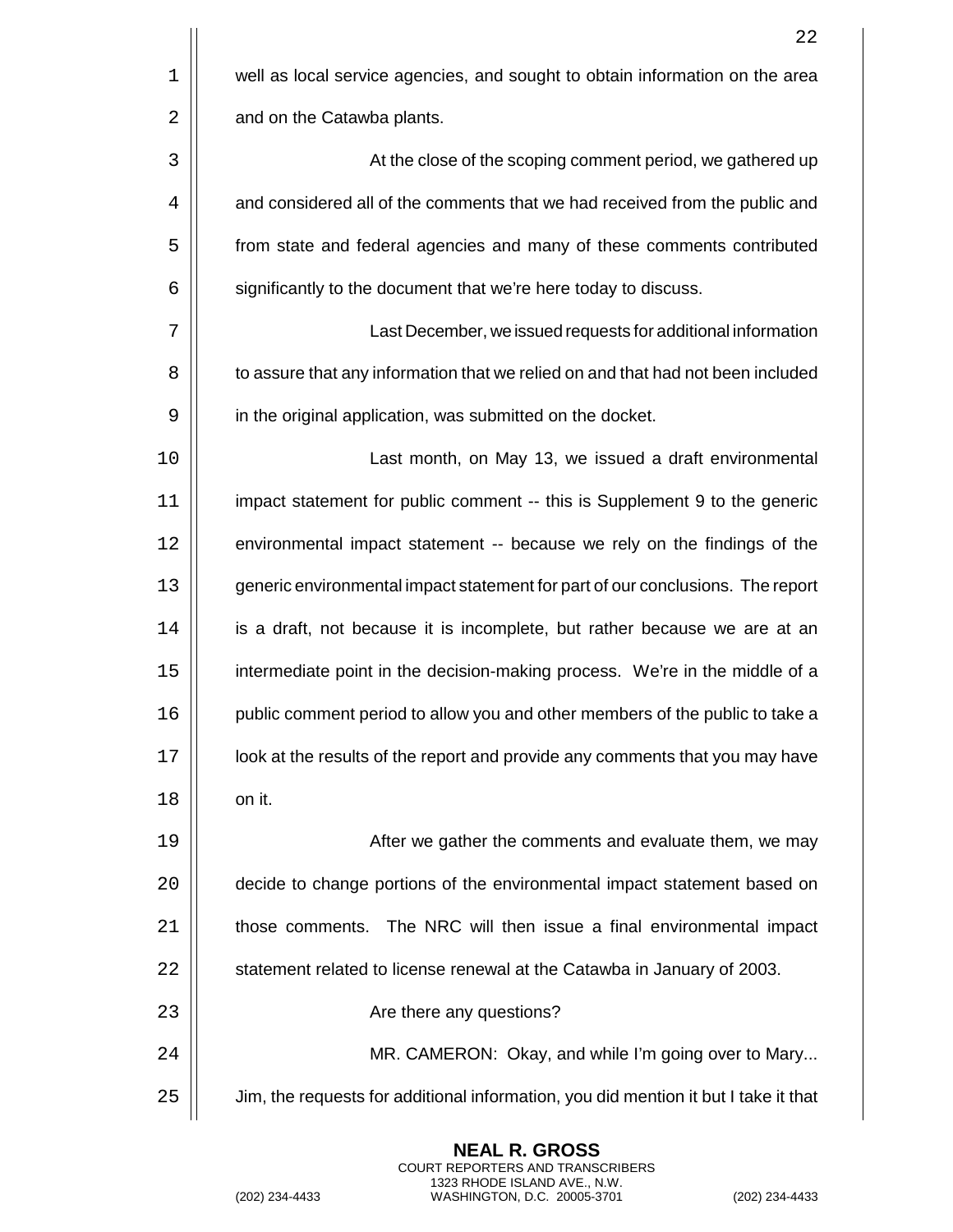|             | 23                                                                               |
|-------------|----------------------------------------------------------------------------------|
| $\mathbf 1$ | those were requests to the license renewal applicant, is that correct?           |
| 2           | MR. WILSON: Yes, they were requests from the staff to                            |
| 3           | Duke to get information on the docket that we would need to include in our       |
| 4           | environmental impact statement that had not been provided in their initial       |
| 5           | application. We issued an RAI on SAMA and we issued an RAI on the rest of        |
| 6           | the environmental review.                                                        |
| 7           | MR. CAMERON: Okay, thanks. Mary.                                                 |
| 8           | MS. OLSON: This is a process question really. Again, I'm                         |
| 9           | behind, I admit it. Capacity issues are catching up with us.                     |
| 10          | I saw something in my incoming mail recently about a                             |
| 11          | meeting that wouldn't constitute formal public participation but which I believe |
| 12          | will be open to the public when NRC is going to be meeting with Duke in          |
| 13          | Charlotte. Could you please share with us present about that meeting, if         |
| 14          | anybody in the room knows about it?                                              |
| 15          | MR. WILSON: I'm not resonating to your reference. Can you                        |
| 16          | give me --                                                                       |
| 17          | MR. CAMERON: Let's fine out if this is on the safety -- it may                   |
| 18          | be on the safety side rather than the environmental side. Rani.                  |
| 19          | MS. FRANOVICH: There is to be an NRC inspection at the                           |
| 20          | Catawba plant, at the McGuire plant.                                             |
| 21          | MS. OLSON: It's at headquarters at Duke in July and it's on                      |
| 22          | renewal. So if you don't know about it, maybe I imagined it. But could           |
| 23          | somebody get back to me?                                                         |
| 24          | MS. FRANOVICH: Well, I'll tell you what, if you want to give                     |
| 25          | me a call Monday, if you can find what you may have seen, we'll figure it out.   |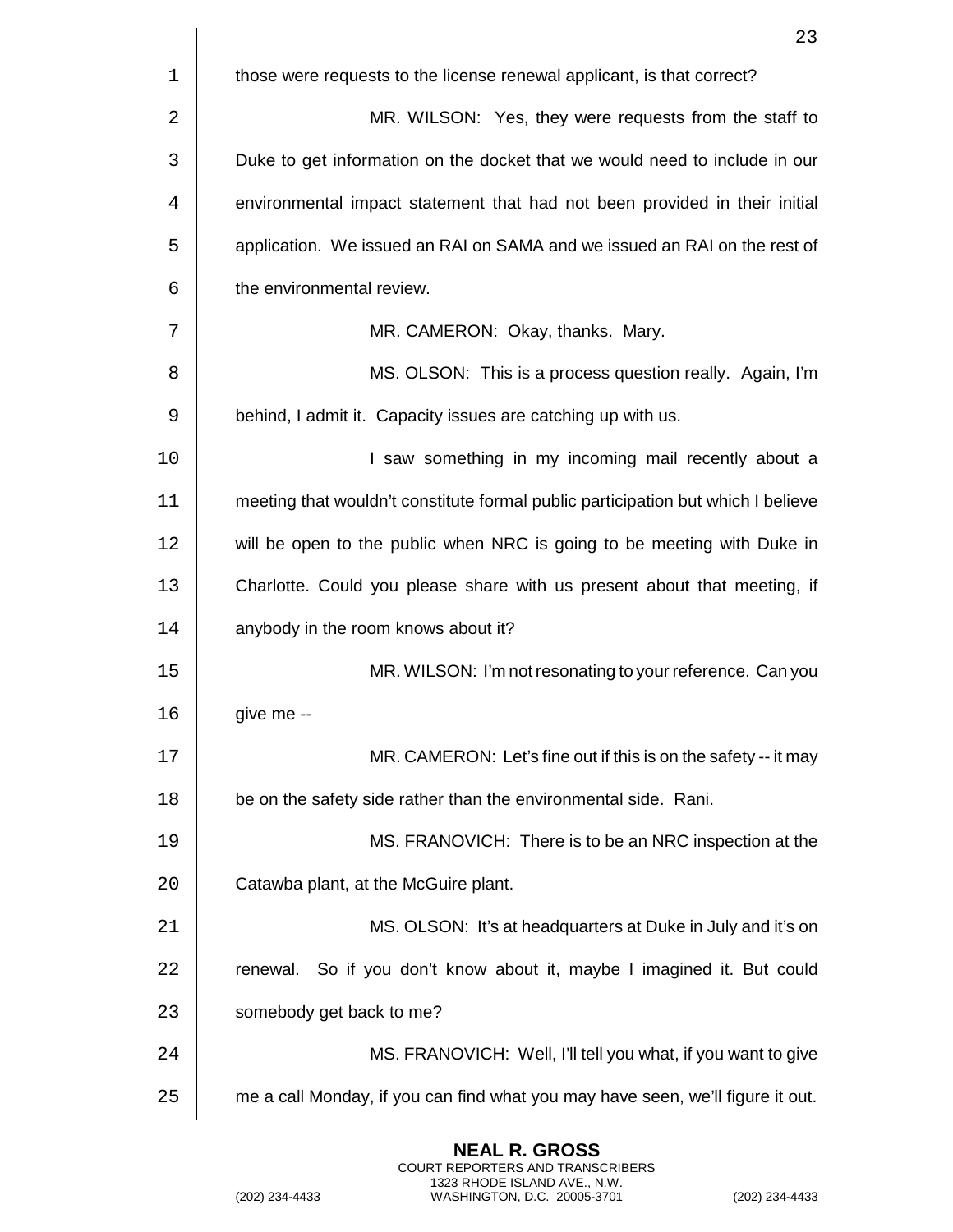|    | 24                                                                             |
|----|--------------------------------------------------------------------------------|
| 1  | MS. OLSON: I'll find it in the next few minutes, I take it's in                |
| 2  | my backpack.                                                                   |
| 3  | MS. FRANOVICH: Okay, yeah, let me know.                                        |
| 4  | MR. CAMERON:<br>All right.<br>Other questions for Jim,                         |
| 5  | environmental review process, before we go to the draft EIS itself?            |
| 6  | (No response.)                                                                 |
| 7  | MR. CAMERON: Okay, thanks, Jim.                                                |
| 8  | And we basically have two followup items here. One is the                      |
| 9  | item on the -- sort of the history of adjudicatory activity on license renewal |
| 10 | applications and the second is what this meeting may have been in regard to    |
| 11 | license renewal. Okay?                                                         |
| 12 | MS. OLSON: I know it's not formal public participation, it's                   |
| 13 | an opportunity, however, for the public to attend.                             |
| 14 | MR. CAMERON: Sure, sure, we understand that and we'll                          |
| 15 | find out.                                                                      |
| 16 | Mary Ann, would you like to come up and tell us about the                      |
| 17 | draft environmental impact statement? Then we'll go back out to you for        |
| 18 | questions.                                                                     |
| 19 | MS. PARKHURST: I'd like to talk a little bit about out                         |
| 20 | information gathering process, the composition of the review team, the         |
| 21 | analytical process we used and the results of the draft supplemental           |
| 22 | environmental impact statement.                                                |
| 23 | While developing the draft environmental impact statement,                     |
| 24 | we talked to federal agencies, including the Fish and Wildlife Service, state  |
| 25 | offices that handle such things as water discharge permits and cultural and    |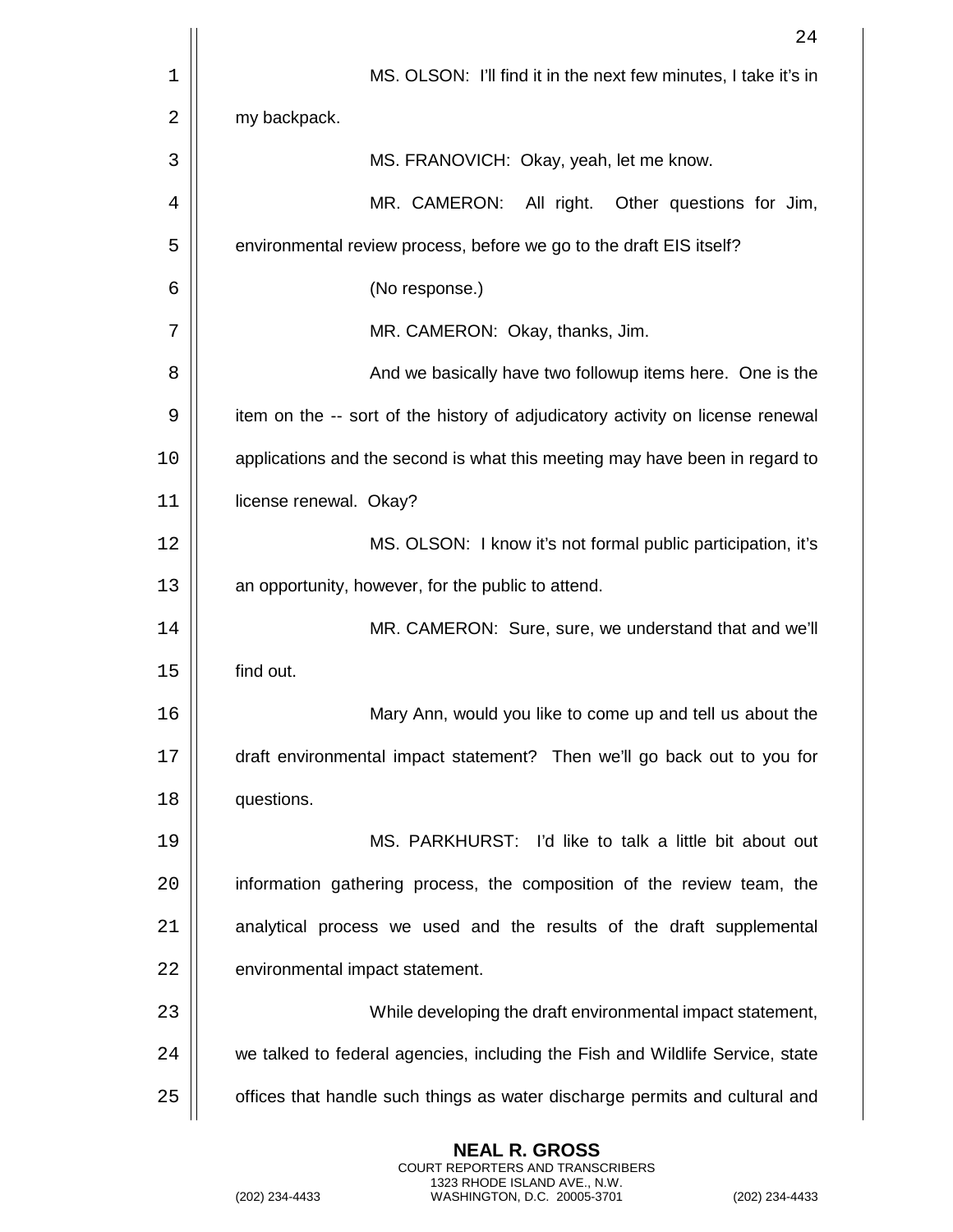1 historic resources and local officials. We also talked to local social service 2 | agencies. We invited the public to provide comments, as some of you did, 3  $\vert$  during our public scoping meetings, and worked with that information to draw 4 | up the document.

5 | Soleman For the license renewal, we established a team made up of 6  $\vert\vert$  members of the NRC staff and supplemented by experts in various fields from 7 the national laboratories. This slide gives you an idea of the area of the 8 | expertise that we included. From the atmospheric sciences, hydrology, 9  $\vert\vert$  ecologies or various sorts, socio-economics, regulatory compliance, some land 10 use, water, archeology and so on. I think you can see in on there, but in any 11 | case, it was a fairly comprehensive group that we used for this analysis.

 The generic environmental impact statement for license 13 | renewal, which we call NUREG-1437, identifies 92 environmental issues that 14 | are evaluated for license renewal. Sixty-nine of these issues are what we call **generic or Category 1 issues.** And those are listed here on this slide. Now the **Category 1** issues are those in which the impacts are pretty much the same 17 | across the board for all the plants or for plants that have certain specific **features**, like those with cooling towers are grouped together because they have similar levels of impacts in various areas.

20 | For the other 23 issues, these are referred to as Category 2  $21$  | issues, and they'll follow this line of approach. The NRC figured for these 22 | impacts, the issues were not the same at all the sites and that we would have  $23$   $\parallel$  to go through a site-specific analysis in order to understand what the issues 24 | were and if any additional analysis needed to be done.

> **NEAL R. GROSS** COURT REPORTERS AND TRANSCRIBERS 1323 RHODE ISLAND AVE., N.W.

25 About 30 of the issues reviewed in the GEIS were not

25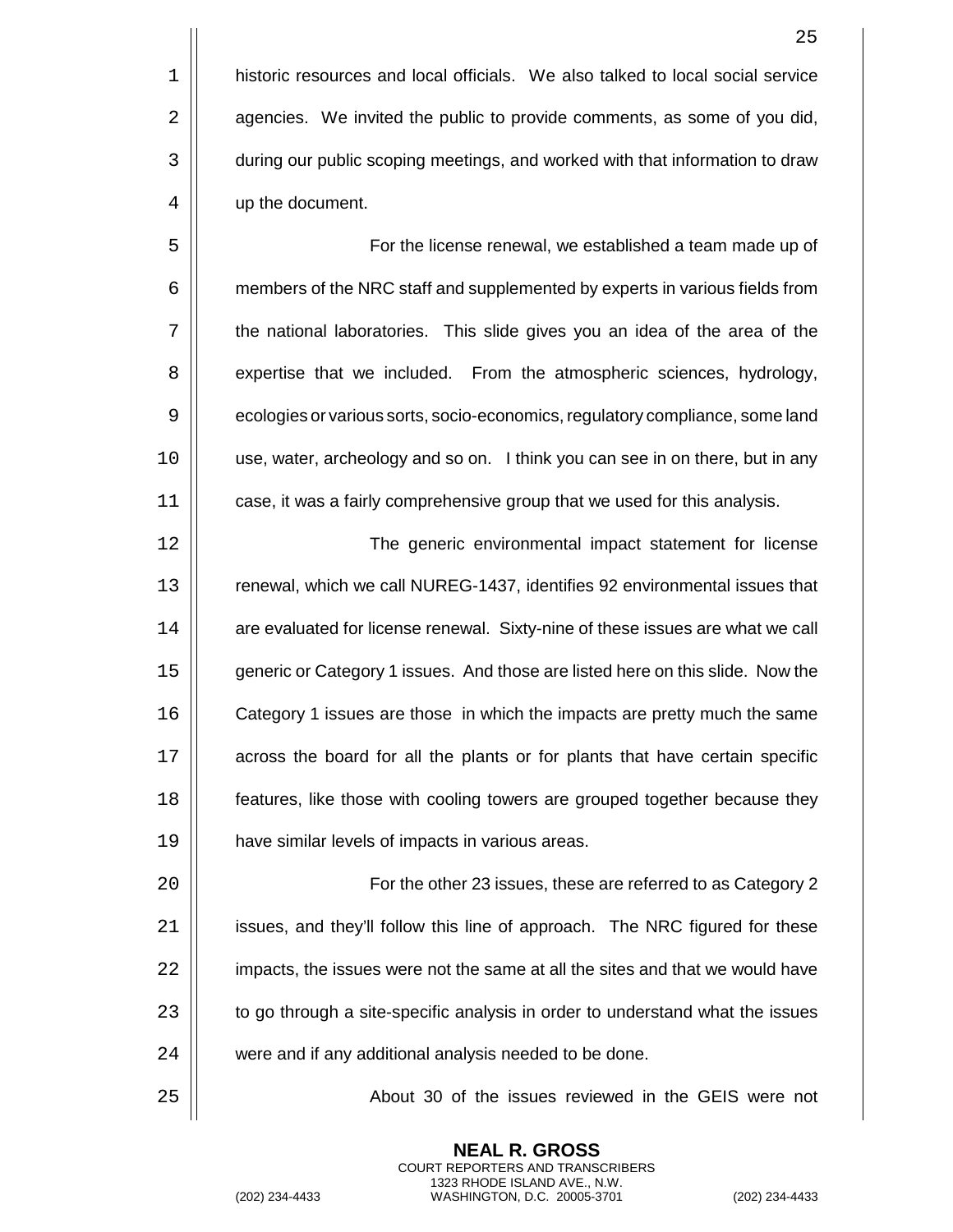|    | 26                                                                                    |
|----|---------------------------------------------------------------------------------------|
| 1  | applicable to Catawba because of its design, location and its decision not to         |
| 2  | undertake major refurbishment activities.                                             |
| 3  | For the remaining Category 1 issues that are applicable to                            |
| 4  | Catawba, we assessed if there is any new information related to the issue that        |
| 5  | might change the conclusions in the GEIS. If there's no new information, then         |
| 6  | the conclusions of the GEIS are adopted for that issue. If new information is         |
| 7  | identified and determined to be significant, then a site-specific analysis is         |
| 8  | performed.                                                                            |
| 9  | For the Category 2 issues, or the site-specific issues, related                       |
| 10 | to Catawba, a site-specific analysis was performed by this multi-disciplinary         |
| 11 | team.                                                                                 |
| 12 | And during the scoping period, the public was invited to                              |
| 13 | provide information on potential new issues.                                          |
| 14 | The team reviewed the comments provided by the public to                              |
| 15 | see if there were any issues that needed to be evaluated.                             |
| 16 | For each issue identified in the GEIS, an impact level is                             |
| 17 | assigned. This is described in Chapter 1 of the report. These impact levels are       |
| 18 | consistent with the Council on Environmental Quality guidance for NEPA                |
| 19 | analysis.                                                                             |
| 20 | To be categorized as a small impact, the effect would not be                          |
| 21 | detectable or would be too small to destabilize or noticeably alter any important     |
| 22 | attribute of the resource. For example, a plant may cause the loss of adult and       |
| 23 | juvenile fish at the intake structure. If the loss of fish is so small that it cannot |
| 24 | be detected in relation to the total population in the lake, the impact would be      |
| 25 | small.                                                                                |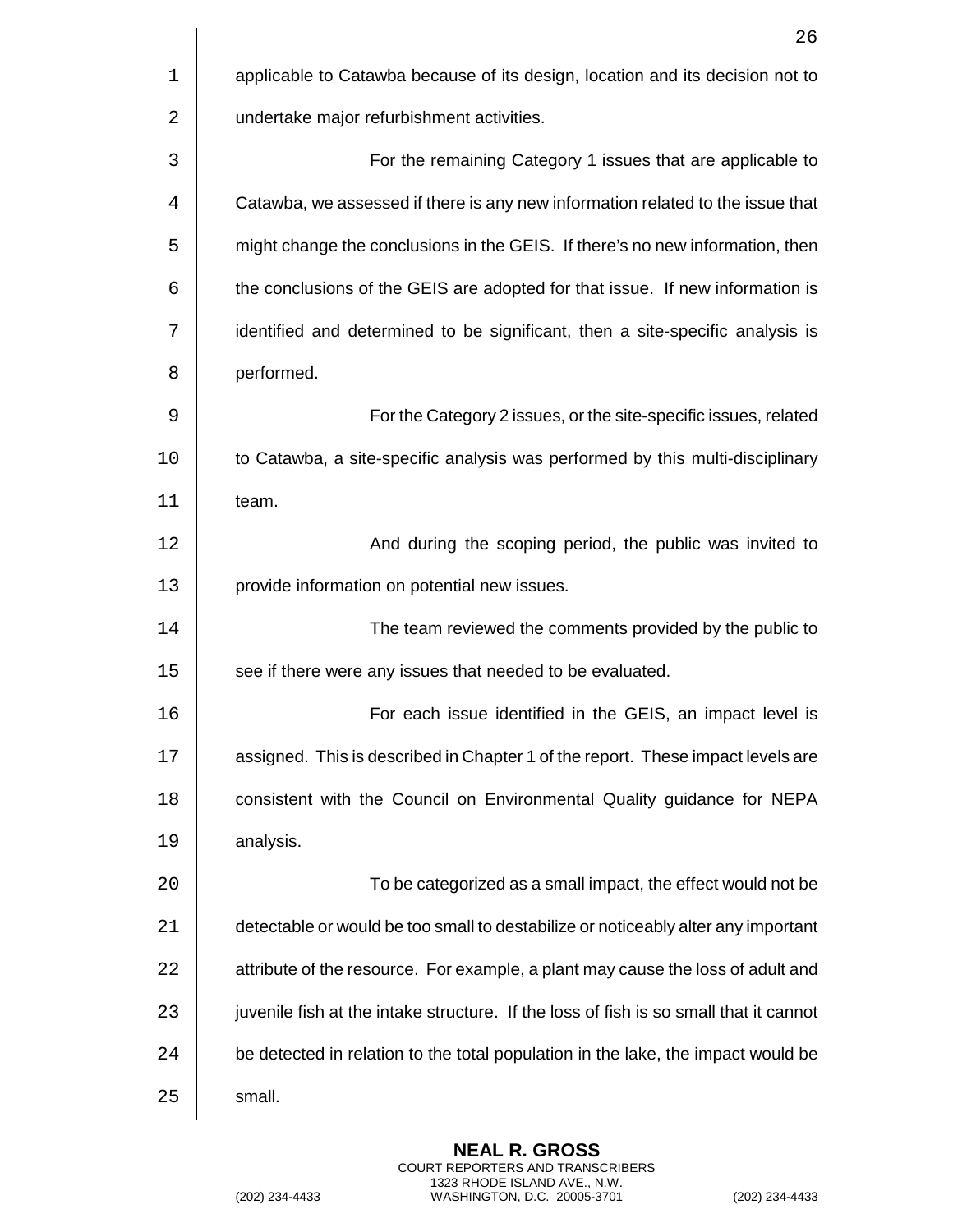|    | 27                                                                                   |
|----|--------------------------------------------------------------------------------------|
| 1  | To be categorized as a moderate impact, we would have to                             |
| 2  | show that the effect is sufficient to alter noticeably but not destabilize important |
| 3  | attributes of the resource. Using the fishing example again, if losses at the        |
| 4  | intake cause the population to decline and then stabilize at a lower level, the      |
| 5  | impact would be considered moderate.                                                 |
| 6  | And finally, for an impact to be considered large, the effect                        |
| 7  | must be clearly noticeable and sufficient to destabilize important attributes of     |
| 8  | the resource. So if losses at the intake cause the fish population to decline to     |
| 9  | the point where it cannot be stabilized and continually declines, then the impact    |
| 10 | would be considered large.                                                           |
| 11 | In Chapter 2 of the draft supplemental environmental impact                          |
| 12 | statement, we discuss the nuclear plant and the environment around the plant.        |
| 13 | In Chapter 3, we briefly discuss that the licensee has not                           |
| 14 | identified any plant refurbishment activities that were necessary for extended       |
| 15 | operations.                                                                          |
| 16 | In Chapter 4, we look at the potential environmental impacts                         |
| 17 | for an additional 20 years of operation at the Catawba Nuclear Station. The          |
| 18 | issues that we looked at are many, but some primary categories are listed here.      |
| 19 | We've got the cooling system, which also includes the aquatic ecology aspects;       |
| 20 | we've got transmission lines which includes terrestrial ecology in those             |
| 21 | sections; radiological impacts; the socio-economics: groundwater use and             |
| 22 | quality and impacts to threatened or endangered species.                             |
| 23 | I'll take a few minutes to identify the highlights of our review.                    |
| 24 | If you have any additional questions, I'll attempt to answer them for you or let     |
| 25 | one of the team members that's here today assist on that.                            |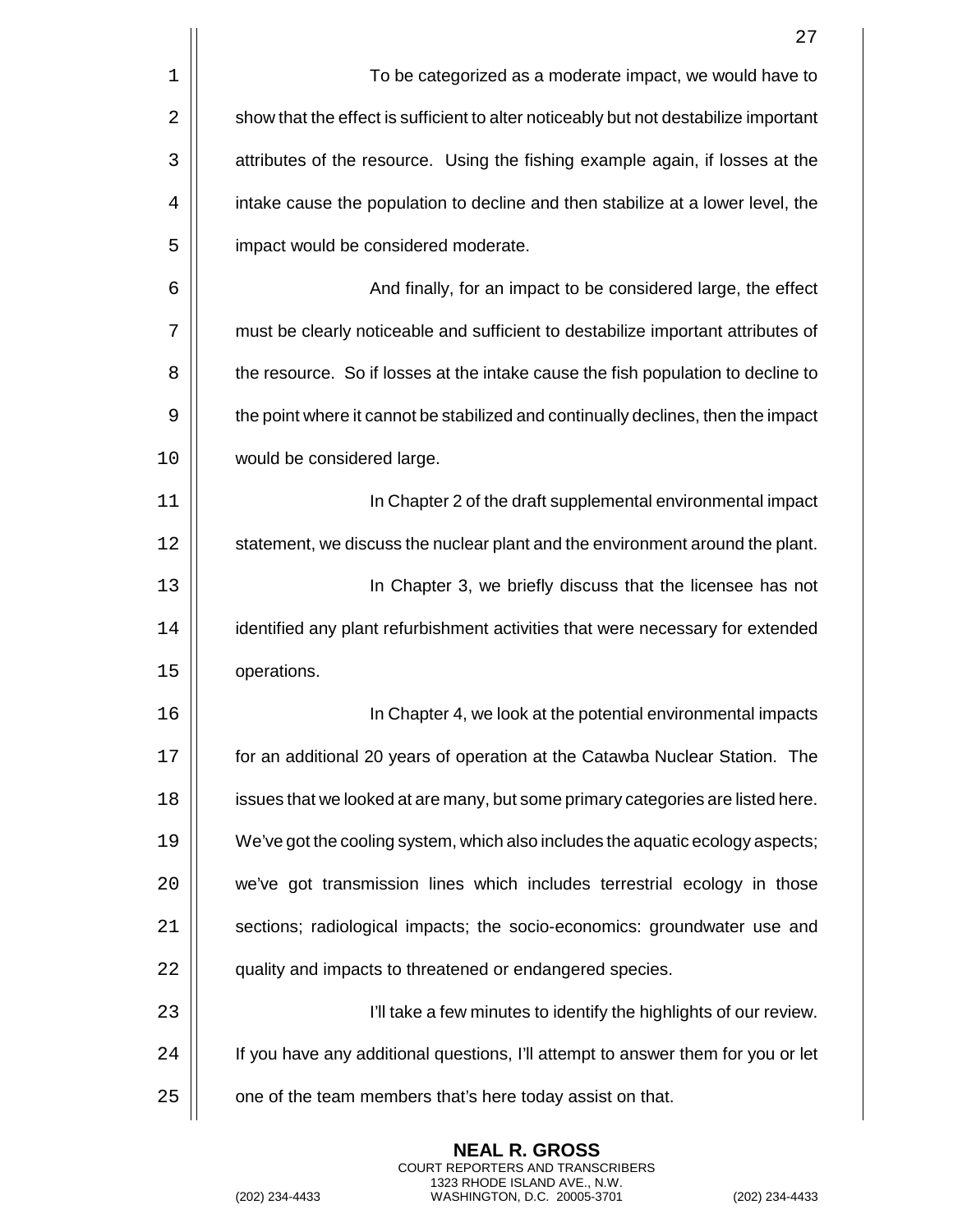|    | 28                                                                                |
|----|-----------------------------------------------------------------------------------|
| 1  | One of the issues we looked at closely and discussed in                           |
| 2  | some length in Chapter 4 is the cooling system for Catawba Nuclear Station.       |
| 3  | During our site review last October, and during our review of                     |
| 4  | the information, we specifically looked at both the Category 2 site-specific      |
| 5  | issues as well as the Category 1 generic issues, which are those that were        |
| 6  | determined to have the same significance for all plants.                          |
| 7  | We did not identify any new and significant information for the                   |
| 8  | Category 1 issues, during the scoping process by the applicant, or by the staff   |
| 9  | during our review of the issues.                                                  |
| 10 | The Category 2 issues related to the cooling system that the                      |
| 11 | team looked at on a specific basis, included water use conflicts and the          |
| 12 | potential for detrimental public health impacts from heat loving microorganisms   |
| 13 | that might grow in the lake as a result of the plant's presence.                  |
| 14 | Potential impacts were determined to be small and additional                      |
| 15 | mitigation is not warranted.                                                      |
| 16 | The radiological impacts are a Category 1 issue, but because                      |
| 17 | it's so often a concern to the public, I wanted to take a few minutes and discuss |
| 18 | how we determined that there was no new and significant information related       |
| 19 | to radiological impacts.                                                          |
| 20 | We looked at the effluent release and monitoring programs                         |
| 21 | during our site visit, we looked at how the gaseous and liquid effluents were     |
| 22 | treated and released as well as how the solid wastes were treated, packaged       |
| 23 | and shipped. This information is part of Chapter 2 in the document. You can       |
| 24 | see -- unfortunately, there's not a whole lot of detail here, but the items where |
| 25 | you've got identified spots, those are all monitoring sites in and around the     |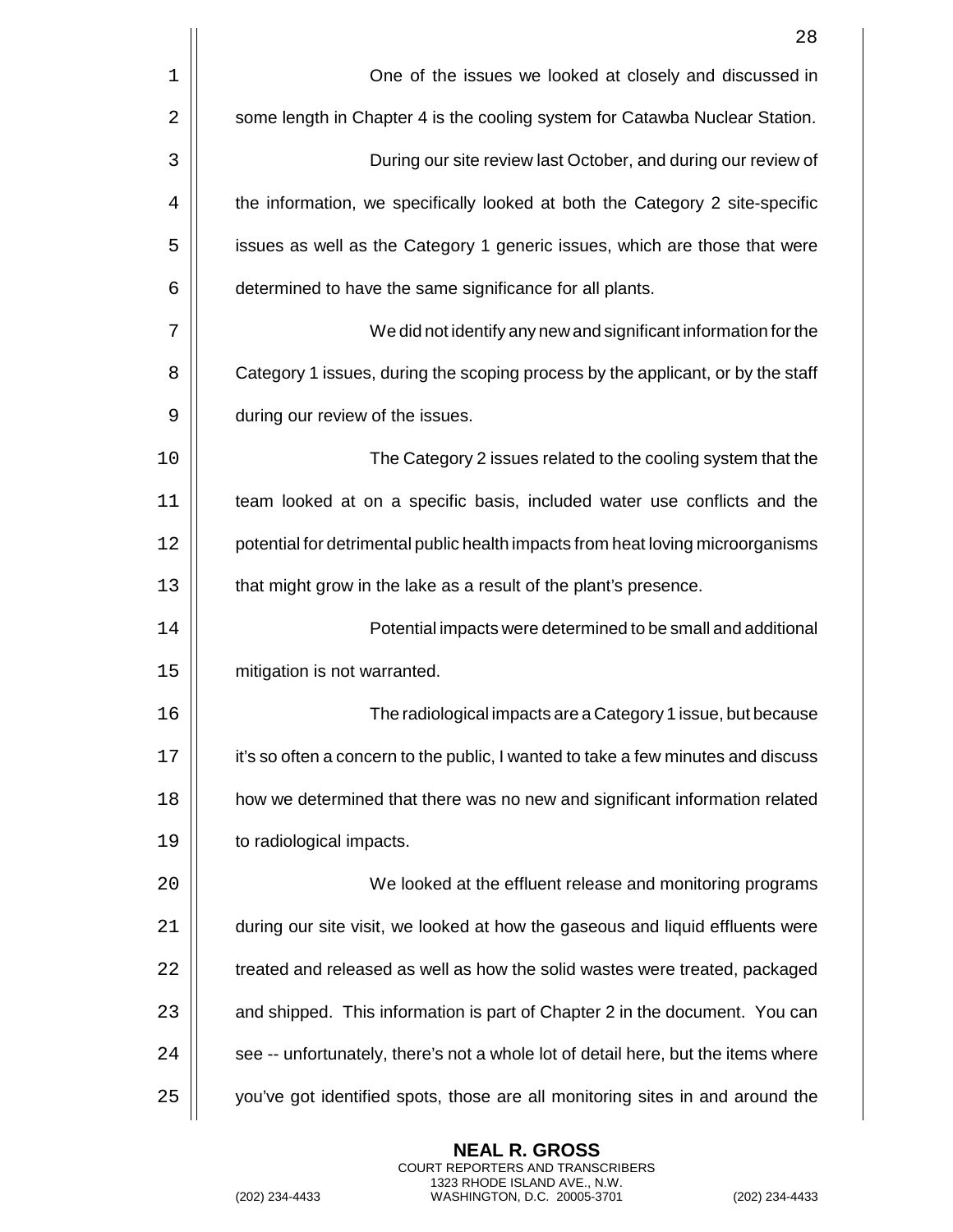1 | plant facility.

2 We looked at how the applicant determines and 3 | demonstrates that they're in compliance with regulations for releases of 4 | radiological effluents. So this is showing you the near site and the on site 5  $\vert\vert$  locations that the applicant monitors for air-borne releases and direct radiation.  $6$   $\vert$  There are a number of other monitoring sites beyond the site boundary, 7 | including locations where milk, water, fish and food products are sampled.

 The releases from the plant and the resulting off-site potential  $\vert\vert$  doses are not expected to increase on a year-to-year basis during the 20 year license renewal term. No new and significant information was identified during the staff's review, the scoping process or the evaluation of other available information.

13 The last issue I'd like to discuss, of those evaluated in 14  $\vert\vert$  Chapter 4, is that of threatened and endangered species. A description of the 15 | terrestrial and aquatic ecology of the area and the potential for endangered and 16 **threatened species at the site is given in Chapter 2.** There are no federally 17 | isted aquatic species that occur at the Catawba site. The only federal or state-18 listed threatened and endangered aquatic specie with the potential to inhabit 19 waters near Catawba is the Carolina heelsplitter, which is a mussel. All known 20 | occurrences of this species in the Catawba River system are limited to small 21 | tributary streams downstream of Lake Wiley. It has not been found to be  $22$  | present in the vicinity of the plant, as it occurs in streams rather than 23 | impounded waters like Lake Wiley.

24 | Bald eagles are known to nest in Lake Wiley or at Lake  $25$   $\parallel$  James, which is upstream, and they are known, from the Catawba River area.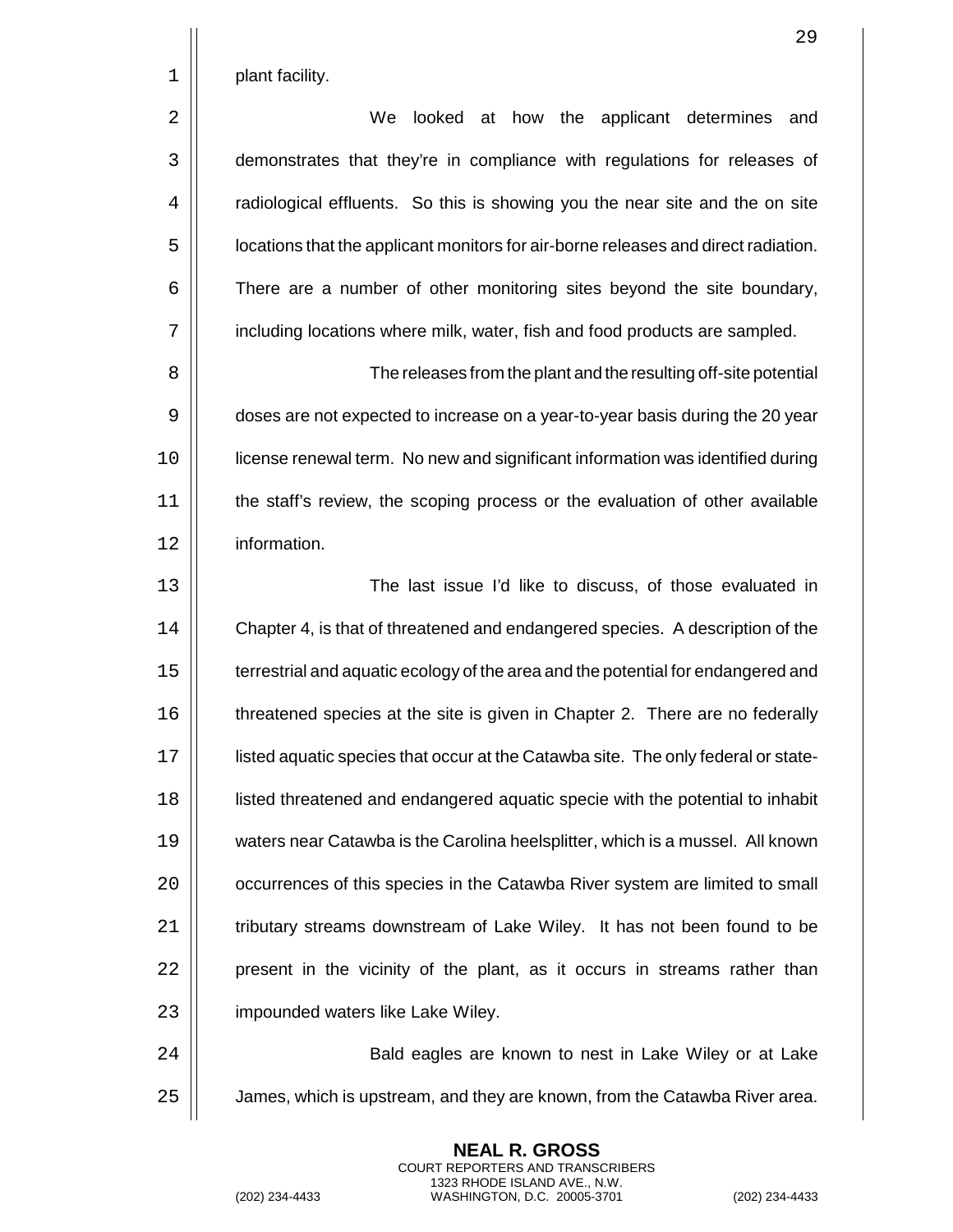|    | 30                                                                                 |
|----|------------------------------------------------------------------------------------|
| 1  | They are rarely observed, however, as transients at the Catawba site or along      |
| 2  | transmission line right-of-ways.                                                   |
| 3  | Except for the bald eagle, there are no federally or state-listed                  |
| 4  | terrestrial species known to occur within the Catawba exclusion area or            |
| 5  | associated with transmission rights-of-way.                                        |
| 6  | Now the dwarf flowered heartleaf, which is threatened, and                         |
| 7  | the Georgia astor which is a candidate species for listing, are found in the       |
| 8  | vicinity of the Catawba site or the transmission line rights-of-way, but neither   |
| 9  | of these species have been observed in these areas during field surveys.           |
| 10 | For all of the issues the team reviewed, we judged the license                     |
| 11 | renewal impacts are small for Category 1 and 2 issues and determined there         |
| 12 | was no new and significant information during the scoping process in which the     |
| 13 | public participated, identified by the licensee or identified by the staff.        |
| 14 | We also reviewed uranium fuel cycle and solid waste                                |
| 15 | management and decommissioning issues. All issues for uranium fuel cycle           |
| 16 | and solid waste management as well as decommissioning are considered               |
| 17 | Category 1 issues, these are generic, and are discussed in Chapters 6 and 7.       |
| 18 | No new and significant information was identified.                                 |
| 19 | As part of the EIS process, we evaluated the potential                             |
| 20 | environmental impacts associated with Catawba if it were to discontinue            |
| 21 | operation at the end its current licensing period. This and other alternatives are |
| 22 | discussed in Chapter 9. We looked at the no action alternative, which is the       |
| 23 | scenario in which the Catawba operating licenses are not renewed and then the      |
| 24 | plant ceases operation and Duke would decommission the facility.                   |
| 25 | We also looked at new generation from coal-fired and oil and                       |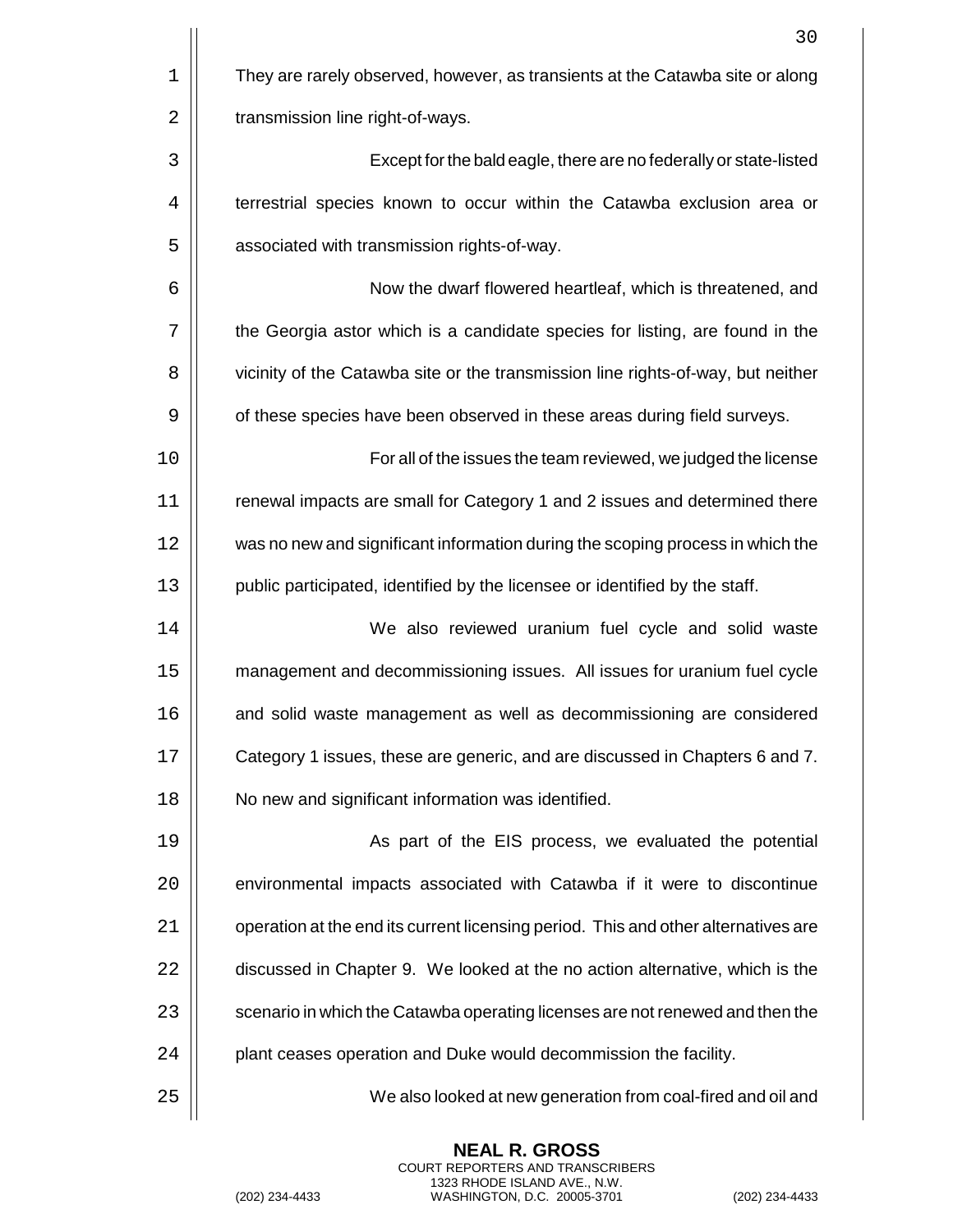1 | natural gas-fired plants, new nuclear power, purchased electrical power, fuel 2 **cells, alternative technology such as power from wind, solar, hydropower,** 3 | geothermal energy, wood waste, municipal solid waste or other biomass 4  $\parallel$  derived fuels. We looked at delayed retirements of other existing facilities as 5  $\vert$  well as utility-sponsored conservation. And then we looked at combinations of 6 | alternatives.

 For each alternative, we considered whether the technologies  $\vert\vert$  could replace the baseload capacity of Catawba and whether they would be a feasible alternative to renewal. If they appeared to have potential, we looked at the same types of environmental issues -- land use, ecology, socio-economics and so on -- that we reviewed for the license renewal term.

12 What we found in our preliminary conclusions for the 13 | alternatives that are considered feasible is that these alternatives, including the 14 | | no-action alternatives, may have an environmental effect that is at least in 15 | some impact category reaches moderate or large significance.

16 Questions?

17 MR. CAMERON: Okay, let's go to Gregg, and Gregg, you 18 | had a question related to this last part before, but go ahead.

19 MR. JOCOY: Forgive me if it sounds like this is a done deal  $20$   $\vert$  to me, but it sounds like it's a done deal. You guys have decided this is hunky- $21$   $\parallel$  dory.

22 | | Am I misunderstanding? Everything you've just said says  $23$   $\parallel$  we've decided this thing is cool.

24 MS. PARKHURST: We made a very serious evaluation of  $25$   $\parallel$  the issues and we did not --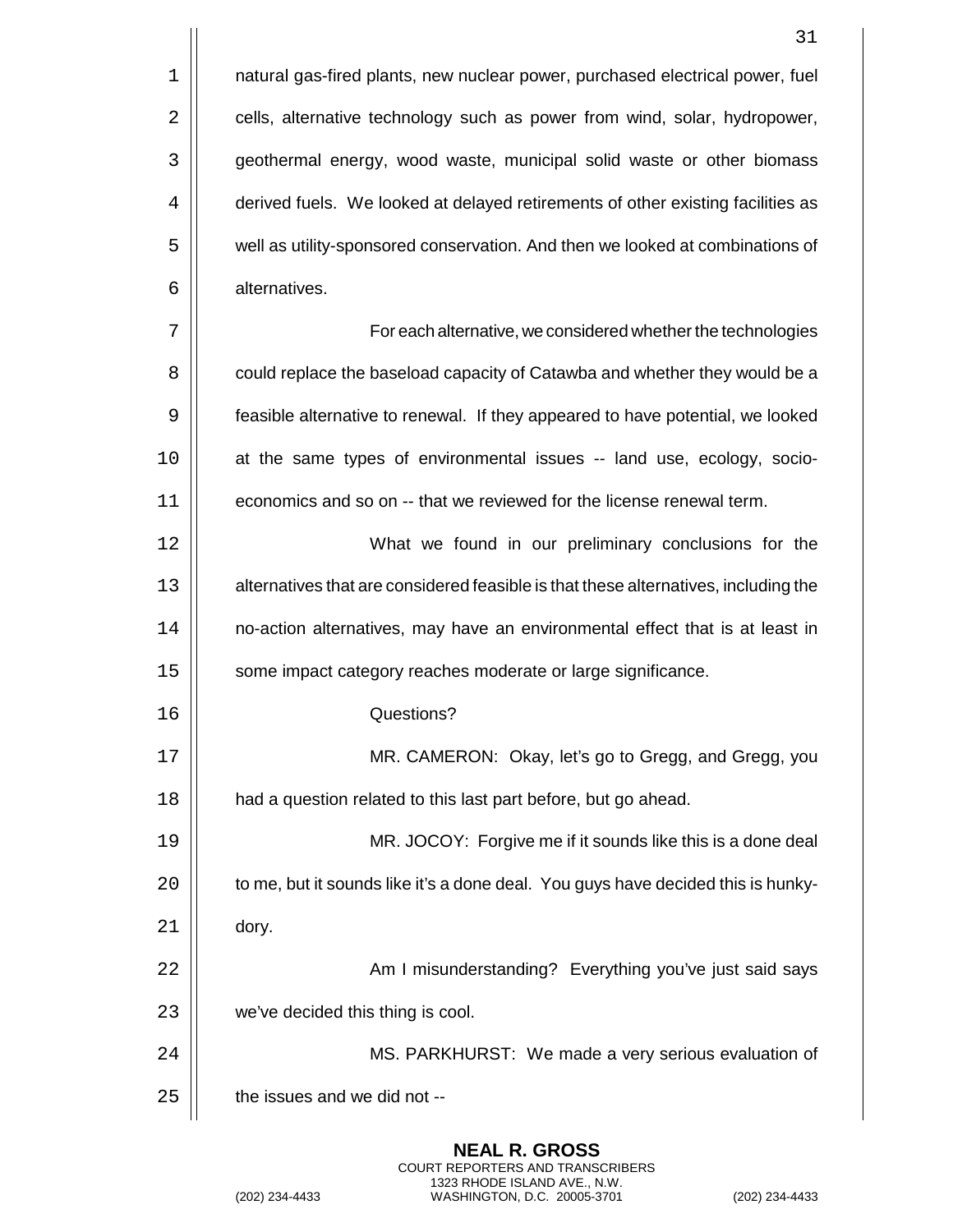|    | 32                                                                                |
|----|-----------------------------------------------------------------------------------|
| 1  | MR. JOCOY: Oh, I'm not questioning that, I'm just saying                          |
| 2  | that you are telling us that as far as the staff of the NRC is concerned, there   |
| 3  | are no environmental problems with relicensure.                                   |
| 4  | MS. PARKHURST: That there is not sufficient -- Jim, what                          |
| 5  | is the exact quote on that?                                                       |
| 6  | MR. WILSON: You're right, we concluded that the impacts                           |
| 7  | of license renewal at Catawba were acceptable from an environmental               |
| 8  | standpoint.                                                                       |
| 9  | MR. CAMERON:<br>But I guess let me just make sure                                 |
| 10 | everybody understands that this is a draft environmental impact statement.        |
| 11 | Secondly, there is another piece, safety review, that has to be done. The third   |
| 12 | piece, inspection findings, and finally, don't under-estimate the fact that there |
| 13 | is an adjudicatory hearing going on where people have raised contentions. So      |
| 14 | I don't think you could say it's a done deal, but I mean everybody can have their |
| 15 | own opinion on that, of course.                                                   |
| 16 | MR. JOCOY: Well, actually, I want to thank you, Chip,                             |
| 17 | because I don't mean to imply undue criticism in saying that. I just want to      |
| 18 | make sure that we were clear that the NRC staff feels that there is no -- that    |
| 19 | the options of not relicensing are worse than the option of relicensing. You      |
| 20 | guys have made that basic decision, is the way I understand what you're           |
| 21 | saying.                                                                           |
| 22 | I wanted to ask three real quicky questions. What is the                          |
| 23 | baseload capacity of the Catawba reactors?                                        |
| 24 | MS. PARKHURST: Megawatts thermal or electric?                                     |
| 25 | MR. JOCOY: Electric.                                                              |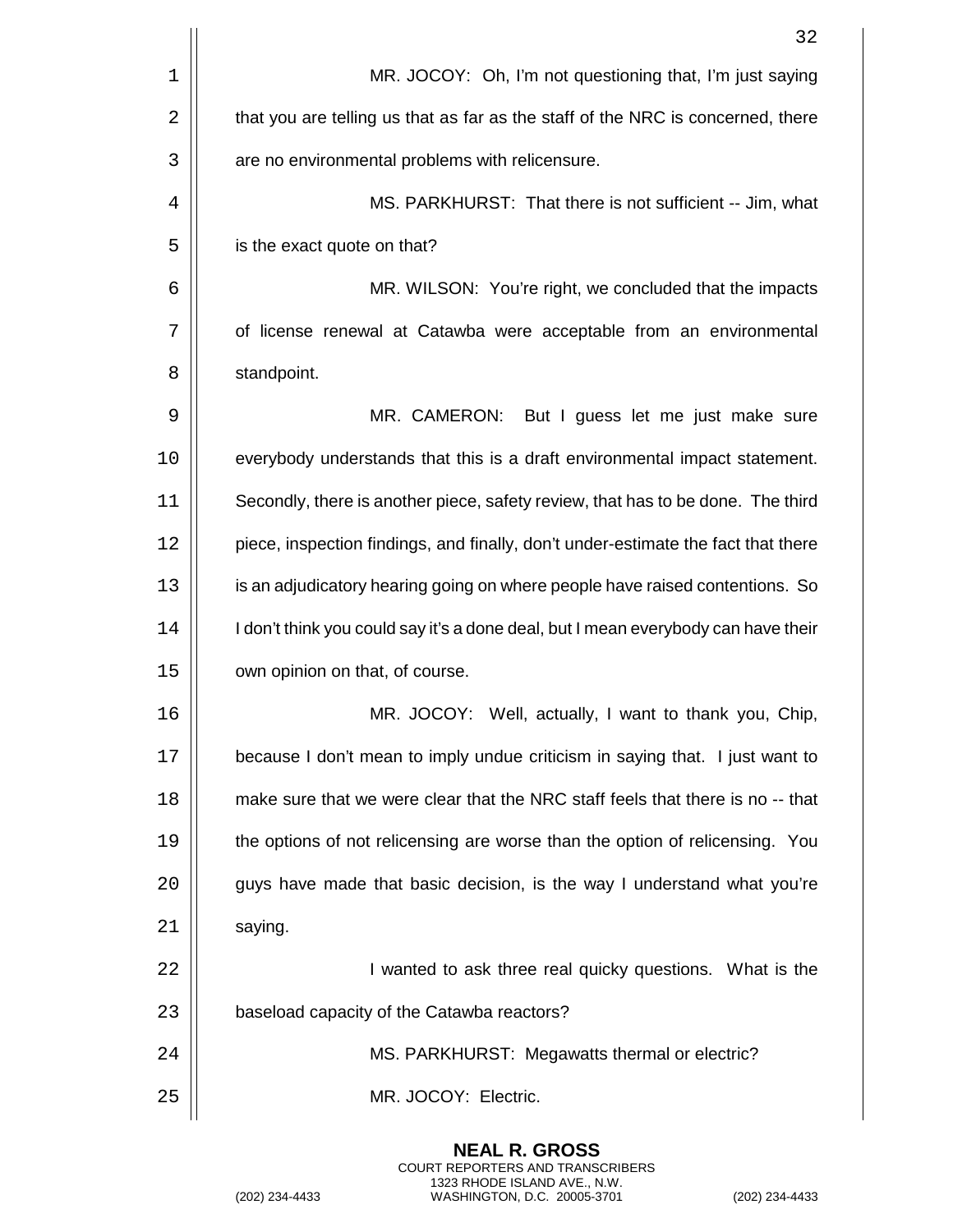|    | 33                                                                              |
|----|---------------------------------------------------------------------------------|
| 1  | MS. PARKHURST: Electric?                                                        |
| 2  | MR. JOCOY: How much electricity do they produce?                                |
| 3  | MS. PARKHURST: I think it's 1129 megawatts electric and                         |
| 4  | 3411 megawatts thermal.                                                         |
| 5  | MR. JOCOY: Well, the thermal just gets dumped into the                          |
| 6  | lake, doesn't it?                                                               |
| 7  | MS. PARKHURST: There's a cooling tower.                                         |
| 8  | MR. JOCOY: Well, I mean it doesn't do anything for me -- it                     |
| 9  | doesn't turn on a light bulb for me or anyone.                                  |
| 10 | MS. PARKHURST: 1121 megawatts electric.                                         |
| 11 | MR. JOCOY: Okay. The power plant they're proposing for                          |
| 12 | Fort Mill is 980 megawatts.                                                     |
| 13 | Anyway, I gather from what you said that this monitoring is                     |
| 14 | self-monitoring done by Duke, is that right? In the radiological impact section |
| 15 | that you were doing?                                                            |
| 16 | MS. PARKHURST: There's quite a process on what they                             |
| 17 | have to supply and so on, and there are state measurements made as well.        |
| 18 | It's not just Duke, but Duke does its own self-monitoring and there are outside |
| 19 | sources that also monitor this.                                                 |
| 20 | MR. JOCOY: Okay, do they do that under contract to Duke?                        |
| 21 | MS. PARKHURST: No.                                                              |
| 22 | MR. JOCOY: Do they do that under contract to the NRC?                           |
| 23 | MS. PARKHURST: No, the state regulators.                                        |
| 24 | MR. JOCOY: Oh, oh, oh, like DHEC in South Carolina.                             |
| 25 | MS. PARKHURST: Yes.                                                             |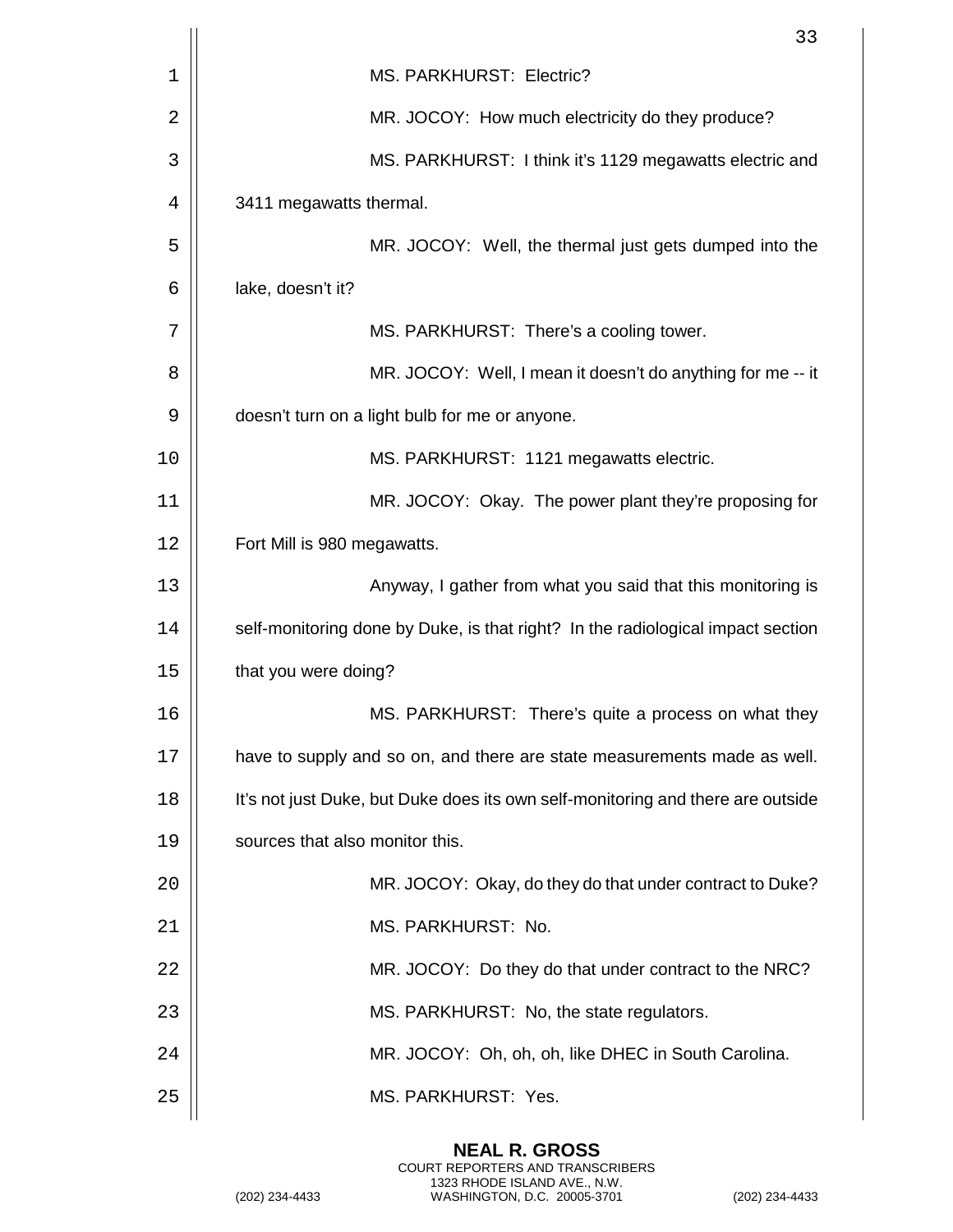|    | 34                                                                                      |
|----|-----------------------------------------------------------------------------------------|
| 1  | MR. JOCOY: All right, last question. what about the spider                              |
| 2  | lily? I understood what you said about one of these endangered species --               |
| 3  | thank you so much, that's a pretty picture -- I think it was the little flower thing,   |
| 4  | the little plant there, you said is like not in Lake Wiley, it's in tributaries further |
| 5  | down, but it could potentially be in Lake Wiley if it were brought in, something        |
| 6  | like that?                                                                              |
| 7  | The mussel, that's the one, yeah. Is the same not true for the                          |
| 8  | spider lily? Could it not be brought from Lansford Canal State Park and, you            |
| 9  | know -- since it's in tough straits, is that not a consideration too?                   |
| 10 | MR. CAMERON: Let's see if Tina wants to explain the                                     |
| 11 | differentiation between that. Tina, give your full name and all that.                   |
| 12 | MS. CARLSON: Hi, I'm Tina Carlson, I'm an ecologist with                                |
| 13 | Lawrence Livermore National Laboratory. I worked with the terrestrial                   |
| 14 | ecologist, Ted Doerr, from Los Alamos, who did this analysis. Now the spider            |
| 15 | lily does not occur, you know, on the transmission lines or at Lake Wiley, but          |
| 16 | they were identified as some potential habitat that could. The spider lily is a         |
| 17 | species of concern, it's not a listed species. But it hasn't been identified at the     |
| 18 | site. But with their ongoing monitoring programs and their work with the                |
| 19 | transmission lines, it's on their list to watch for.                                    |
| 20 | So genetic material does move around with plants and so it                              |
| 21 | is something you do have to keep in mind, but at least at this point, it hasn't         |
| 22 | been identified there.                                                                  |
| 23 | MR. CAMERON:<br>Okay, thank you, Tina. Any other                                        |
| 24 | questions on this part? Let's go over to Mary.                                          |
| 25 | MS. OLSON: Mary Olson, Nuclear Information and Resource                                 |

**NEAL R. GROSS**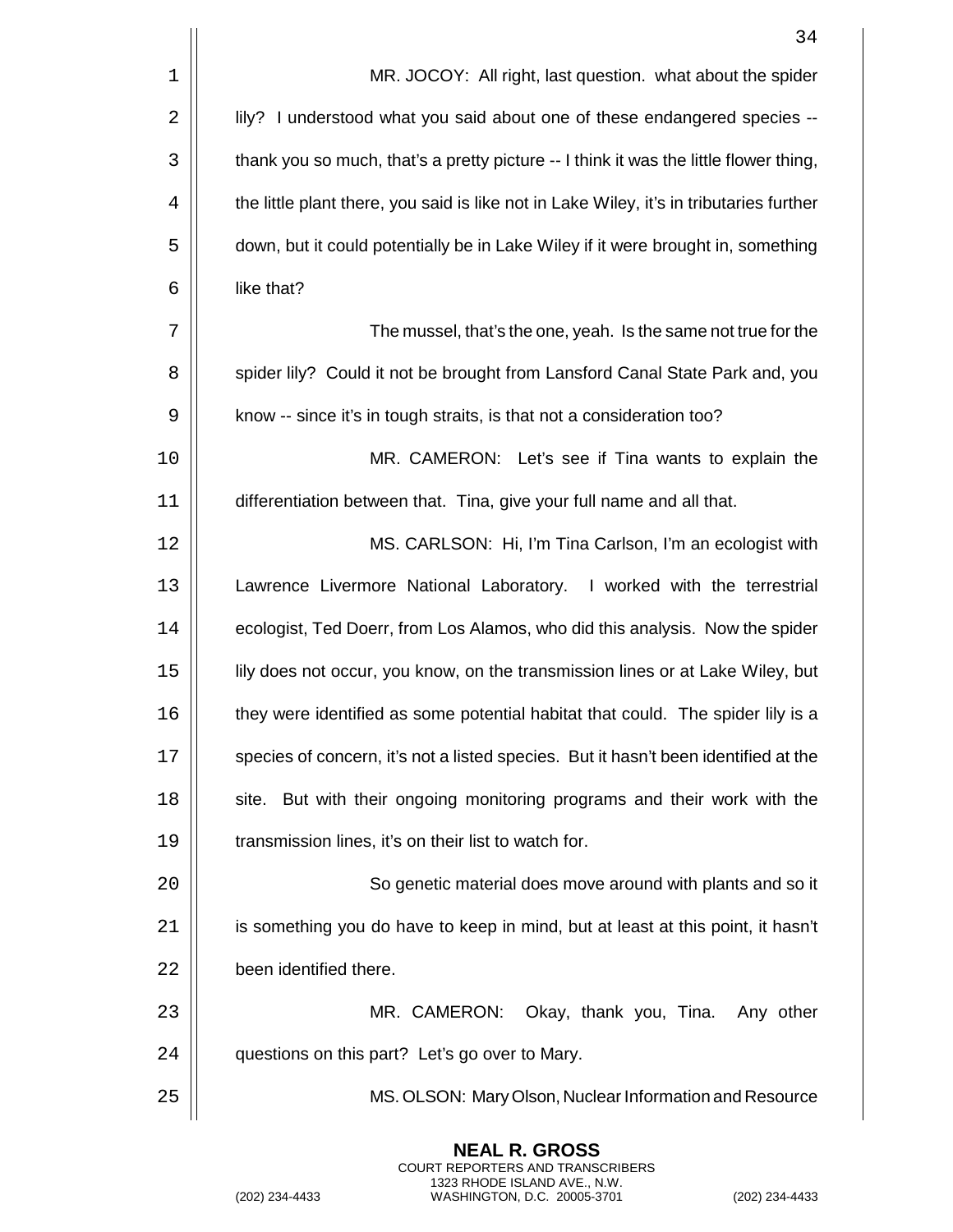|    | 35                                                                                 |
|----|------------------------------------------------------------------------------------|
| 1  | Service.                                                                           |
| 2  | I'd like to ask you a series of simple questions. They're not                      |
| 3  | intended to be trick questions, but I really want this on our transcript.          |
| 4  | What type of fuel does Catawba use right now, 1 and 2,                             |
| 5  | Catawba 1 and 2?                                                                   |
| 6  | MS. PARKHURST: You mean uranium?                                                   |
| 7  | MS. OLSON: Uranium -- fuel, thank you. And what is the                             |
| 8  | requirement for a reactor to qualify for Category 1 consideration, particularly in |
| 9  | radiological and off-site radiological analysis?                                   |
| 10 | MS. PARKHURST: What was the first part of that analysis?                           |
| 11 | MS. OLSON: There's a qualifying condition in order for                             |
| 12 | Category 1 issues to apply to a nuclear reactor, there's an exclusionary clause    |
| 13 | in the GEIS. Do you know what it is?                                               |
| 14 | MS. PARKHURST: I'm sure I have been through it. Right off                          |
| 15 | the top of my head, I'm not sure I remember, but is there somebody else that       |
| 16 | can --                                                                             |
| 17 | MR. CAMERON: Let me borrow that back from you, Mary.                               |
| 18 | I think Mary is talking about what's the standard for opening up a Category 1      |
| 19 | issue to apply to a specific plant. You're talking about the new and significant   |
| 20 | information standard?                                                              |
| 21 | MS. PARKHURST: Actually in the document, there's a                                 |
| 22 | number of times we go through what causes, what allows something to be             |
| 23 | considered Category 1 or Category 2. I would have to refer to it and read it out   |
| 24 | here, but let's see -- we've got small significance --                             |
| 25 | MR. CAMERON: We're hoping we're answering the right                                |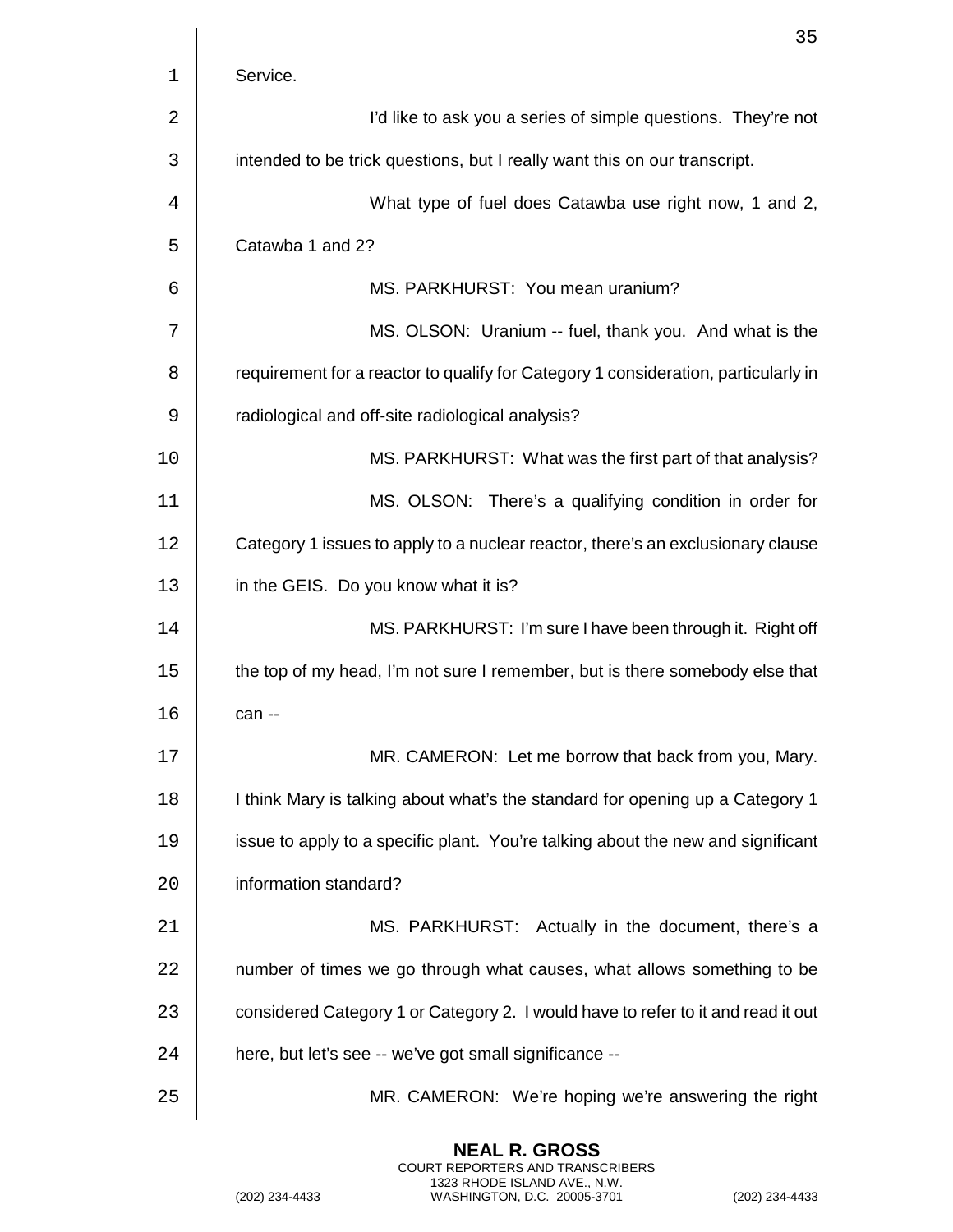|    | 36                                                                               |
|----|----------------------------------------------------------------------------------|
| 1  | question.                                                                        |
| 2  | MS. OLSON: I'll be quite patient and --                                          |
| 3  | MS. PARKHURST: Like I say, I know it's in here several                           |
| 4  | times and I think that I've got it right here but --                             |
| 5  | MS. OLSON: I'll tell you what it is and then maybe you could                     |
| 6  | tell me that I'm right or you could get back to me somehow.                      |
| 7  | MS. PARKHURST: Sure.                                                             |
| 8  | MS. OLSON:<br>For radiological impacts and off-site                              |
| 9  | radiological impacts particularly, GEIS says that they only apply to light water |
| 10 | reactors using low enriched uranium fuel.                                        |
| 11 | MS. PARKHURST: Right, okay.                                                      |
| 12 | MS. OLSON: Categorically.                                                        |
| 13 | MS. PARKHURST: That's what we're dealing with.                                   |
| 14 | MS. OLSON: So you don't disagree with me on that point.                          |
| 15 | So I'll reserve the rest of what I have to say about that for my comments        |
| 16 | because I don't want to ask you to make comments in an area that's been put      |
| 17 | off the table by the Commission.                                                 |
| 18 | But finally, I do want to ask you, when it comes to radiological                 |
| 19 | impacts, the Commission chooses to regulate in terms of millirems and I'd like   |
| 20 | you to tell me how I know how many millirems I got today.                        |
| 21 | MR. CAMERON: Health physicist question. Mary Ann?                                |
| 22 | MS. PARKHURST: How much you got today, if you had a                              |
| 23 | device on you -- if you were working in a nuclear facility and were expected to  |
| 24 | be receiving some radiation as a result of that -- exposure as a result of that  |
| 25 | work, then you would be wearing a dosimeter which can detect the radiation       |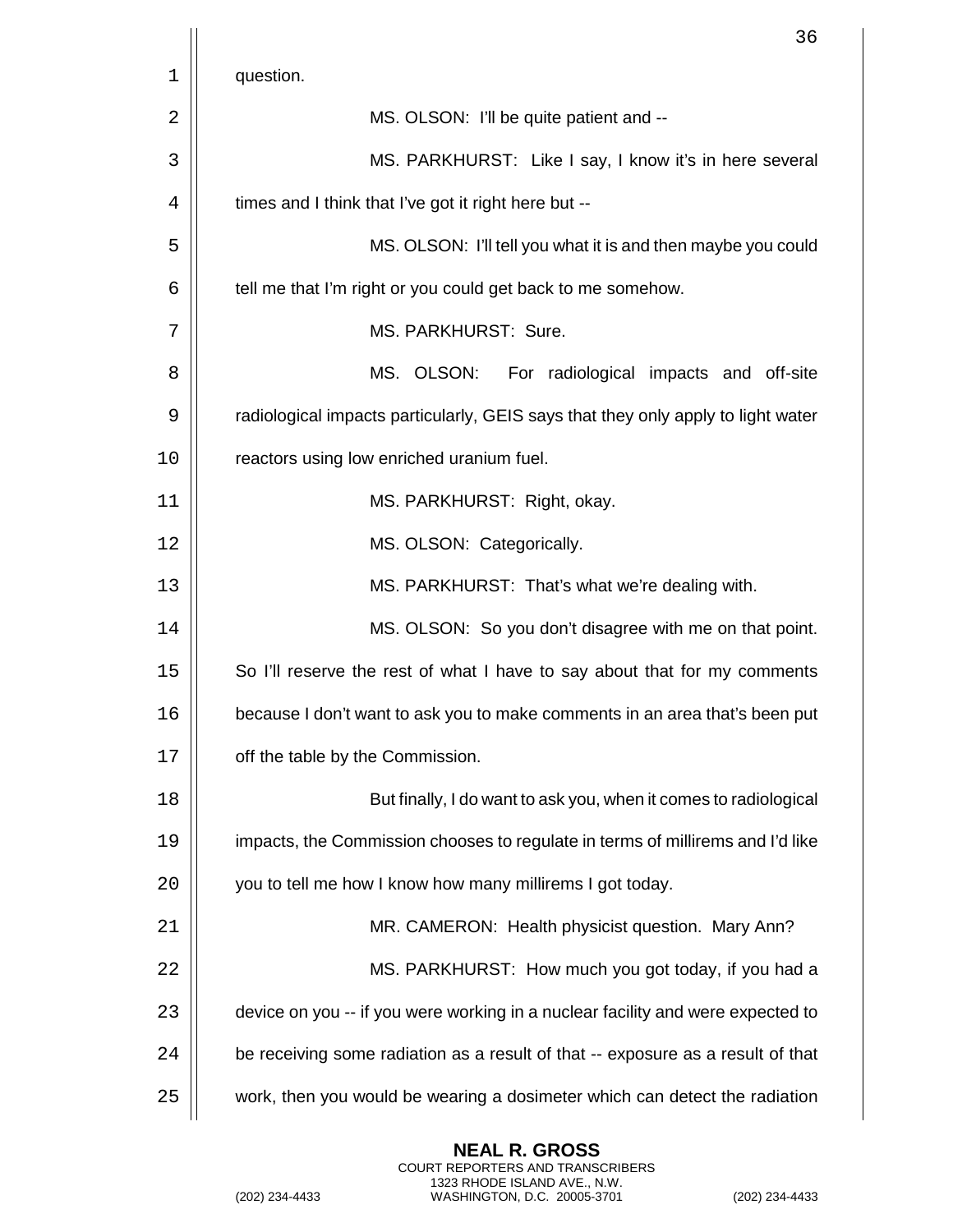|    | 37                                                                                |
|----|-----------------------------------------------------------------------------------|
| 1  | there.                                                                            |
| 2  | As far as what you receive in a day as a person in the public,                    |
| 3  | you're receiving radiation from cosmic and solar radiation, you're receiving it   |
| 4  | from the radon from uranium in the soils that are naturally here, from the bricks |
| 5  | in your home if you have them, granite and so on --                               |
| 6  | MS. OLSON: Beyond that.                                                           |
| 7  | MS. PARKHURST: Okay, beyond that. There's -- I suppose                            |
| 8  | if a person wanted to know how much they got in a day, they could pay one of      |
| 9  | the manufacturers -- one of the services that makes thermo-luminescent            |
| 10 | dosimeters and you could probably find a way to purchase and wear this as         |
| 11 | know actually how much you're getting. As far as the facilities like in a nuclear |
| 12 | plant, we know how much it is at the boundaries. These things are measured,       |
| 13 | so we know how much would be at that point, but I don't know that that's your     |
| 14 | question.                                                                         |
| 15 | VOICE: You may want to talk about how we estimate also.                           |
| 16 | MR. KUGLER: I would just going to say the licensees are                           |
| 17 | also required to estimate the dose to the maximally exposed individual based      |
| 18 | on releases from the plant, and any member of the public would be expected        |
| 19 | to receive less than that because they make some very conservative                |
| 20 | assumptions when they do that calculation.                                        |
| 21 | So we may not be able to tell you exactly what you got, but                       |
| 22 | we can tell you that it's no more than that amount. And that's in their annual    |
| 23 | reports and we talk about it in the environmental impact statement, I think in 2- |
| 24 | 27?                                                                               |
| 25 | MS. PARKHURST: 2-27 and -41                                                       |

**NEAL R. GROSS** COURT REPORTERS AND TRANSCRIBERS

1323 RHODE ISLAND AVE., N.W. (202) 234-4433 WASHINGTON, D.C. 20005-3701 (202) 234-4433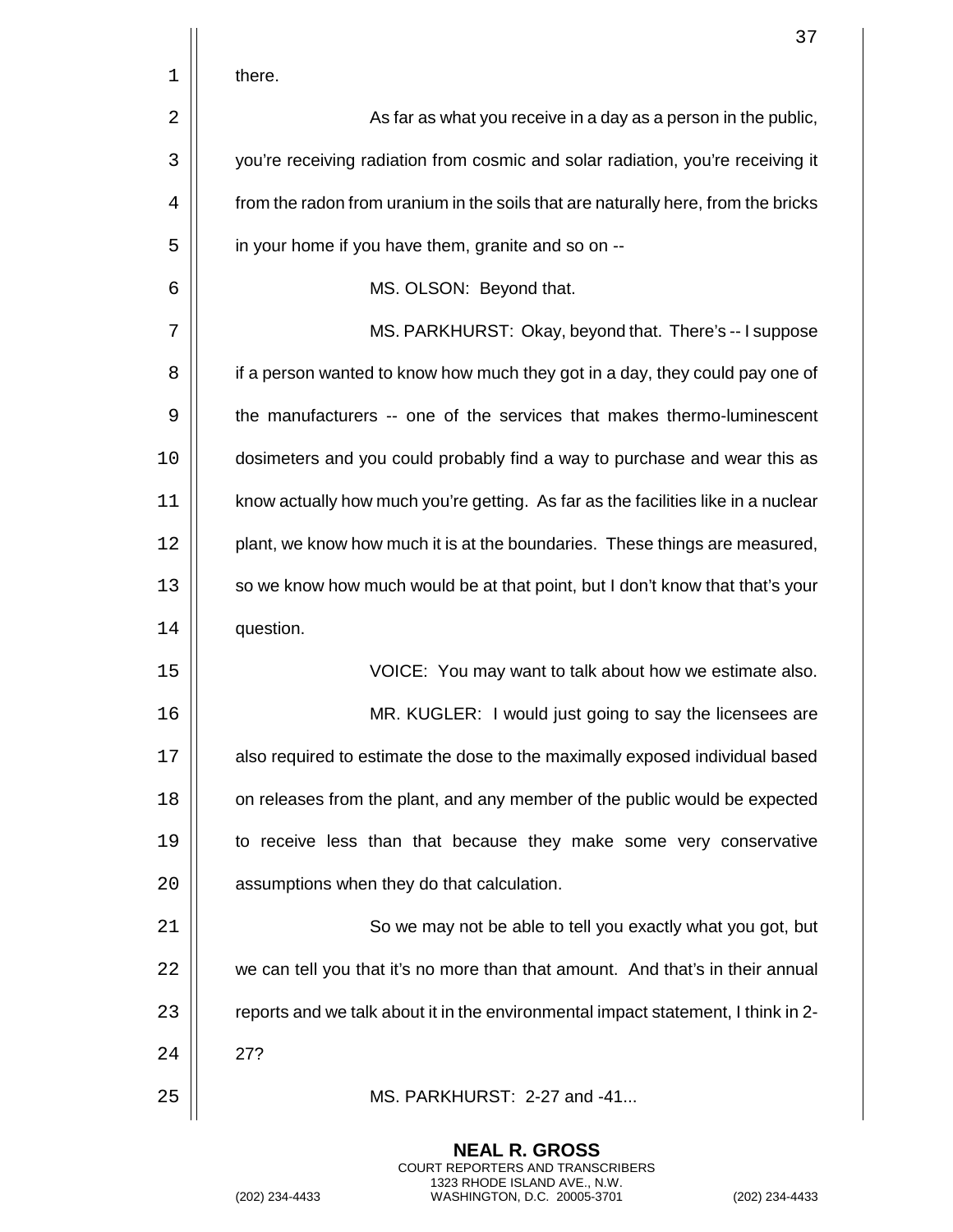|    | 38                                                                               |
|----|----------------------------------------------------------------------------------|
| 1  | MR. KUGLER: So there is information on that in the                               |
| 2  | environmental impact statement. Is that what you were asking?                    |
| 3  | MR. CAMERON: Okay.                                                               |
| 4  | MS. OLSON: So it's fair to say, however, that averages are                       |
| 5  | used and models are used and that we don't really know when it comes to the      |
| 6  | general public, how much we each get.                                            |
| 7  | And finally, is that maximally exposed individual an infant or                   |
| 8  | an adult?                                                                        |
| 9  | MR. CAMERON: I take it's important that we answer this                           |
| 10 | question so that people clearly understand what the situation is, and I don't    |
| 11 | know who wants to do it. Why don't you start and Mary Ann might complete.        |
| 12 | MR. KUGLER: I'm Andy Kugler, for the record, NRC.                                |
| 13 | The reason we use the term "maximally exposed individual"                        |
| 14 | is it's a person -- using some very conservative assumptions, it would be the    |
| 15 | maximum dose that somebody could get. It's not an average. And that's what       |
| 16 | I'm saying, that the actual dose to any individual would be lower than that. And |
| 17 | what they try and do is they assume, you know, somebody stays in the worse       |
| 18 | place they could possibly stay, all the time, and therefore, they get a maximum  |
| 19 | exposure. And realistically, nobody would do that or could do that.              |
| 20 | So it's a conservative number that, you know, estimates the                      |
| 21 | dose higher than what any individual would actually receive, and therefore it's  |
| 22 | basically a bounding sort of calculation.                                        |
| 23 | So the actual dose that any person will have received from                       |
| 24 | the plant will be some number lower than that. So, you know, once you look       |
| 25 | at that number, you know, you're somewhere below that. How far below that        |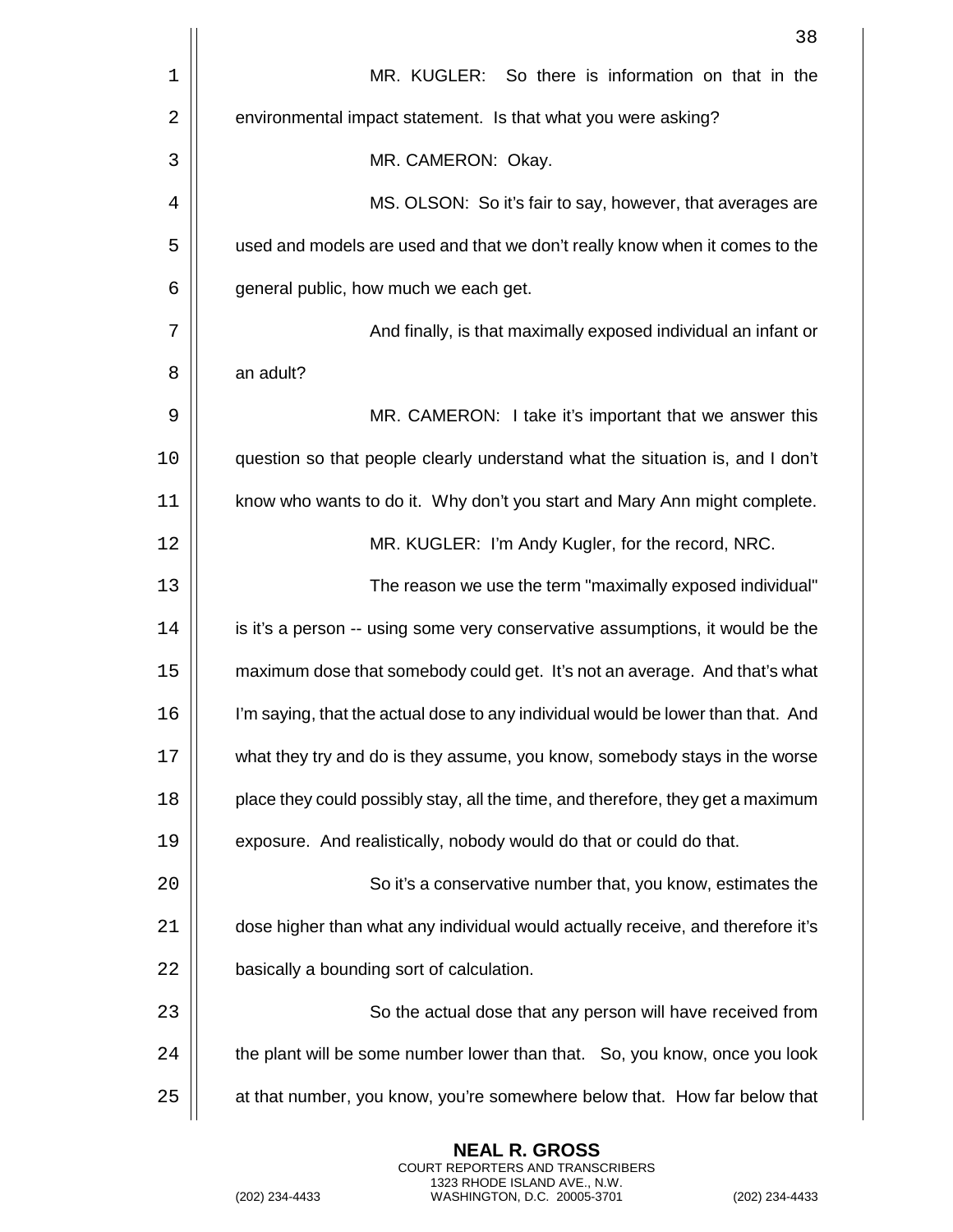| 39                                                                                 |
|------------------------------------------------------------------------------------|
| is hard to say.                                                                    |
| MS. OLSON: Adult?                                                                  |
| MR. KUGLER: That I'm not entirely sure about. Do you                               |
| know?                                                                              |
| MS. PARKHURST: They do a lot of modeling of adult and                              |
| infant because certainly the infants are more critical. However, what they're      |
| looking at is what is the exposure level here and then they convert it to dose.    |
| And so they understand again what the maximum could be to anybody at the           |
| fence line of the facility.                                                        |
| As far as annual doses, people in the U.S. get something                           |
| along the lines of an average of 300 millirem a year. This is through, again, the  |
| solar, the cosmic, the indoor radon. Actually radon is a pretty strong             |
| component of that, but we have a pretty good feel for what the variation is. And   |
| from nuclear plants, the numbers that you're looking at on these lines, it's so    |
| low -- and you look at Page 2-26 in the document, it kind of goes through          |
| what's from the gaseous, the liquid and critical organ doses and so on from the    |
| releases from the plants as a result of that. So that might be a place to look at  |
| it. But again, it's about 300 millirem is considered average in this country.      |
| MR. CAMERON: Okay, let's go to this gentleman back here.                           |
| Hi. Just tell us again who you are.                                                |
| MR. JENETTA: Tony Jenetta. In regards to the dosimeter                             |
| readings of the individual receiving it away from the plant, who in addition would |
| have authority to measure that within the county? Would the York County            |
| Emergency Preparedness agency have a role in that?                                 |
| MS. PARKHURST: Have authority or be able to help you get                           |
|                                                                                    |

(202) 234-4433 WASHINGTON, D.C. 20005-3701 (202) 234-4433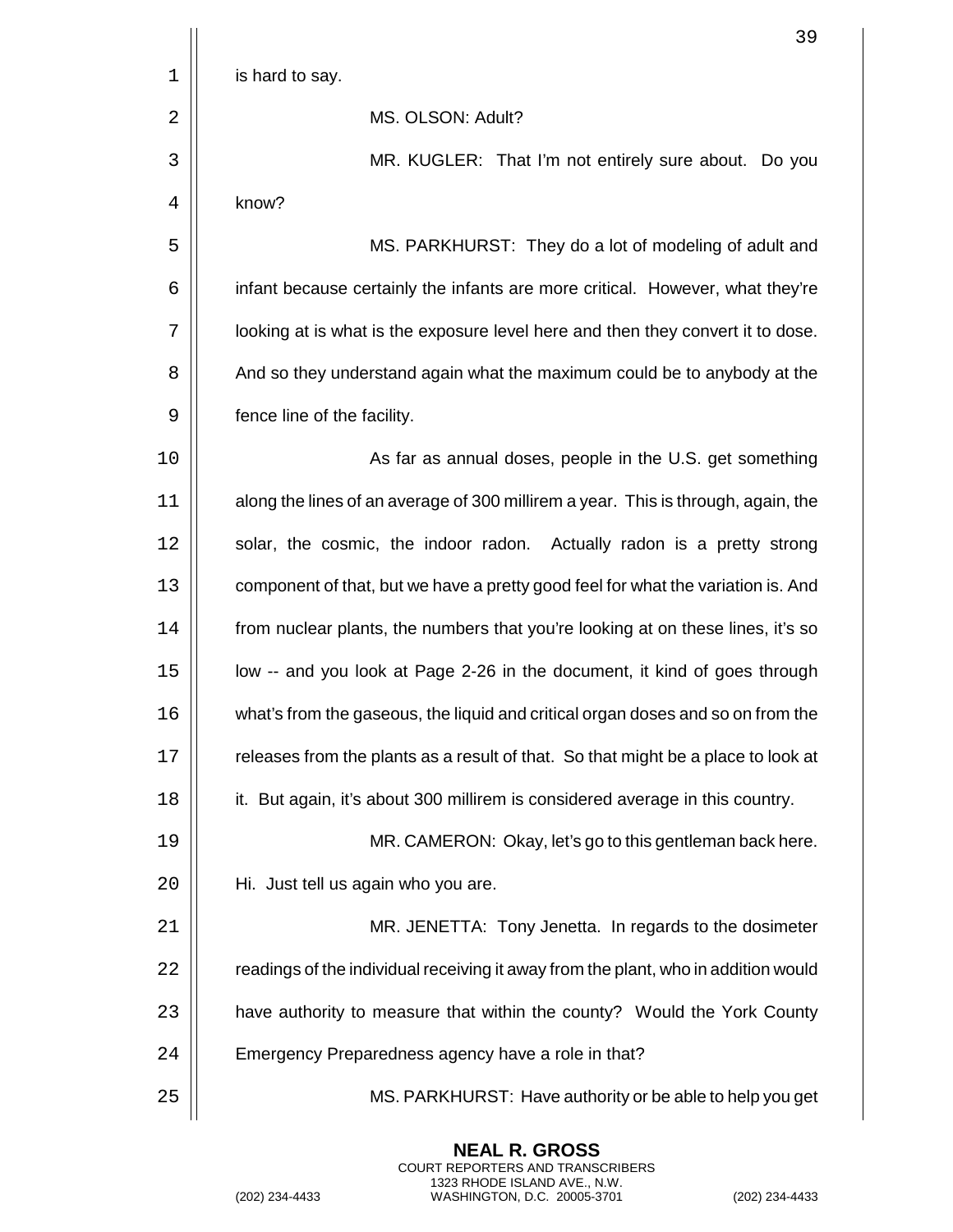|    | 40                                                                                      |
|----|-----------------------------------------------------------------------------------------|
| 1  | access to dosimetry?                                                                    |
| 2  | MR. JENETTA: Would there automatically be a procedure                                   |
| 3  | to measure this in addition to Duke measuring it on their own perimeter. Would          |
| 4  | Duke measure it beyond their perimeter or is there another agency that will             |
| 5  | constantly monitor to dosage for the individual citizen?                                |
| 6  | MS. PARKHURST: Again, there are state agencies that --                                  |
| 7  | Ms. Mr. Gandy -- okay, unfortunately -- we had probably just the person to              |
| 8  | respond to that one, who is the state radiation protection officer from that            |
| 9  | organization, but yes, they do their own monitoring and they require Duke to do         |
| 10 | monitoring of the facility as well. So there's a cross check of some of these off-      |
| 11 | site, in particular, types of facilities. And the state will look into like the milk -- |
| 12 | well, dairy products and fish and so on. So these things are again monitored            |
| 13 | by the state as well.                                                                   |
| 14 | MR. CAMERON: Okay, let's go to the severe accidents,                                    |
| 15 | which I think there'll be some interest in. But thank you very much, Mary Ann.          |
| 16 | Bob Palla, are you ready?                                                               |
| 17 | MR. PALLA: Thank you, Chip.                                                             |
| 18 | My name is Bob Palla, I'm a senior reactor engineer in the                              |
| 19 | Probabilistic Safety Assessment Branch of the Nuclear Regulatory                        |
| 20 | Commission. I'm going to be discussing severe accident mitigation alternatives          |
| 21 | for the Catawba plant.                                                                  |
| 22 | Briefly, the license renewal rule requires a license renewal                            |
| 23 | applicant to consider alternatives to mitigate severe accidents if the staff has        |
| 24 | not previously evaluated SAMAs for the applicant's plant.                               |
| 25 | Now since SAMAs had not been previously assessed for the                                |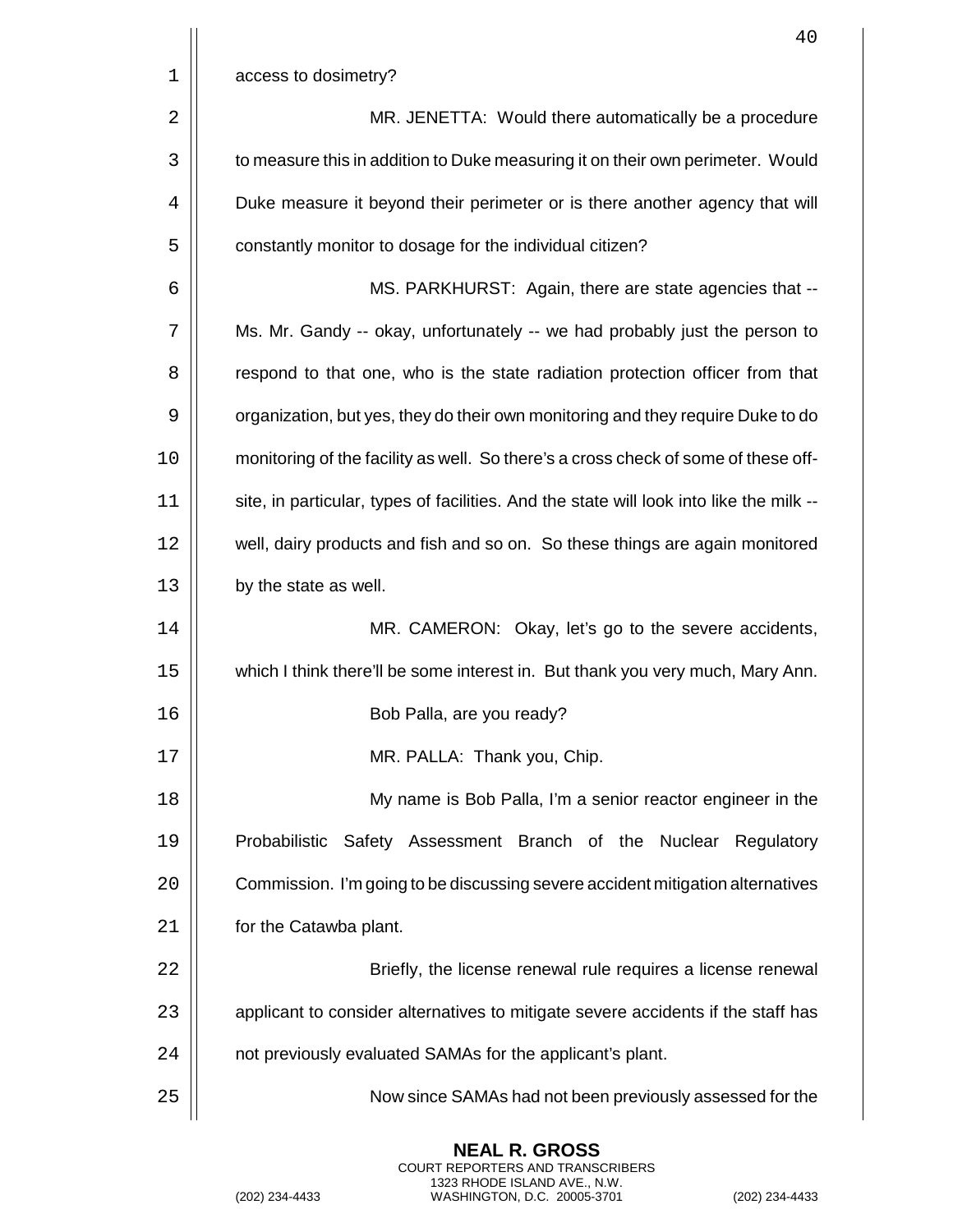1 **Catawba plants, we assessed them as part of the environmental review. Our** 2 **Fig.** review is described in Section 5.2 of the EIS supplement for Catawba.

3 The purpose of the SAMA evaluation is to ensure that plant 4  $\parallel$  changes with the potential for improving severe accident safety performance 5 | are identified and evaluated. These improvements include hardware 6 **6** modifications, procedure changes, training program improvements. These 7 types of fixes. The scope includes SAMAs that may either prevent core 8 | damage, which we term preventive SAMAs, and SAMAs that improve 9 | containment performance, given that core damage may occur. These are 10 | termed mitigative SAMAs.

11 Now the evaluation is conducted in several steps of the 12 | process and I'll just describe briefly, it's a four-step process, the first of which 13 | is to characterize the overall plant risk and the leading contributors to the risk. 14 | This involves extensive use of the plant-specific probabilistic safety assessment 15 | study, also known as PRA. This PRA identifies the different combinations of 16 | system failures and human errors that would be necessary for an accident to 17 | progress to either core damage or to containment failure.

18 The second step of the process is to identify potential 19 improvements that can further reduce risk. The information from the PRA,  $20$   $\vert$  such as the dominant accident sequences, is used to help identify plant  $21$  | improvements that would have the greatest impact in reducing risk. 22 | Improvements identified in other NRC and industry studies are also considered 23 | in this process. This includes similar type analyses performed -- the SAMA 24 | analyses performed, for example, by Tennessee Valley Authority for the Watts 25 | Bar plant, which is an ice condenser similar to Catawba, and also

> **NEAL R. GROSS** COURT REPORTERS AND TRANSCRIBERS 1323 RHODE ISLAND AVE., N.W.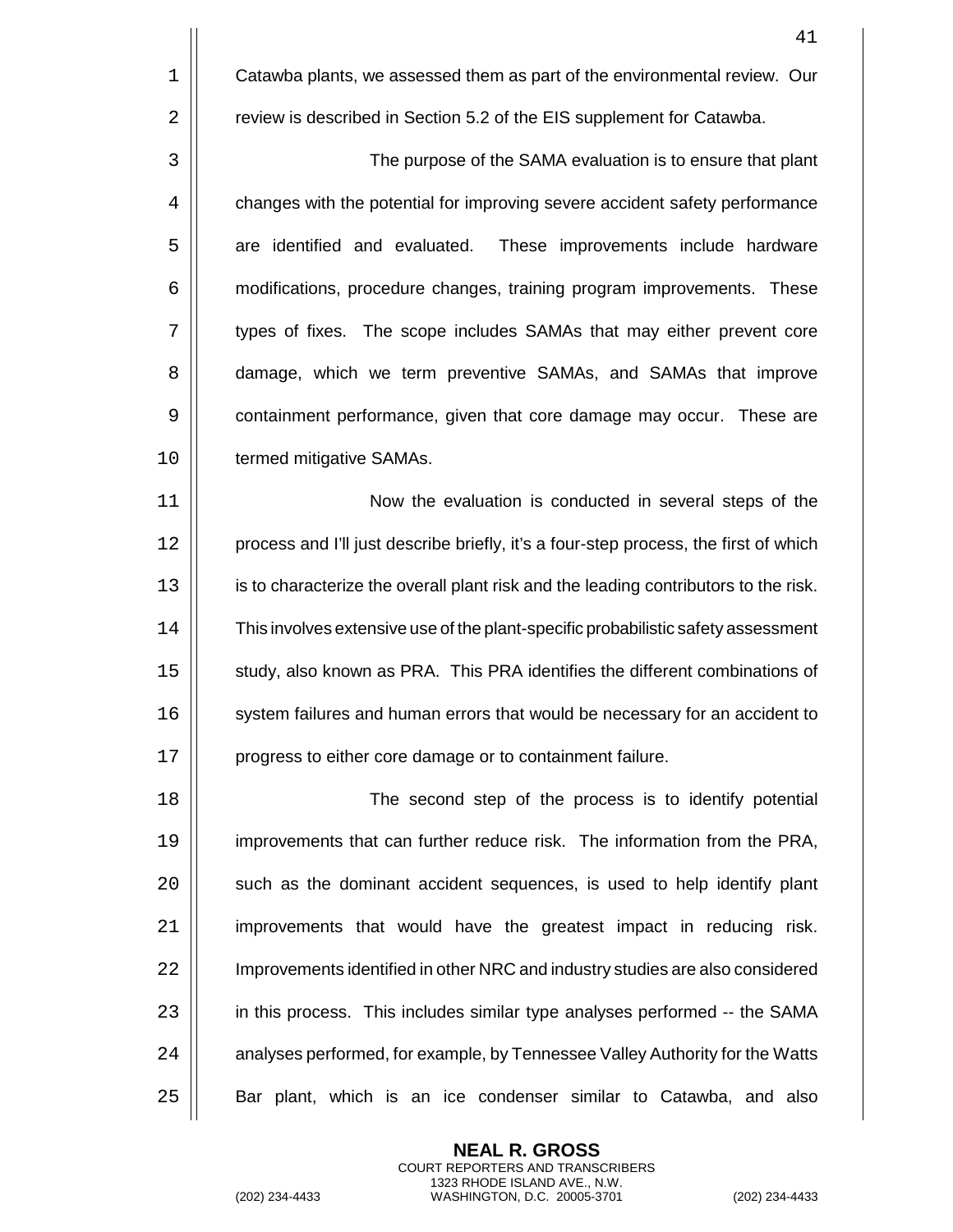|    | 42                                                                               |
|----|----------------------------------------------------------------------------------|
| 1  | improvements that were identified in the PRAs performed for other plants.        |
| 2  | The third step is to quantify the risk reduction potential and                   |
| 3  | the implementation costs for each improvement. Now the risk reduction and        |
| 4  | implementation costs are typically estimated in a bounding fashion. Risk         |
| 5  | reduction is generally over-estimated by assuming that the plant improvement     |
| 6  | is completely effective in eliminating accident sequences that it's intended to  |
| 7  | address. The implementation costs are generally under-estimated by               |
| 8  | neglecting certain cost factors such as maintenance costs or surveillance costs. |
| 9  | Then these risk reduction and cost estimates are used in the                     |
| 10 | final step to determine whether implementation of any of the improvements can    |
| 11 | be justified. And in determining whether an improvement is justified, we look    |
| 12 | at three factors.                                                                |
| 13 | The first is whether the improvement is cost-beneficial;                         |
| 14 | specifically, do the estimated benefits -- are they greater than the estimated   |
| 15 | implementation costs.                                                            |
| 16 | The second factor is whether the improvement provides a                          |
| 17 | substantial reduction in total risk. For example, does this improvement          |
| 18 | eliminate a sequence or a containment failure mode that contributes a large      |
| 19 | fraction of the plant risk.                                                      |
| 20 | And thirdly, we look at whether the risk reduction is                            |
| 21 | associated with aging effects during the period of extended operation.           |
| 22 | The preliminary results of the SAMA evaluation are                               |
| 23 | summarized on the next slide. Fourteen candidate improvements were               |
| 24 | evaluated for Catawba. This included six SAMAs that were related to reducing     |
| 25 | the frequency of core damage, and eight SAMAs related to improving               |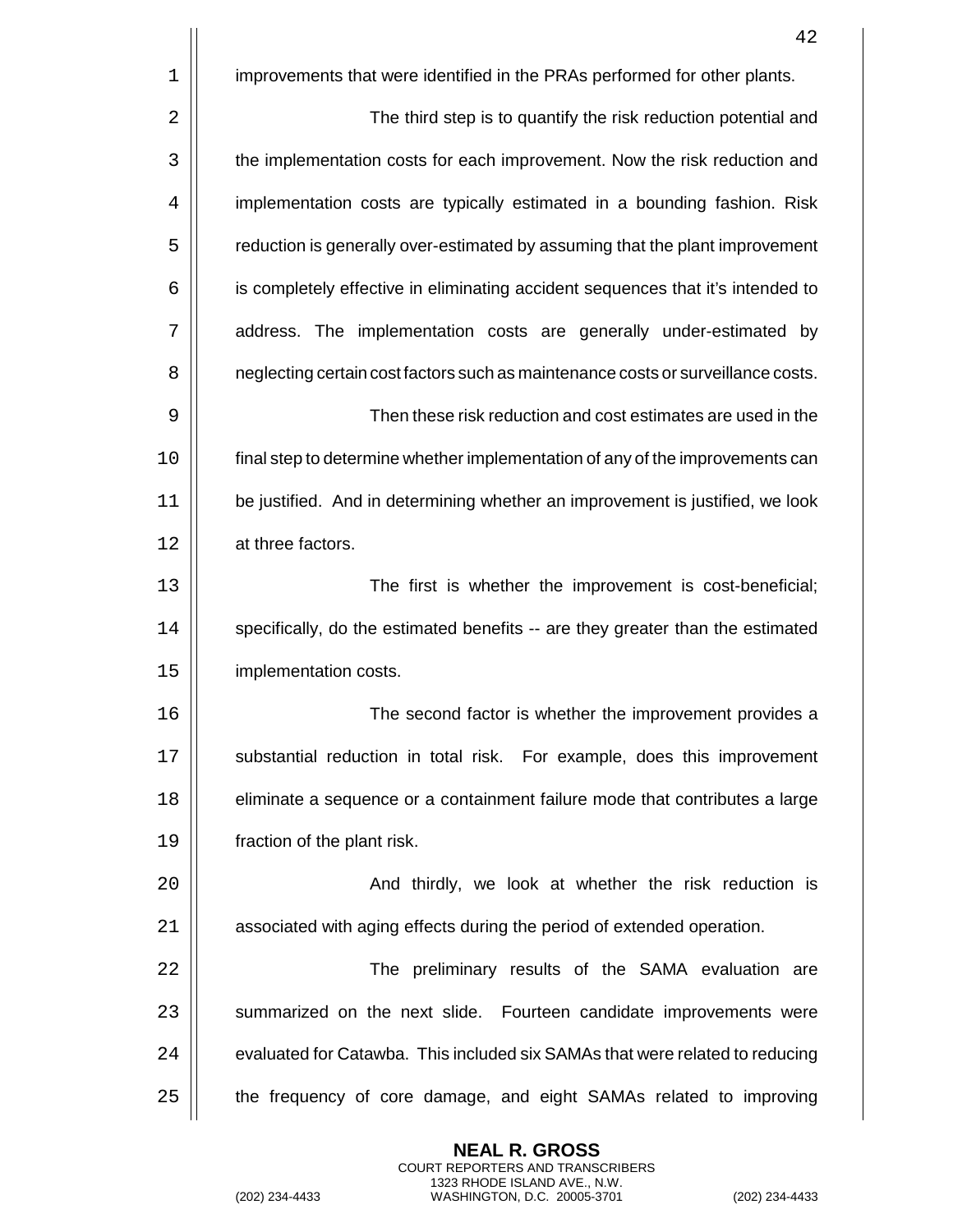|    | 43                                                                               |
|----|----------------------------------------------------------------------------------|
| 1  | containment performance in a severe accident.                                    |
| 2  | The costs and benefits of installing a dedicated power line                      |
| 3  | from the Wiley hydroelectric station were also evaluated, effectively increasing |
| 4  | the number of SAMAs evaluated to 15.                                             |
| 5  | Although Duke did not find any of the candidates to be cost-                     |
| 6  | beneficial, the NRC staff concludes that two of these are cost-beneficial when   |
| 7  | evaluated in accordance with NRC regulatory analysis guidelines.                 |
| 8  | The first cost-beneficial SAMA involves installing a water-tight                 |
| 9  | wall around an electrical transformer located in the turbine building basement.  |
| 10 | This SAMA would prevent certain internal flooding events from proceeding to      |
| 11 | a station blackout due to a failure of the transformer. It appears to be cost-   |
| 12 | beneficial based on the risk reduction and cost information provided by Duke     |
| 13 | when evaluated in accordance with our regulatory analysis guidelines. This       |
| 14 | SAMA does not relate to adequately managing the effects of aging during the      |
| 15 | period of extended operation and therefore, it need not be implemented as part   |
| 16 | of license renewal pursuant to 10 CFR Part 54. However, the staff intends to     |
| 17 | pursue this matter as a current operating license issue and a possible plant-    |
| 18 | specific backfit.                                                                |
| 19 | The second cost-beneficial SAMA involves providing a                             |
| 20 | backup source of electric power to the hydrogen igniter system. The igniter      |
| 21 | system is an AC-dependent system and would be unavailable in a station           |
| 22 | blackout event. This SAMA would permit the igniter system to be operated         |
| 23 | during station blackout, thereby reducing the likelihood of containment failure  |
| 24 | due to hydrogen combustion. The SAMA appears to be cost-beneficial if only       |
| 25 | the hydrogen igniters need to be powered from the backup power source.           |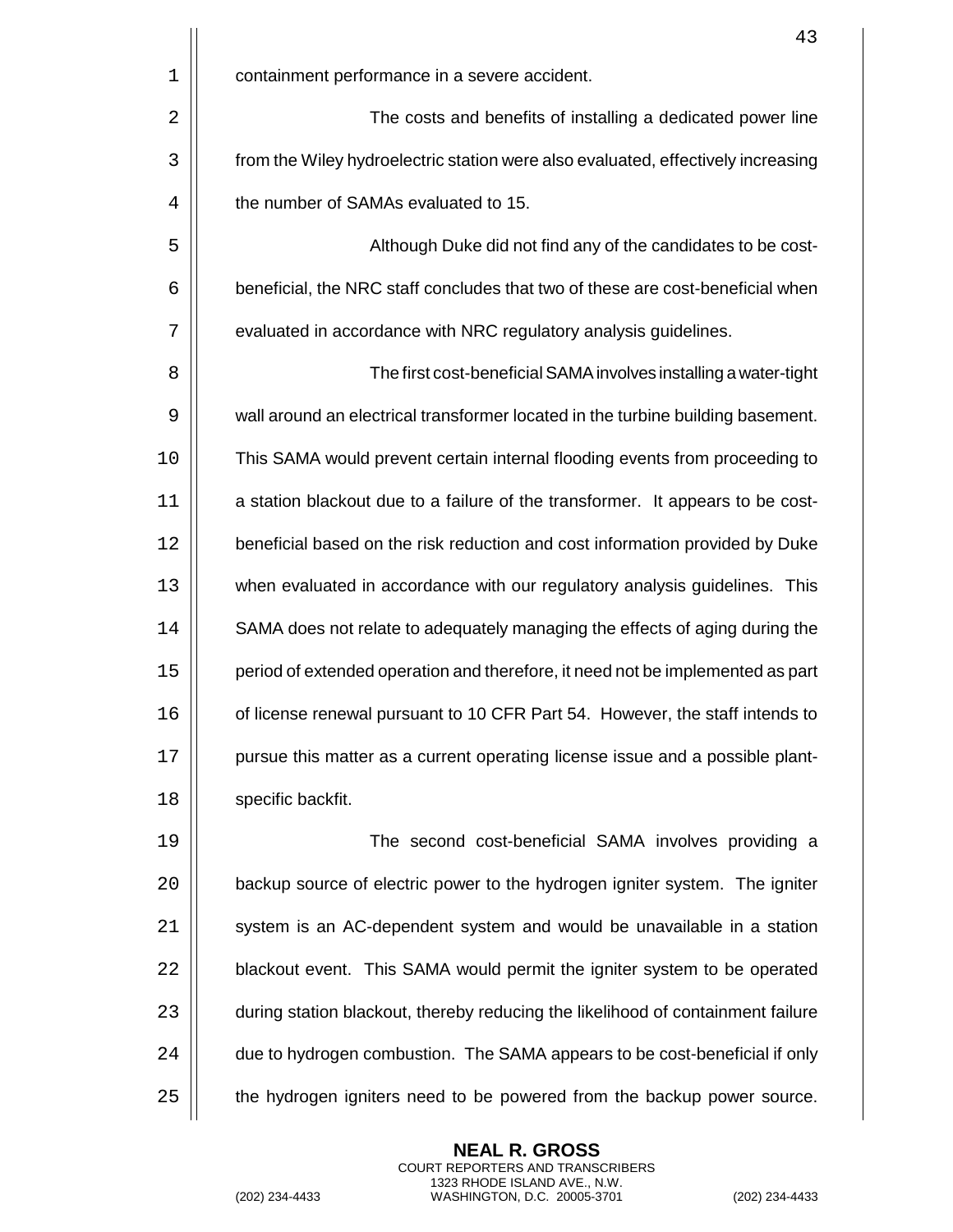|    | 44                                                                                |
|----|-----------------------------------------------------------------------------------|
| 1  | However, it might be necessary to also supply the containment air return fans     |
| 2  | from a backup power source in order to ensure adequate mixing within the          |
| 3  | containment. If both the igniters and air return fans need to be supplied from    |
| 4  | backup power, the SAMA becomes more expensive and may not be cost-                |
| 5  | beneficial.                                                                       |
| 6  | This SAMA does not relate to adequately managing the                              |
| 7  | effects of aging during the extended period of operation, and therefore, it would |
| 8  | not need to be implemented as part of license renewal, pursuant to the            |
| 9  | regulations. However, the need for plant changes related to hydrogen control      |
| 10 | are currently being assessed by NRC as a formal generic safety issue. And as      |
| 11 | part of that issue, the NRC staff is carefully considering whether the air return |
| 12 | fans are needed to also be provided off of backup power and whether plant         |
| 13 | improvements should be required at all plants with ice condenser containments,    |
| 14 | including the Catawba plant.                                                      |
| 15 | Any improvements that are required through the resolution                         |
| 16 | of this generic safety issue will be addressed under the current operating        |
| 17 | license.                                                                          |
| 18 | So to summarize on the next slide, our overall conclusion is                      |
| 19 | that additional plant improvements to further mitigate severe accidents are not   |
| 20 | required at Catawba as part of license renewal; however, improvements to          |
| 21 | hydrogen control and installation of a water-tight wall, are being further        |
| 22 | evaluated as current operating license issues.                                    |
| 23 | Any questions on that?                                                            |
| 24 | MR. CAMERON: Questions for Bob on severe accidents.                               |

Mary.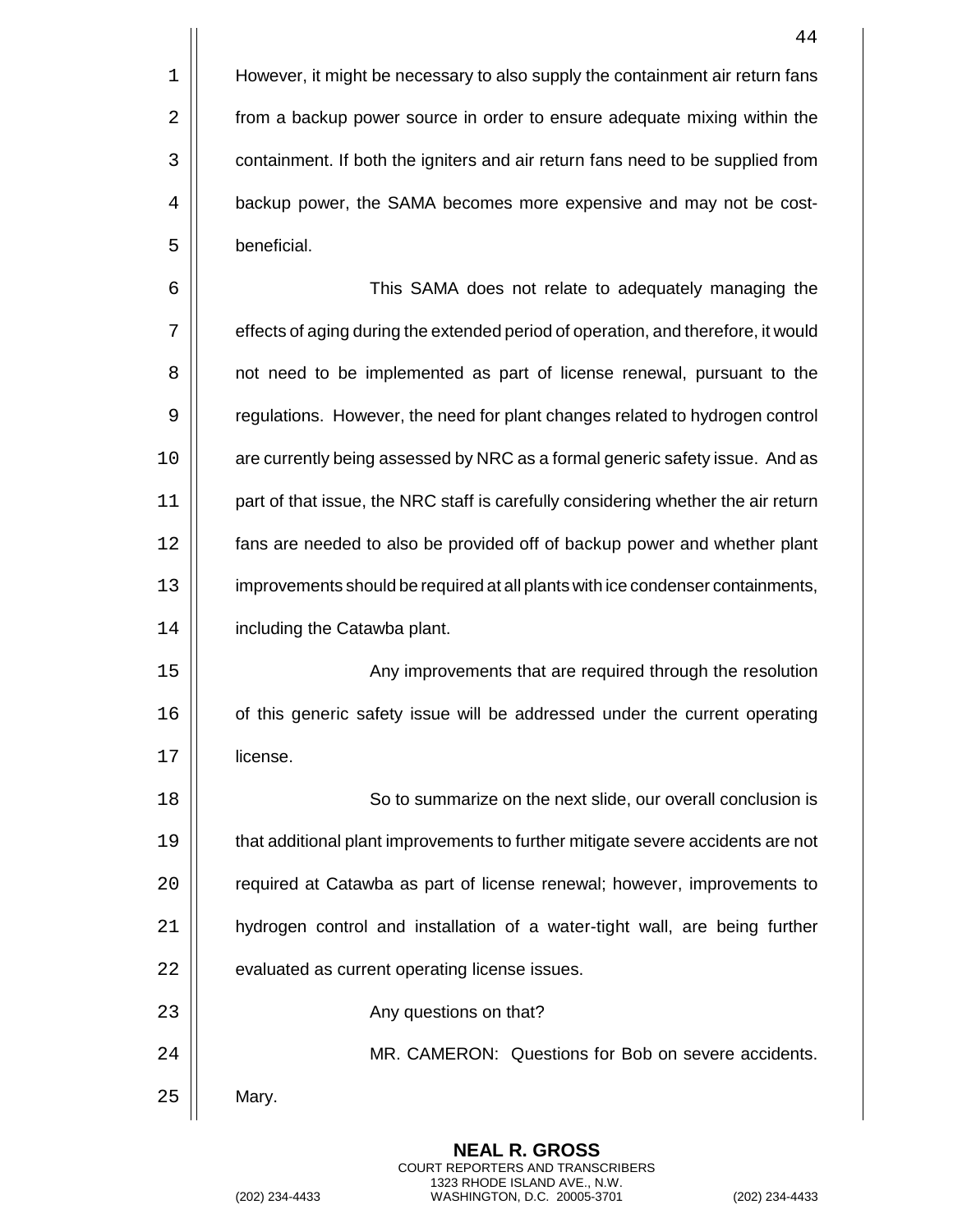|    | 45                                                                                    |
|----|---------------------------------------------------------------------------------------|
| 1  | MS. OLSON: First, I take my hat off to NRC staff for getting                          |
| 2  | out a fine comb on this.                                                              |
| 3  | My question though is there's a recent release -- I haven't                           |
| 4  | actually read the report yet, but from the National Academy of Sciences on the        |
| 5  | issue of the vulnerability of the electric grid to terrorist attack. And I know we're |
| 6  | getting into safeguard issues here, so let me talk for a moment into a question       |
| 7  | that might or might not be answerable.                                                |
| 8  | We were really worried about Y2K and we were really thrilled                          |
| 9  | that the National Electric Reliability Council was right and the grid did not go      |
| 10 | down. And we certainly don't want to see the grid go down now. At the same            |
| 11 | time, when and at what point will these cost/benefit analyses begin to be             |
| 12 | impacted by new information like the National Academy of Science's report             |
| 13 | saying that the grid is highly vulnerable to attack and at what point does, you       |
| 14 | know, something like the dedicated line become cost effective?                        |
| 15 | MR. PALLA: Well, okay, this study was done today without                              |
| 16 | any consideration of these potential events. The numbers that we generate for         |
| 17 | purposes of the cost/benefit comparison obviously don't include that. I'm not         |
| 18 | sure if you -- you know, just how much the data would change as a result of           |
| 19 | that.                                                                                 |
| 20 | But this is, I think, a fair consideration when one looks at the                      |
| 21 | merits of making these kinds of improvements for these kinds of containments.         |
| 22 | So I don't have a good answer to your question about to what                          |
| 23 | level would this change --                                                            |
| 24 | MS. OLSON: No one has a good answer to questions about                                |
| 25 | what ifs, but I'm putting it on the table because I take it's real important and I    |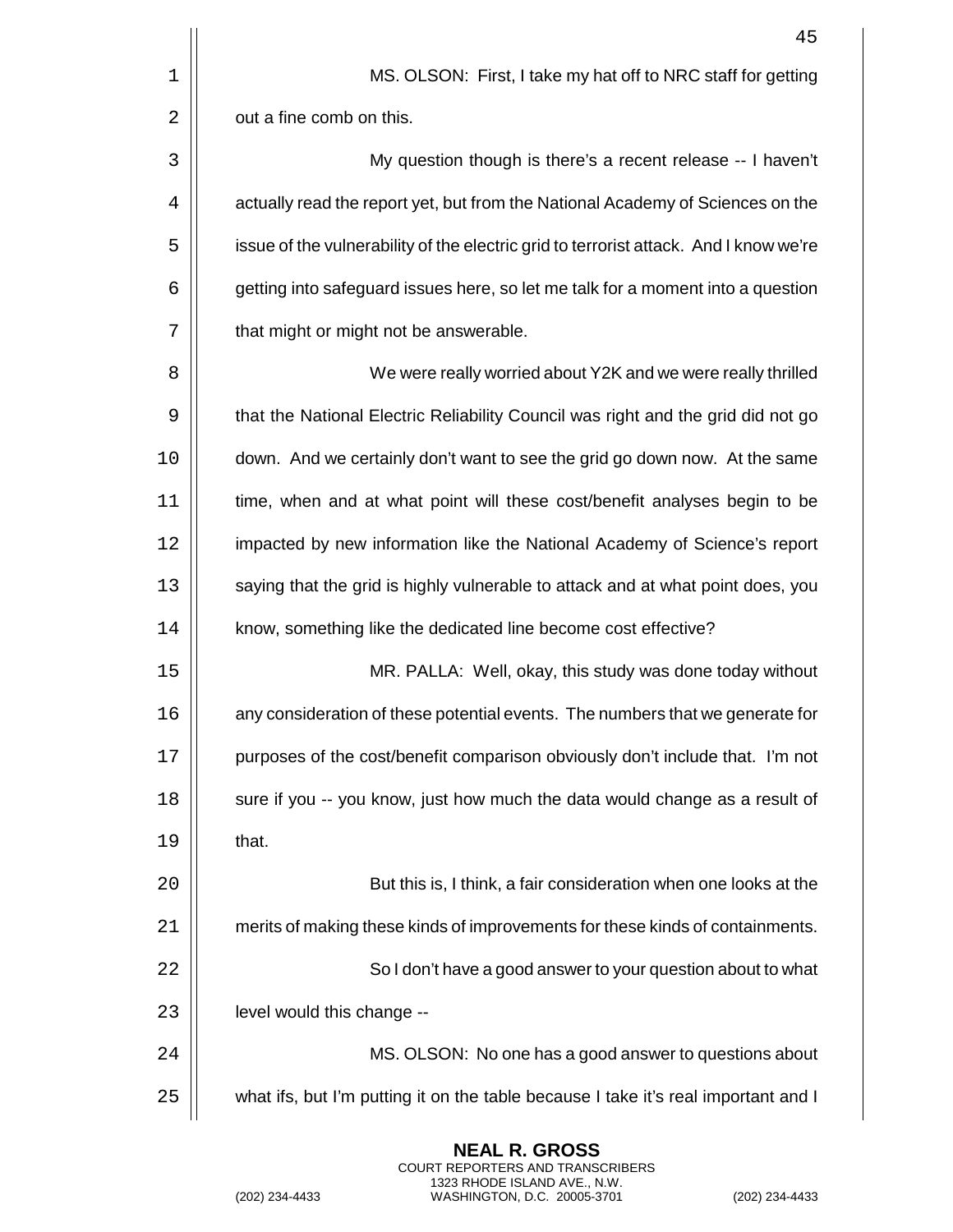|    | 46                                                                                  |
|----|-------------------------------------------------------------------------------------|
| 1  | also think that -- I mean it's not very often I go out of my way to try and help a  |
| 2  | nuclear utility, okay? But my other question I'd give you is can you reflect on     |
| 3  | when these cost/benefit analyses are done? You know, you balancing against          |
| 4  | potential fatalities, well, what's the number? What's the cost of a death?          |
| 5  | MR. PALLA: That's a different question, but if you wanted to                        |
| 6  | know how close are we to making a decision whether or not to do something,          |
| 7  | as documented in the environmental impact supplement for Catawba, this              |
| 8  | improvement appears to be cost beneficial just taking the case where igniters       |
| 9  | alone need to be supplied. That looks to be cost beneficial. And it also looks      |
| 10 | very close to being cost beneficial to supply both the igniters and the air return  |
| 11 | fans. This is separate from even considering these additional events that           |
| 12 | you're referring to. So you may not even have to go further than we've done         |
| 13 | already, to justify doing the improvement.                                          |
| 14 | MS. OLSON: Glad to hear it.                                                         |
| 15 | MR. CAMERON: Not to belabor this, but I think that Mary's                           |
| 16 | question, the heart of it goes to what's the equation that we use -- it may not be  |
| 17 | in loss of life or cancers or whatever. What equation do we use under the           |
| 18 | regulatory analysis guidelines?                                                     |
| 19 | MR. PALLA: We use the regulatory analysis guidelines. Now                           |
| 20 | within the guidelines, values are assigned to person-rem, and certain numbers       |
| 21 | of person-rem are needed to result in a loss of life. And values for a loss of life |
| 22 | are assigned within the methodology. So there is a conversion. It's all implicit    |
| 23 | within the formula, so --                                                           |
| 24 | MR. CAMERON: Could we give Mary -- I don't know if you                              |
| 25 | need a citation or anybody needs a citation to the regulatory analysis              |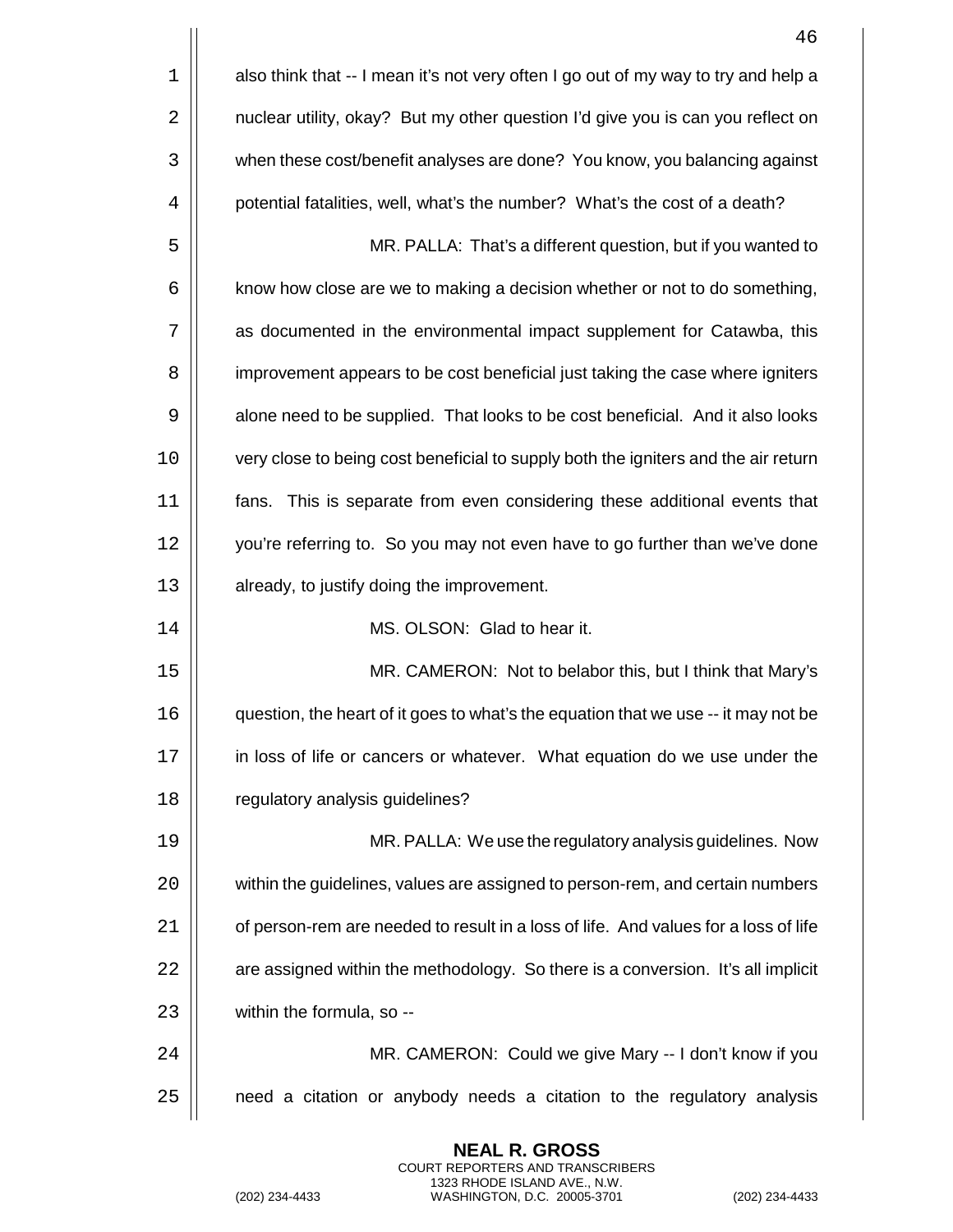|    | 47                                                                               |
|----|----------------------------------------------------------------------------------|
| 1  | guidelines.                                                                      |
| 2  | MR. PALLA: The regulatory analysis guidelines is NUREG/                          |
| 3  | BR-0184.                                                                         |
| 4  | MR. CAMERON: NUREG/BR-0184.                                                      |
| 5  | MS. OLSON: Thank you.                                                            |
| 6  | MR. CAMERON: Great. Any other questions before we go                             |
| 7  | to Jim and the overall conclusion, again, draft environmental impact statement   |
| 8  | overall conclusion.                                                              |
| 9  | Yes, Gregg.                                                                      |
| 10 | MR. JOCOY: Yeah, thank you very much.                                            |
| 11 | Tell me something -- you folks went in, if I understand the                      |
| 12 | process you went through correctly, you went in and said let's screw up here,    |
| 13 | and if it's something that we can screw up that we can identify, how much        |
| 14 | would it cost to keep it from screwing up and then is it worth paying that cost? |
| 15 | MR. PALLA: Yeah, that's basically it.                                            |
| 16 | MR. JOCOY: That being the case, since this power plant has                       |
| 17 | been in operation for some period of time, how is it that you just now came to   |
| 18 | the conclusion that hydrogen control and installation of water tight wall being  |
| 19 | further evaluated as a current operating license issue was something that        |
| 20 | should be addressed? Didn't this kind of work go on before? Didn't someone       |
| 21 | throw up a red flag somewhere down the line and say, you know what, there's      |
| 22 | one of these generators out here that doesn't even have a water-tight wall       |
| 23 | around it? I mean, can you see how that creates some skepticism?                 |
| 24 | MR. PALLA: Yeah, well, my explanation of that would be that                      |
| 25 | the type of information that we used to reach these kinds of conclusions may     |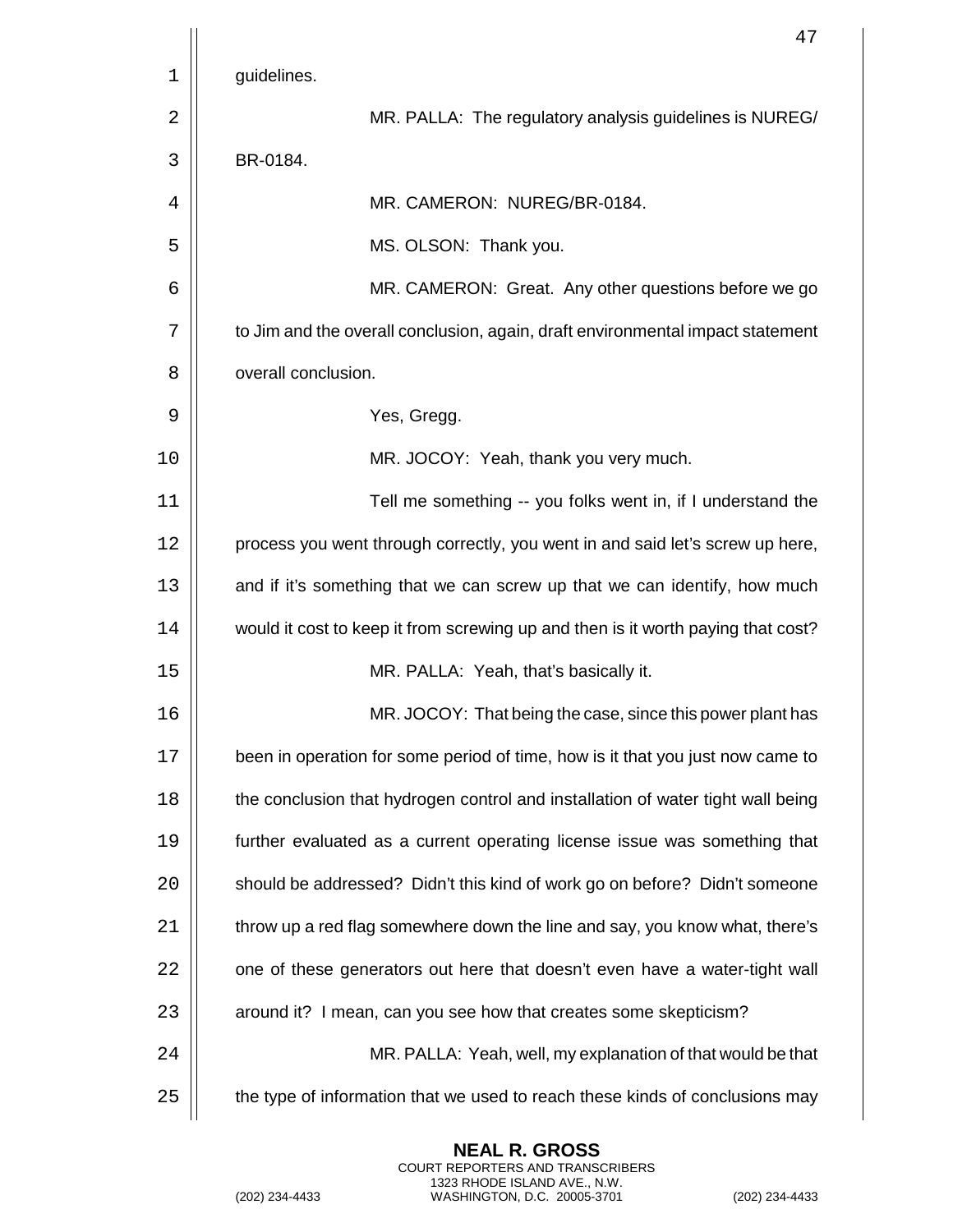$1$  | have been there before. For example, Duke had identified previously that a 2 | water-tight wall could reduce the impacts of some of these internal flooding 3  $\vert\vert$  events. But they did not put this through a systematic cost/benefit analysis and  $4 \mid \mid$  even if they did, some of the basic assumptions that we make in the regulatory 5 | analysis guidelines are not the same assumptions that a licensee or utility 6 | might make.

7 || So we basically ran this through the NRC set of assumptions, 8  $\vert\vert$  which give additional -- it considers additional factors that a utility may not tend 9  $\vert\vert$  to look at because they may only look at certain economic factors and we bring 10 | in some additional factors, like replacement power costs, for example. When 11 you put some of these other factors in, this frequently makes the difference 12 | between the improvement being cost beneficial or not beneficial. But the 13  $\vert\vert$  example of a water-tight wall, this was actually something that Duke had looked 14 | at before and didn't make that decision to install it.

15 MR. CAMERON: Bob, maybe we've left the impression too 16  $\vert\vert$  that this SAMA evaluation is only something that occurs in license renewal. But 17 | don't we have a program outside of license renewal?

 MR. PALLA: Okay, well, there's another -- well, historically, looking back, there was a program where every plant was required to do an 20 | individual plant examination, which is essentially a PRA, Level 1 and 2 PRA. 21 | It doesn't go to calculating off-site consequences, but it looks at basically ways  $\parallel$  that you could lead  $-$  accidents could lead to core damage and ways that 23 | releases could occur from containments. These are typically called Level 1 and  $\vert$  Level 2 PRA. We call this the IPE. The IPE was done I guess in the late '80s,  $\vert$  early 1990s. Many improvements were identified and implemented as a result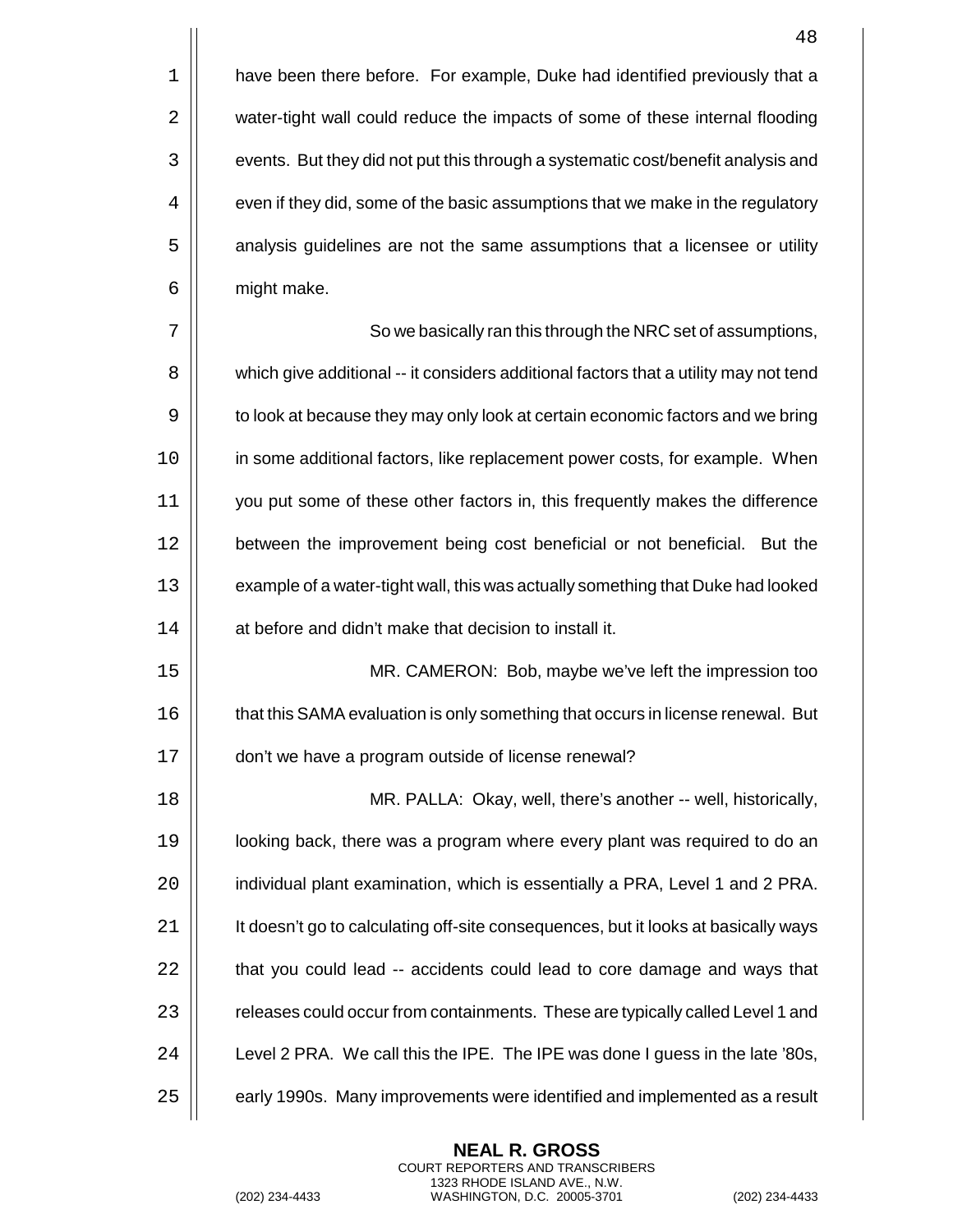|      | 49                                                                                     |
|------|----------------------------------------------------------------------------------------|
| 1    | of that, and this was separate from renewal.                                           |
| 2    | And our assessment here basically started from that point                              |
| 3    | and took -- we took insights from some of these IPEs and subjected them --             |
| 4    | you know, a licensee when they looked at potential improvements, put some              |
| 5    | of the potential improvements identified in the IPE into this process here. so         |
| 6    | it's not like this is the first time we've seen these, but it is really the first time |
| 7    | that we've systematically crunched them through this regulatory analysis               |
| 8    | process, these guidelines.                                                             |
| 9    | Okay, let's have a final word from Rani on this and then let's                         |
| 10   | go to Jim. Rani.                                                                       |
| 11   | MS. FRANOVICH: I just think it might be important to clarify                           |
| 12   | that even without these improvements to risk, they're meeting all of the current       |
| 13   | requirements to operate even now. And what we've done is we've gone from               |
| 14   | a deterministic mode of regulating these plants to a risk-informed process. And        |
| 15   | that's a fairly new -- within the last four years or so -- new way of regulating.      |
| 16   | So this is another way of improving safety at the plants by looking not so much        |
| $17$ | at what they're doing to meet the regulations, but what else can they do to            |
| 18   | make it even safer than it already is, by meeting current existing regulations.        |
| 19   | So I just wanted to clarify that a little bit too.                                     |
| 20   | MR. CAMERON:<br>Okay, thanks, Rani, that's a good                                      |
| 21   | conclusion to that. And let's go to Jim Wilson for a wrap up here and then             |
| 22   | questions again.                                                                       |
| 23   | MR. WILSON: To summarize, the impacts of license renewal                               |
| 24   | at Catawba are small for all impact areas. This is in comparison with our              |
| 25   | preliminary conclusion in the draft environmental impact statement, that the           |

(202) 234-4433 WASHINGTON, D.C. 20005-3701 (202) 234-4433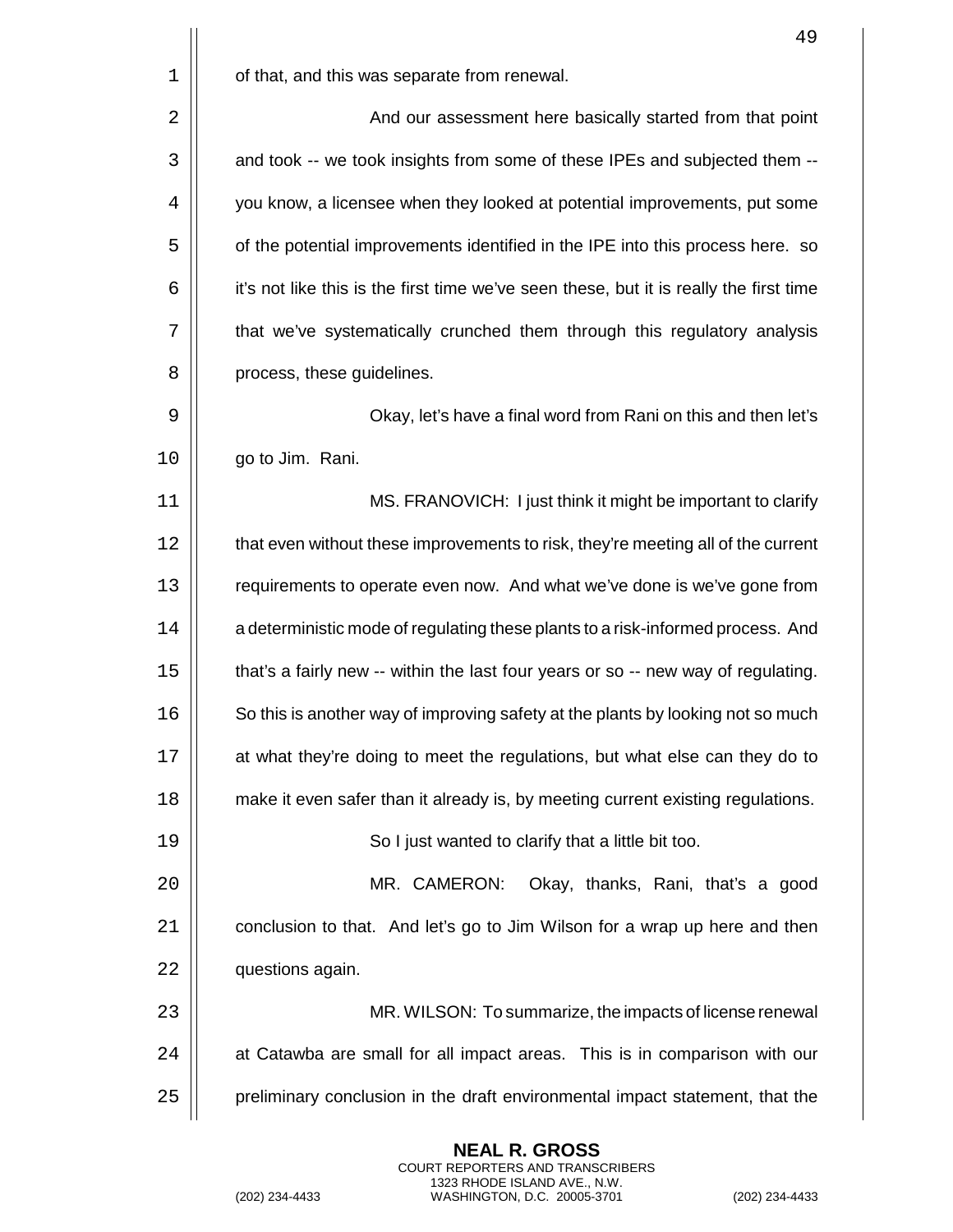$1$  | impacts of alternatives to license renewal at Catawba range from small to, in  $2 \parallel$  some cases, large. Therefore, the staff's preliminary conclusion is that the 3 | adverse impacts resulting from license renewal are acceptable from an 4 | environmental standpoint.

5 A quick recap of current status. We issued the draft 6 | environmental impact statement for Catawba license renewal on May 13. 7 Currently we're in the middle of a public comment period that is scheduled to 8  $\vert$  close on August 9 and we expect to address any public comments and make 9 | any necessary revisions to the draft environmental impact statement for license 10 | renewal at Catawba and to issue a final environmental impact statement in 11 January of 2003.

12 This slide provides information on how to access the Catawba 13 | environmental impact statement. You can contact me directly at the phone 14 | number provided and I'll mail you a copy. You can view the document at the 15 | public library here in Rock Hill and the document is available on the web at the 16 | address given. We also have a number of copies in the side room at the back  $17$  | and we'd be glad for you to take copies home with you.

18 This last slide gives details on how to submit comments on 19 **the draft Catawba environmental impact statement after this meeting is over,** 20 | up until the 9th of August. You can submit comments in writing or by e-mail to  $21$   $\parallel$  the addresses given or you can bring them, if you wish, to Rockville and 22 | present them in person at our headquarters, Maryland.

23 | Concludes our presentations at today's meetings. Any 24 | comments, any questions?

> **NEAL R. GROSS** COURT REPORTERS AND TRANSCRIBERS 1323 RHODE ISLAND AVE., N.W.

25 MR. CAMERON: Before we go to questions, I don't know if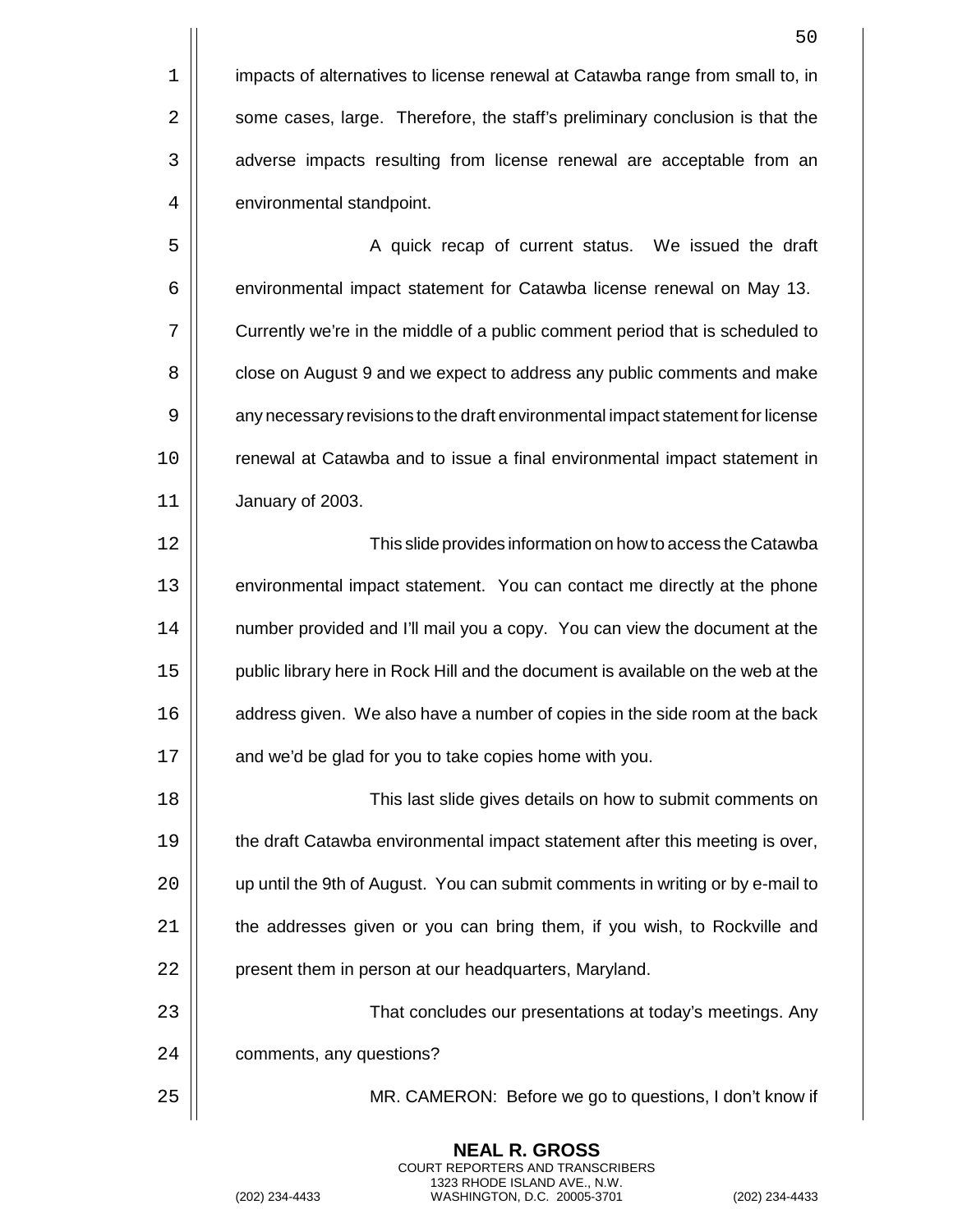|    | 51                                                                                  |
|----|-------------------------------------------------------------------------------------|
| 1  | there are any, but Rani, can you tell us -- Jim's told us when the environmental    |
| 2  | review piece is going to be done. When is the safety review piece going to be       |
| 3  | done, so people know what to anticipate about when there might be a decision?       |
| 4  | MS. FRANOVICH: Right. Right now, we're involved in some                             |
| 5  | hearings. If the hearings progress through and go to fruition, we're looking at     |
| 6  | a decision in December of '03, December of next year.                               |
| 7  | So if the hearings do not proceed, then it'll be sometime                           |
| 8  | before, I'd say probably June next year.                                            |
| 9  | MR. CAMERON: Thank you. Do we have questions on this                                |
| 10 | last part before we go out to listen to some more from everyone here?               |
| 11 | (No response.)                                                                      |
| 12 | MR. CAMERON: Okay. Just give us your name, please.                                  |
| 13 | MR. TROUTMAN: My name is Joe Troutman, I represent                                  |
| 14 | several of the owners at the Catawba Nuclear Station. I believe this would be       |
| 15 | for Mary Ann, and I probably should have asked it earlier but I didn't really think |
| 16 | about it.                                                                           |
| 17 | I recently had a nuclear stress test done in Rock Hill here at                      |
| 18 | a doctor's office. They injected several radioactive isotopes into my blood while   |
| 19 | I was exercising and took pictures with special equipment and so forth. But I       |
| 20 | work at the Catawba station, I don't, as you might understand, deal with            |
| 21 | radiation, I don't go inside the radioactive areas. However, I was talking to       |
| 22 | some of the folks that administer the people that do, and just in conversation      |
| 23 | it came up that I received the number of micro-curies that's really almost          |
| 24 | equivalent to the number of curies that would be allowed to be released by the      |
| 25 | Catawba station in a year, they injected it into my body for this test.             |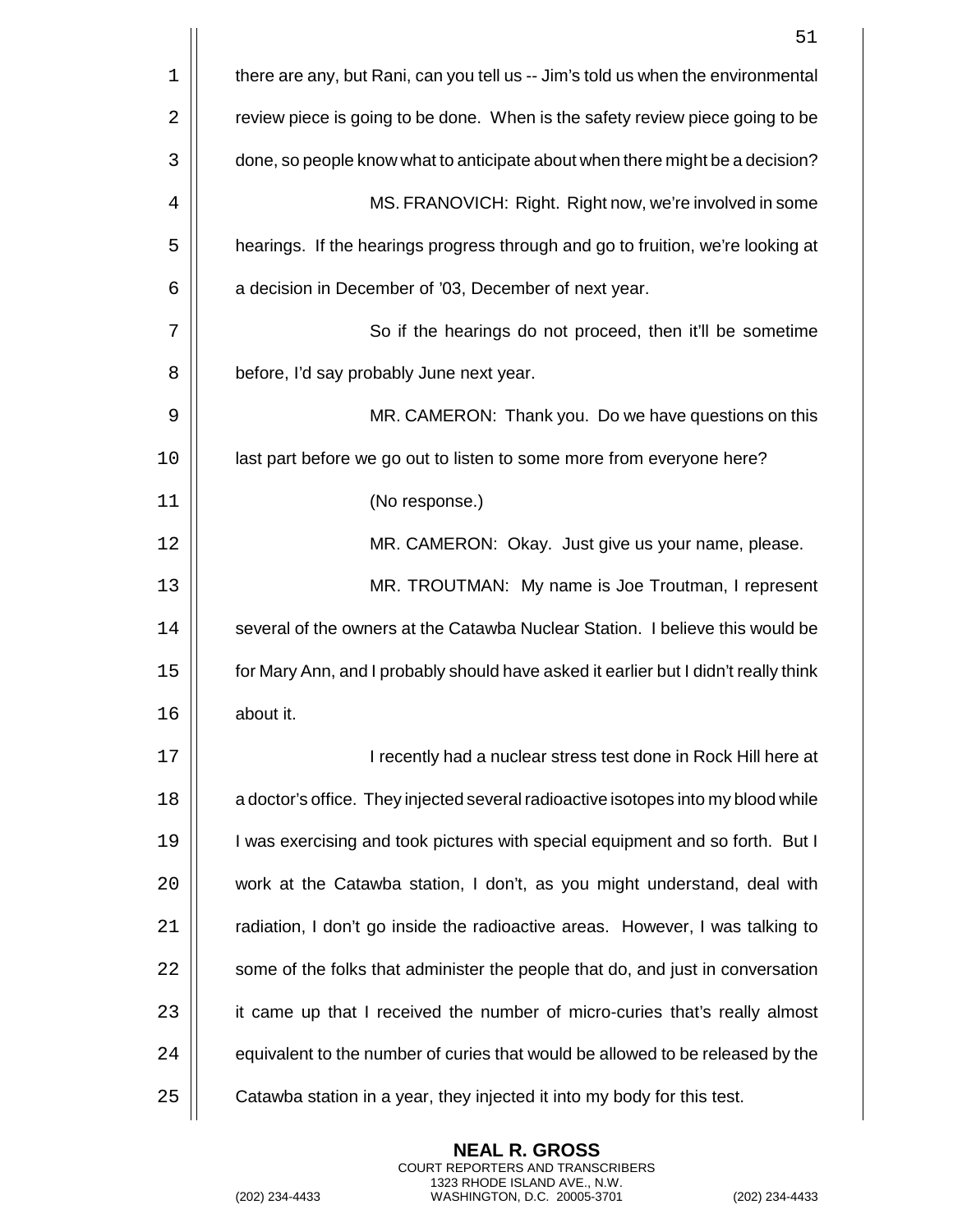|    | 52                                                                                |
|----|-----------------------------------------------------------------------------------|
| 1  | I was quite radioactive after this. I had to go by a monitor that                 |
| 2  | they use at the plant for monitoring radioactivity, and I kind of thought it was  |
| 3  | going to jump off the wall and chase me down.                                     |
| 4  | But my question is would you be surprised to say that that                        |
| 5  | would be accurate, that that number probably was fairly comparable to the         |
| 6  | limits that the Catawba station operates under?                                   |
| 7  | MR. CAMERON: Okay, thanks, Joe. Mary Ann, can you talk                            |
| 8  | to that for us?                                                                   |
| 9  | MS. PARKHURST: I'm going to have to plead ignorance on                            |
| 10 | that particular procedure. However, one of the things about it is that it was a   |
| 11 | very short term exposure, the way they administer it, so that it's not like it's  |
| 12 | hanging around for a long time.                                                   |
| 13 | But a lot of the exposures are much -- the radiotherapies or                      |
| 14 | radiodiagnostics, I didn't mention as far as the average a person gets in a year. |
| 15 | If you've got some of those medical treatments or therapies, the numbers can      |
| 16 | get very large.                                                                   |
| 17 | MR. CAMERON: And Rich, do you want to say anything                                |
| 18 | more on that in terms of comparative aspects of a -- obviously we don't know      |
| 19 | what treatment Joe got, but in terms of --                                        |
| 20 | MR. TROUTMAN: It wasn't really treatment, it was a test.                          |
| 21 | MR. CAMERON: A test, I'm sorry.                                                   |
| 22 | MR. EMCH: Hi, I'm Rich Emch, I'm environmental project                            |
| 23 | manager with the Nuclear Regulatory Commission.                                   |
| 24 | Most of my experience and knowledge is with reactors similar                      |
| 25 | to what Mary Ann was saying, but I mean, I guess basically what you've said       |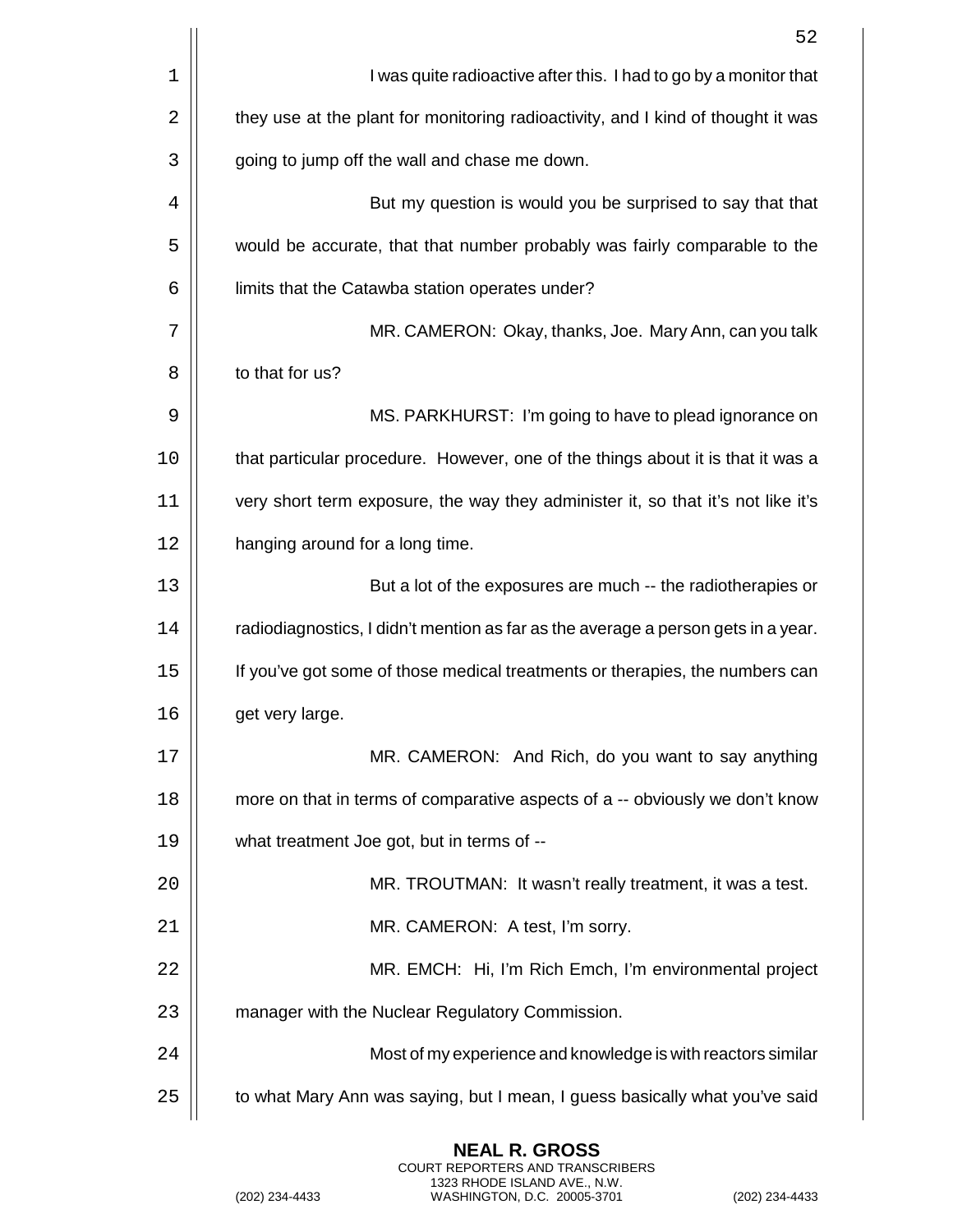|    | 53                                                                                 |
|----|------------------------------------------------------------------------------------|
| 1  | highlights the fact that the amount of radioactive material that's released from   |
| 2  | Catawba in a year is a very small number, okay? and they do monitor what's         |
| 3  | released in the liquid and gaseous pathways, and it is very small and it does      |
| 4  | provide to the maximum individual we were talking about earlier, a very small      |
| 5  | dose. And we're happy that you're still with us and I'm glad the test went well,   |
| 6  | or at least I hope it did.                                                         |
| 7  | MR. CAMERON: And we hope that the meeting doesn't add                              |
| 8  | to your stress levels.                                                             |
| 9  | We're going to start off public comment, more formal                               |
| 10 | comment, by asking Duke Energy Corporation to just provide us with a little bit    |
| 11 | of information, their perspective on license renewal, and we have Greg Robison     |
| 12 | with us, who is the project manager for license renewal for Catawba. Is that       |
| 13 | correct, Greg? Please come up and talk to us and then we're going to go to         |
| 14 | the rest of the people.                                                            |
| 15 | MR. ROBISON: Thank you, Chip. I'm Greg Robison, I am                               |
| 16 | the project manager for license renewal for Catawba.                               |
| 17 | What I'd like to do is just take a few minutes to thank some                       |
| 18 | people and to recognize some people for some hard work. This evening, I'm          |
| 19 | speaking on behalf of both Duke and our co-owners at Catawba.                      |
| 20 | I'd like to start by recognizing and thanking the foundation of                    |
| 21 | the folks that really made this possible, and that's our employees at Catawba.     |
| 22 | For over 17 years they've stayed focused and dedicated and I'm absolutely          |
| 23 | certain they'll remain that way for the entire time we will be in license renewal. |
| 24 | It is because of their foundation, because of their work, that we're allowed to    |
| 25 | pursue renewal. And I'm happy to be associated with them.                          |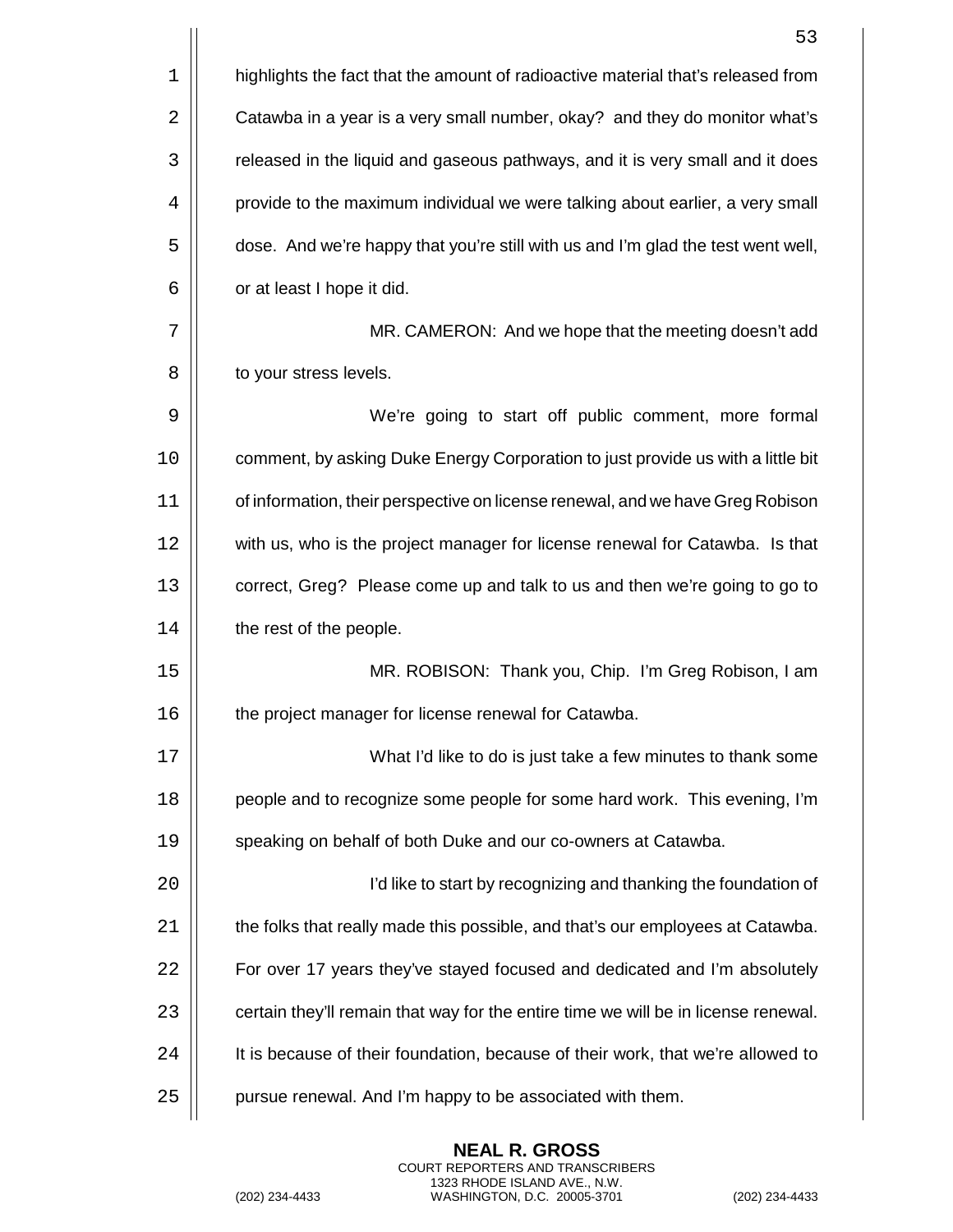1 I in particular want to thank our environmental staff, who put 2  $\parallel$  together the environmental information that we did provide to the NRC and that 3 | the NRC has used to prepare their environmental impact statement. And also 4  $\parallel$  thank our staff for the support that they've given the staff and also the national  $5 \parallel$  labs in your site visits.

6 The second group I'd like to recognize is the NRC 7 | themselves. The national labs and the NRC have put a lot of hard work into 8  $\vert$  this report and as Rani Franovich pointed out, it's the stable and predictable 9 | process that the NRC gave us that allowed us to feel comfortable going into 10 license renewal and really spending our energies to put our materials together 11 | and have been able to work in a very predictable fashion questions and 12 | answers in a very stable manner with the NRC that has led to the report that 13 | vou're looking at tonight.

 And speaking of the report, we have taken a look at the draft environmental impact statement, and from our initial review from or specialists, 16 | we agree with the conclusions of the report. As Bob Palla had pointed out,  $\parallel$  there were some detailed discussions that we did have with the NRC staff and **we are in the process now of doing detailed comments and we will provide** 19 | those to the staff by August 9.

 The last group that I'd like to thank and recognize are our **Fig.** community and our neighbors. They have provided ongoing support for us and  $\vert$  demonstrated their confidence in our ability as nuclear professionals. We 23 | interact with our neighbors often daily, we have our communications staff here  $\vert$  with me tonight, who have continued to let me know of the number of times that  $\vert$  they've worked with our neighbors and the strong support our neighbors have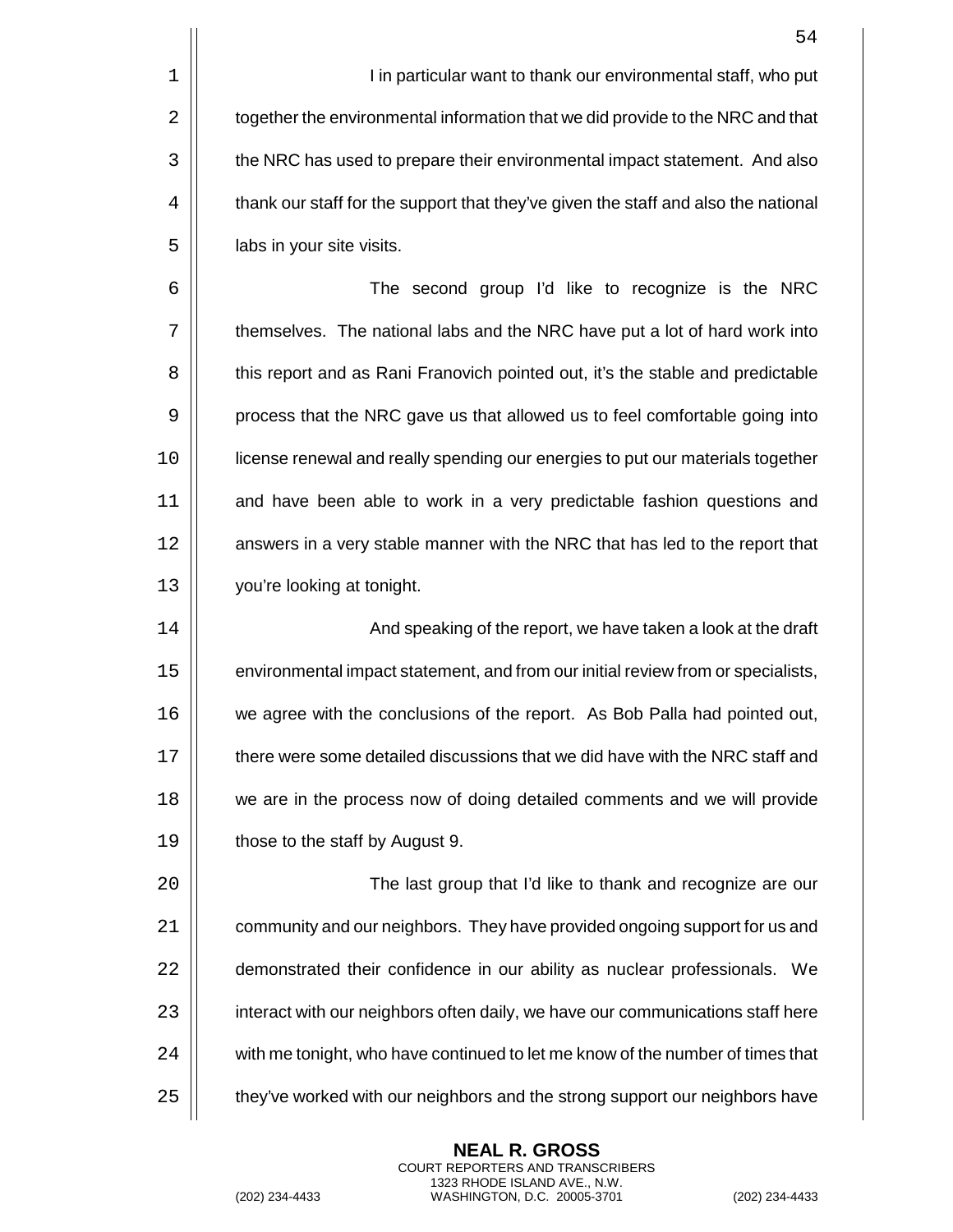|    | 55                                                                               |
|----|----------------------------------------------------------------------------------|
| 1  | given us.                                                                        |
| 2  | As license renewal shows you, we will continue to stay                           |
| 3  | focused on nuclear safety as our number one priority, and that's because we      |
| 4  | want to continue to be a good neighbor here in the Rock Hill area and in the     |
| 5  | York County area.                                                                |
| 6  | And with that, I thank you for your time.                                        |
| 7  | MR. CAMERON: Okay, thank you very much, Greg.                                    |
| 8  | We're going to next go to Mary Olson, Nuclear Information                        |
| 9  | and Resource Service and then we're going to go to Peter Sipp after Mary.        |
| 10 | Mary.                                                                            |
| 11 | MS. OLSON: Do we have a time limit tonight? I won't be real                      |
| 12 | long, but -- I'm just trying to stay honest, Chip.                               |
| 13 | MR. CAMERON: No, I know. Five to seven minutes, but, you                         |
| 14 | know, take seven.                                                                |
| 15 | MS. OLSON: My name is Mary Olson, I'm the Director of the                        |
| 16 | Southeast Office of Nuclear Information and Resource Service. We're a            |
| 17 | national organization based in Washington, D.C. and we represent                 |
| 18 | approximately 1000 local grassroots activist groups across the country, that are |
| 19 | primarily concerned with commercial nuclear power and its radioactive waste.     |
| 20 | I want to mention briefly that NIRS finds that with the passage                  |
| 21 | of the generic environmental impact statement on license renewal that what the   |
| 22 | Nuclear Regulatory Commission refers to as a stable and reliable -- is that the  |
| 23 | words that were used -- process -- predictable and reliable process -- stable    |
| 24 | and predictable? I'm mangling this, forgive me. Is largely because of the        |
| 25 | number of issues that the public is categorically excluded in bringing up in the |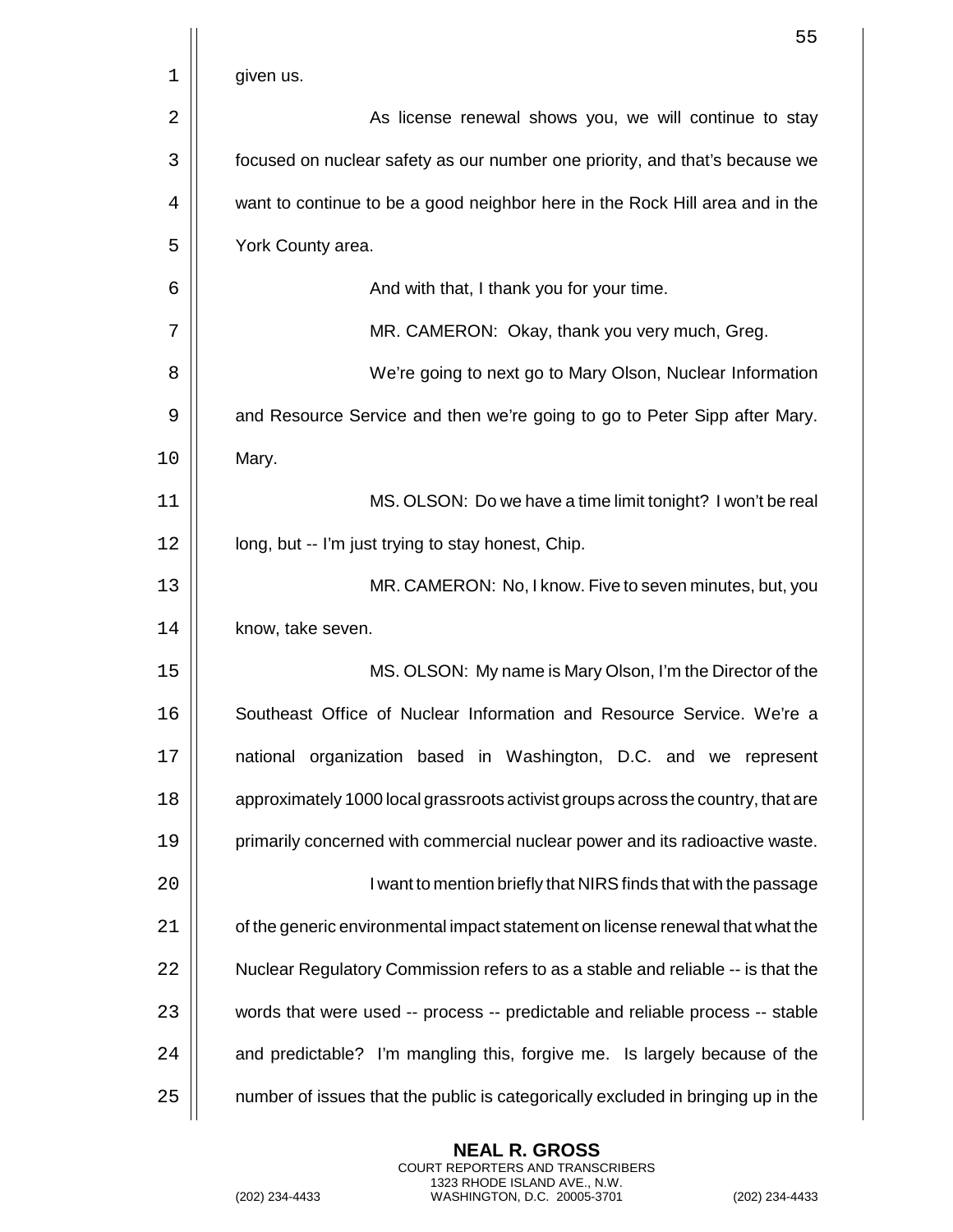|    | 56                                                                                 |
|----|------------------------------------------------------------------------------------|
| 1  | process. And therefore, we have not prioritized it as an opportunity for our       |
| 2  | membership to be active. So I just want to note that the participation that you    |
| 3  | see in this room this afternoon and this evening is fully due to the Nuclear       |
| 4  | Regulatory Commission's outreach efforts.                                          |
| 5  | Having said that, I want to step back and say I'm genuinely                        |
| 6  | pleased and surprised by the results of this process in bringing up issues that    |
| 7  | I hear tonight the Nuclear Regulatory Commission staff is interested in            |
| 8  | pursuing, whether they are part of license renewal or not. That gives me, as       |
| 9  | a career professional in this field, some confidence and some renewed respect      |
| 10 | for the Nuclear Regulatory Commission. These issues are that of hydrogen in        |
| 11 | ice condensers, hydrogen ignition, whether they should have backup power           |
| 12 | and whether the mixing of hydrogen and other gases in the atmosphere by fans       |
| 13 | and the backup power in the event of station blackout.                             |
| 14 | I am putting this down because the history is that well                            |
| 15 | intentioned NRC staff are not always backed by their organization. And I           |
| 16 | sincerely hope that that the will not be the case and that we will see new         |
| 17 | regulatory basis for increasing the security and safety and health of the people   |
| 18 | of this area, because I believe they are at elevated risk due to the potential for |

19 | ice condenser failure because of hydrogen.

20 || Now, having said that, I want to say a few other things. | When I look in the mirror, my necklace reminds me of baby teeth -- it's not, I  $\parallel$  have no children, but they're freshwater pearls. And you know, baby teeth  $\parallel$  reminds me of the strontium 90 that's building up in the teeth of children in this  $\vert\vert$  area most likely. The tooth fairy project undertaken by Jay Gould and others  $\parallel$  has shown that children who live down wind of nuclear reactors in the United

> **NEAL R. GROSS** COURT REPORTERS AND TRANSCRIBERS 1323 RHODE ISLAND AVE., N.W.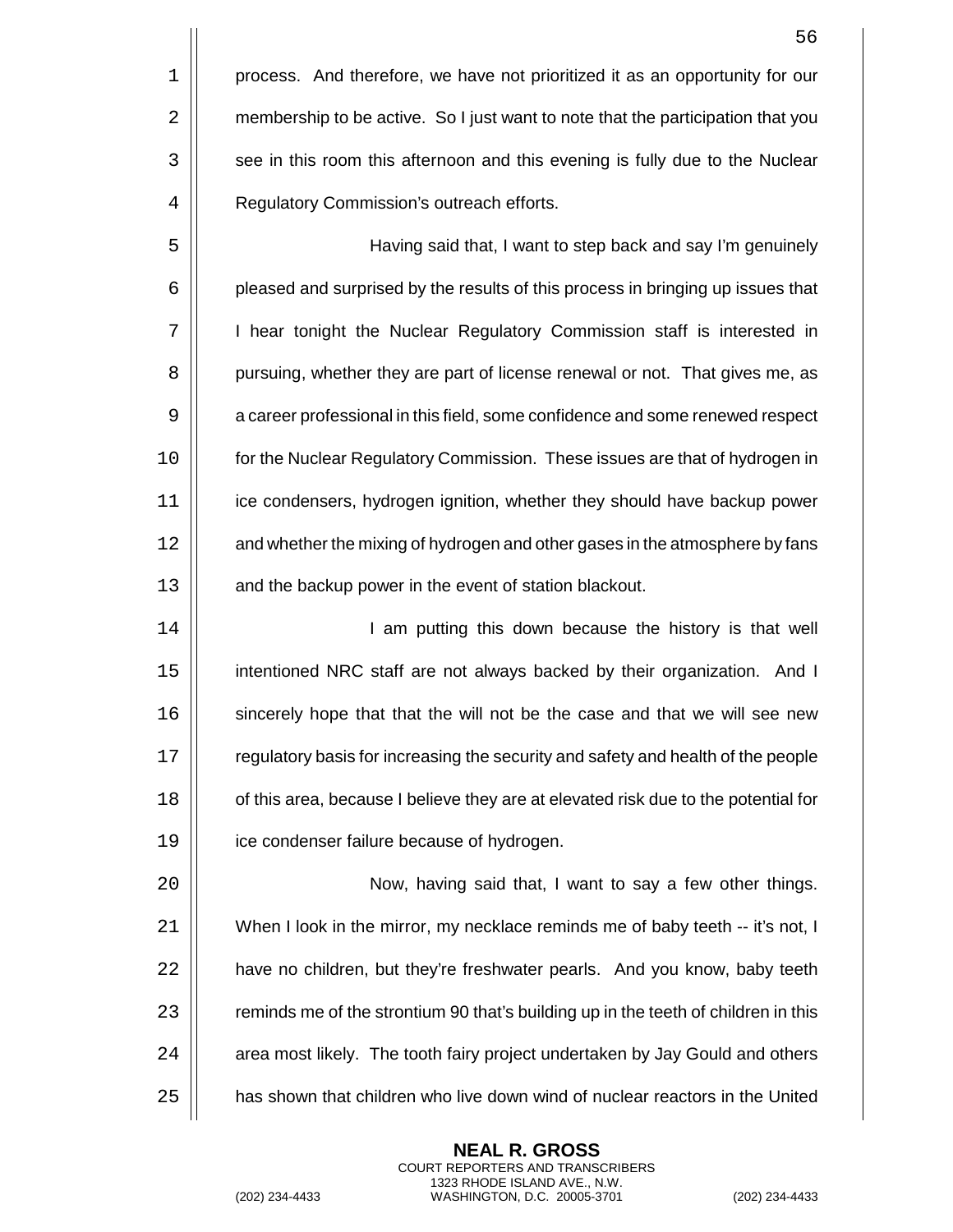1 States do in fact have more strontium 90 than children who live in other areas,  $2 \parallel$  even though atmospheric bomb testing is over.

3 | But we're not allowed to bring that issue to the question of 4 whether Catawba 1 and Catawba 2 should continue to operate in this 5 | neighborhood. We're not allowed to bring that issue because it would be  $6$   $\vert$  challenging current regulations. So again, I take off my hat to the NRC for 7 finding some issues where they must challenge their own regulations and 8 | consider changing them.

9 | But I cannot accept -- and I have said before and I will say 10 || again -- that the NRC's own finding that the 20 years of operation of each of 11 | these reactors, when only considering the off-site does, when considering 12 | routine releases, routine operations and no accidents, perfect -- Duke 13 delivering perfection -- will result in 12 excess cancer deaths per 20 years of 14 | operations. That, when you do the math, results in 24 people for two units for 15 | 20 additional years, and when you add the fact that each of these units already 16 has 40 years of license, a total of 36 cancer deaths each. So now we come up 17 with a total of 72, since there's two units. And then, because there's one non-18 **fatal cancer for every fatal cancer generated with no accidents, with no** 19 **problems, we're talking about 144 cancers from these two units in their 60** 20 | vears of operations. And this doesn't even include handling the high level 21 | waste.

 And can we talk about that waste, the fact that 20 more years  $\vert$  of generation of electricity for two units is effectively a whole new 1000 -- or we **heard earlier 1129 megawatt -- electrical generation reactor?** Because, you 25 | know, 40 more years, that's like a whole new unit. That's going to be a whole

> **NEAL R. GROSS** COURT REPORTERS AND TRANSCRIBERS 1323 RHODE ISLAND AVE., N.W.

(202) 234-4433 WASHINGTON, D.C. 20005-3701 (202) 234-4433

57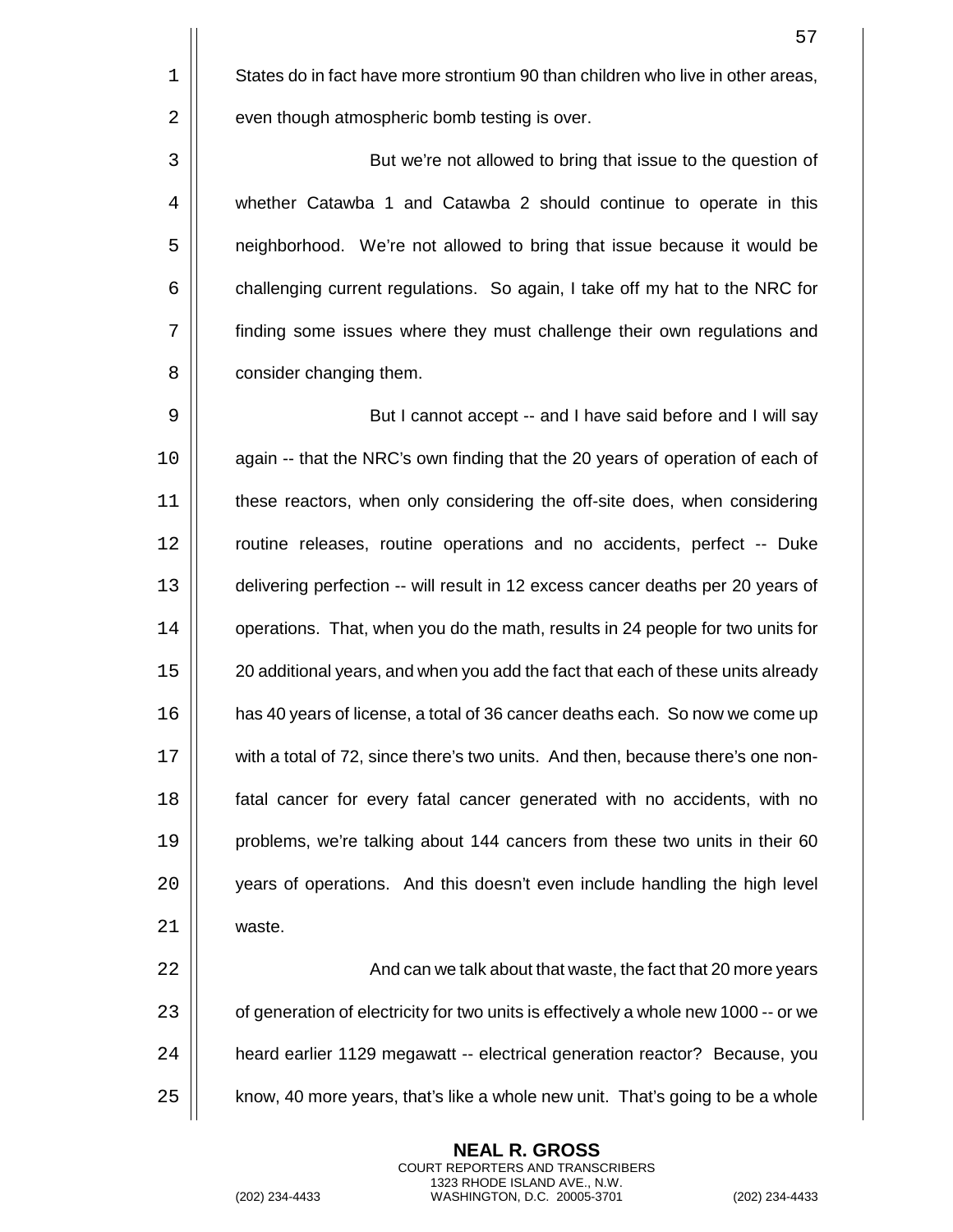$1 \parallel$  new unit's worth of high level waste either staying here or traveling somewhere.  $2 \parallel$  But we can't bring that up.

3 | And we also can't bring up the fact that Catawba is currently 4 | under contract with the Department of Energy -- and I'm going to hand this over 5  $\vert\vert$  to our transcript in a moment, because I'd like it to go in the record, excerpts 6 **f** from the contract signed by Duke-Cogema-Stone & Webster, that names 7 Catawba 1 and 2 as mission reactors for the irradiation of weapons grade 8 | plutonium in MOX fuel. And by the way, I just want to read a very short portion 9  $\vert\vert$  of the contract. It says "The contractor may only propose to replace a mission 10 | reactor if (1) the reactor has been shut down for economic reasons or (2) the 11 Nuclear Regulatory Commission or the utility company has required the reactor 12 | to be shutdown for safety...and in either case, the shutdown will preclude 13 accomplishment of the plutonium disposition mission schedule."

14 That's very tight language saying that under only the NRC 15 | rejecting the safety of MOX fuel will this reactor not use it, if that fuel is 16 | produced. And yet, we are told that this very same time period, the studies that 17 **have been done on uranium fuel are all that will be considered.** 

 Where and when will the National Environmental Policy Act be applied to the use of this contractually obligated irradiation of plutonium?  $\vert$  The answer is in a process by NRC staff, an environmental assessment, which **1** may or may not ever be opened to a complete public access like this process  $\parallel$  for people who live in this community, unless they're willing to litigate, unless  $\vert$  they're willing to either join up with the likes of me and go into court under the  $\vert$  banner of an environmental organization or they're able to hire their own  $\parallel$  attorney and step in at that point.

> **NEAL R. GROSS** COURT REPORTERS AND TRANSCRIBERS 1323 RHODE ISLAND AVE., N.W.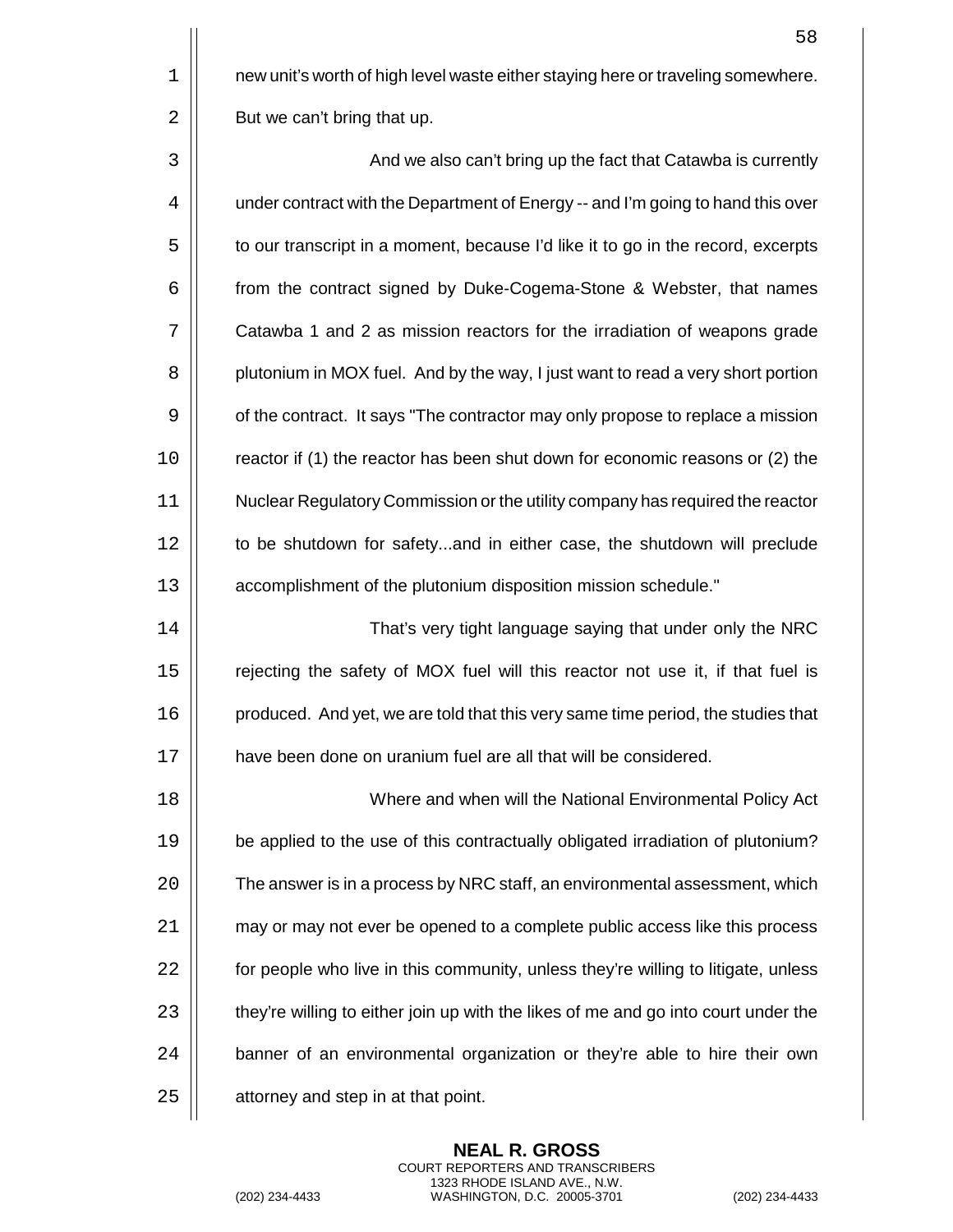|    | 59                                                                              |
|----|---------------------------------------------------------------------------------|
| 1  | So I'm basically wanting to put on record a few of the                          |
| 2  | concerns that we have about the impacts that MOX would have, that are not       |
| 3  | reflected in the current document that we're looking at tonight.                |
| 4  | Increased health hazards to the worker and public, both from                    |
| 5  | routine and accident conditions; the reworking of that committed off-site dose  |
| 6  | that is responsible for 144 cancers for Catawba 1 and 2, what's the difference  |
| 7  | with MOX fuel; the socio-economic impacts of asking those people in this area   |
| 8  | to pay for this increased hazard with their own tax dollars; the increased rate |
| 9  | of aging that may result to the reactor pressure vessel and internals from the  |
| 10 | use of this different type of fuel; elevated thermal impacts impacting not only |
| 11 | operations, but also the environment and also waste storage in handling and     |
| 12 | disposal including impacts on decommissioning which are not covered by the      |
| 13 | contract, by the way, and would be borne by who? Increased fission products     |
| 14 | in all forms of emissions and waste; increased plutonium in all emissions and   |
| 15 | all types of waste; impacts, as I said, on decommissioning; and finally, impact |
| 16 | on security.                                                                    |
| 17 | And my final comments, I do want to make on security                            |
| 18 | tonight. Nuclear Information and Resource Service intervened on the license     |
| 19 | renewal issues. Our petition to intervene was due on September 14. Needless     |
| 20 | to say, our application was deeply impacted by the events of September 11.      |
| 21 | We respect the fact that the Nuclear Regulatory Commission is in the review     |
| 22 | of security issues, we respect the fact that we probably will never know if any |
| 23 | of our contentions were addressed. And yet, at what point does the public       |
| 24 | have the right to continue to assess these concerns in the context of public    |
| 25 | decision-making processes?                                                      |

(202) 234-4433 WASHINGTON, D.C. 20005-3701 (202) 234-4433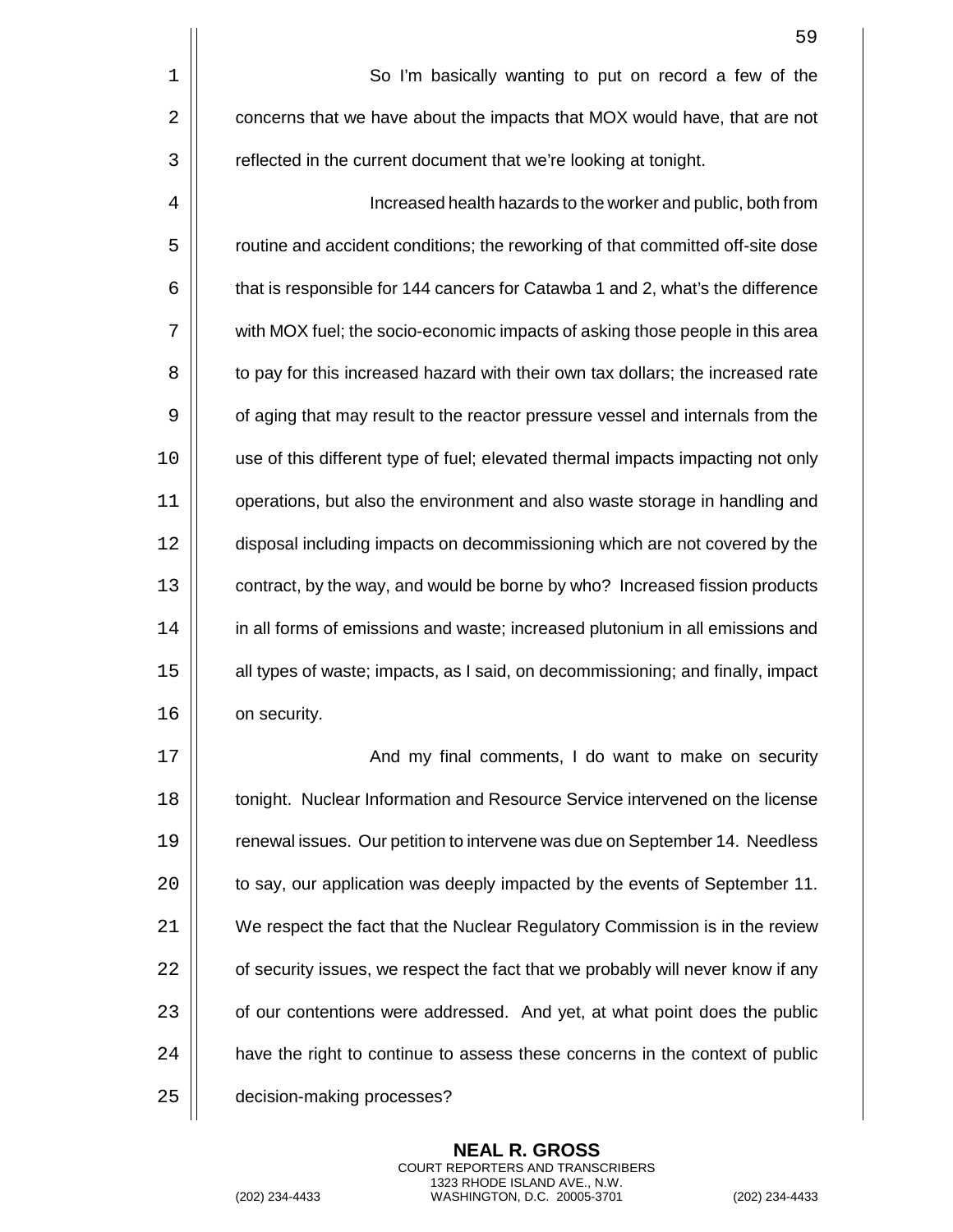|    | 60                                                                                   |
|----|--------------------------------------------------------------------------------------|
| 1  | Catawba 1 and 2 are currently sitting there on line. If, heaven                      |
| 2  | forbid, they were attacked while on line, there would be a Chernobyl type event      |
| 3  | if the core was breached and containment was breached. The International             |
| 4  | Atomic Energy Agency said that a week at September 11, that that would be            |
| 5  | the type of consequence. And yet, calculations have been done, have been             |
| 6  | published in the open press, that if a reactor is turned off for only 30 days,       |
| 7  | because such a large portion of the radioactivity is transient, is like that medical |
| 8  | radioactivity that decays very quickly in seconds, minutes, hours, days, weeks       |
| 9  | -- in 30 days, half of the radiological impact is gone if the same attack occurs --  |
| 10 | half.                                                                                |
| 11 | Now it does level out, we don't see it go away in a couple of                        |
| 12 | decades, we know that. You still have a big problem on your hands if irradiated      |
| 13 | fuel is attacked, but to look at the cost/benefit to this region in an era of        |
| 14 | terrorism is something that people have a right to know, whether those               |
| 15 | considerations have been made.                                                       |
| 16 | I already mentioned earlier that the National Academy of                             |
| 17 | Science has come out with a new report that basically says the grid in the           |
| 18 | United States cannot be safeguarded and so this doubles my appreciation of           |
| 19 | NRC staff for identifying station blackout issues as primary for ice condenser       |
| 20 | reactors, Catawba in particular.                                                     |
| 21 | And all I can say is that I offered in very good faith to Duke                       |
| 22 | the idea of using hydroelectric generation on the site of the reactor as an          |
| 23 | ultimate form of insurance, as long as that dam is there, that the reactor could     |
| 24 | be cooled in the event of station blackout. And I think it's time to take that       |
| 25 | teeter-totter and put the full weight of the national security issues on the other   |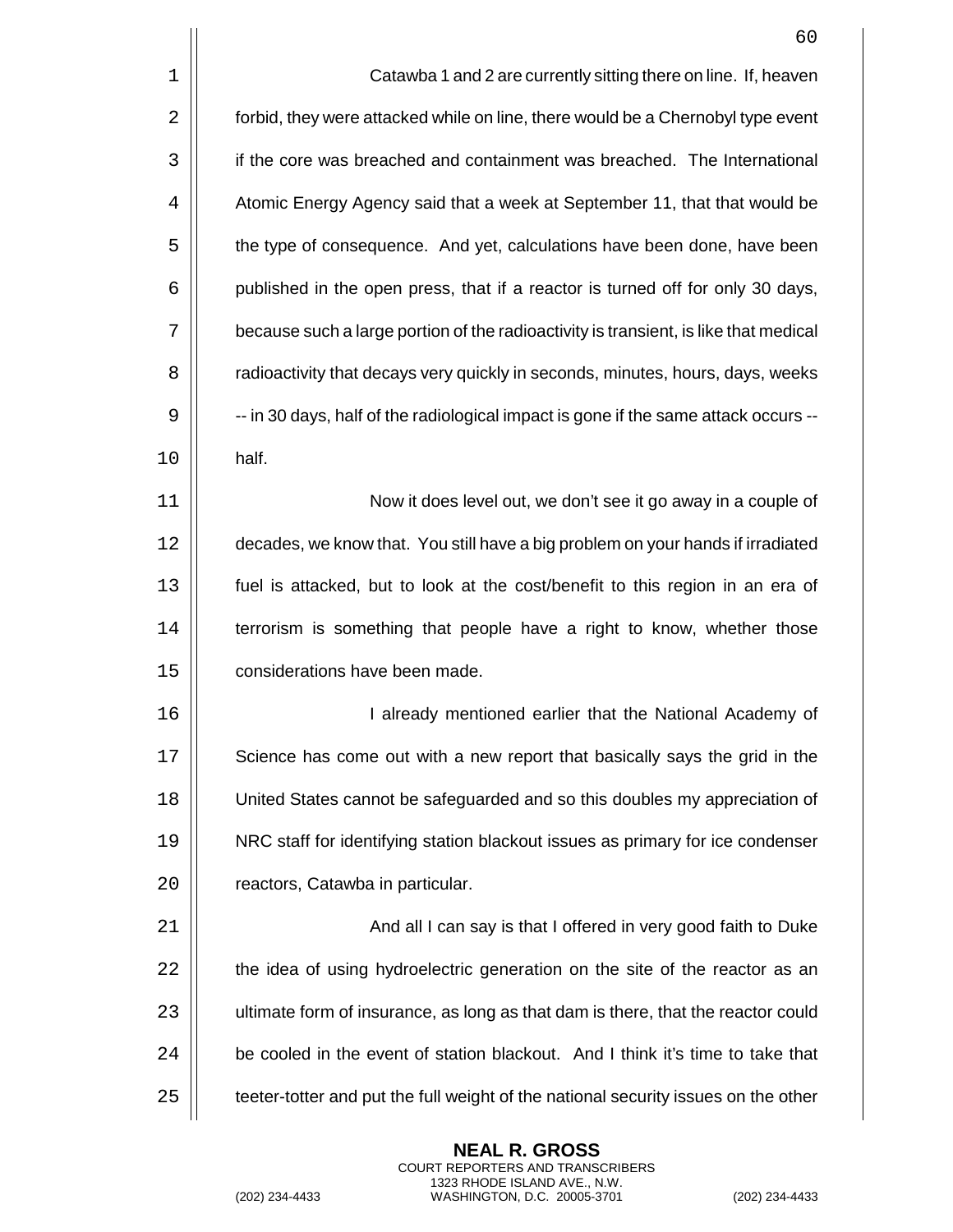|    | 61                                                                                |
|----|-----------------------------------------------------------------------------------|
| 1  | end of whether it is cost effective to back up Catawba 1 and 2 with its own on-   |
| 2  | site dedicated line to the electric generation that is also on site.              |
| 3  | So having said that, we are still in litigation on some of these                  |
| 4  | issues, we'll see how it all comes out. I wish Duke the very best with the Fourth |
| 5  | of July coming up, we're all deeply concerned about the kinds of things we're     |
| 6  | reading in a paper, and we encourage both the NRC and Duke Energy to do           |
| 7  | the utmost to secure and ensure public health and safety.                         |
| 8  | Thank you.                                                                        |
| 9  | MR. CAMERON: Thank you, Mary. We're going to go to                                |
| 10 | Peter Sipp next. Okay?                                                            |
| 11 | MR. SIPP: Thank you, Chip.                                                        |
| 12 | I want to know from anyone that would know this, how much                         |
| 13 | money does Catawba receive in subsidies. Does anybody know?                       |
| 14 | MR. CAMERON: That's a pretty broad question here.                                 |
| 15 | MR. SIPP: Okay, but does Catawba receive tax dollars to be                        |
| 16 | there?                                                                            |
| 17 | MR. CAMERON: I don't know. Why don't you proceed with                             |
| 18 |                                                                                   |
| 19 | MR. SIPP: Is Greg Robison still here? Do you know that,                           |
| 20 | Greg?                                                                             |
| 21 | MR. ROBISON: I don't know.                                                        |
| 22 | MR. SIPP: Okay, when I was in the sixth grade in 1959,                            |
| 23 | something we had to do in our class was to bring an article once a week, and      |
| 24 | I think I talked to you about it in Savannah, but it's appropriate that I mention |
| 25 | it now because there's others that didn't hear it. But my particular article that |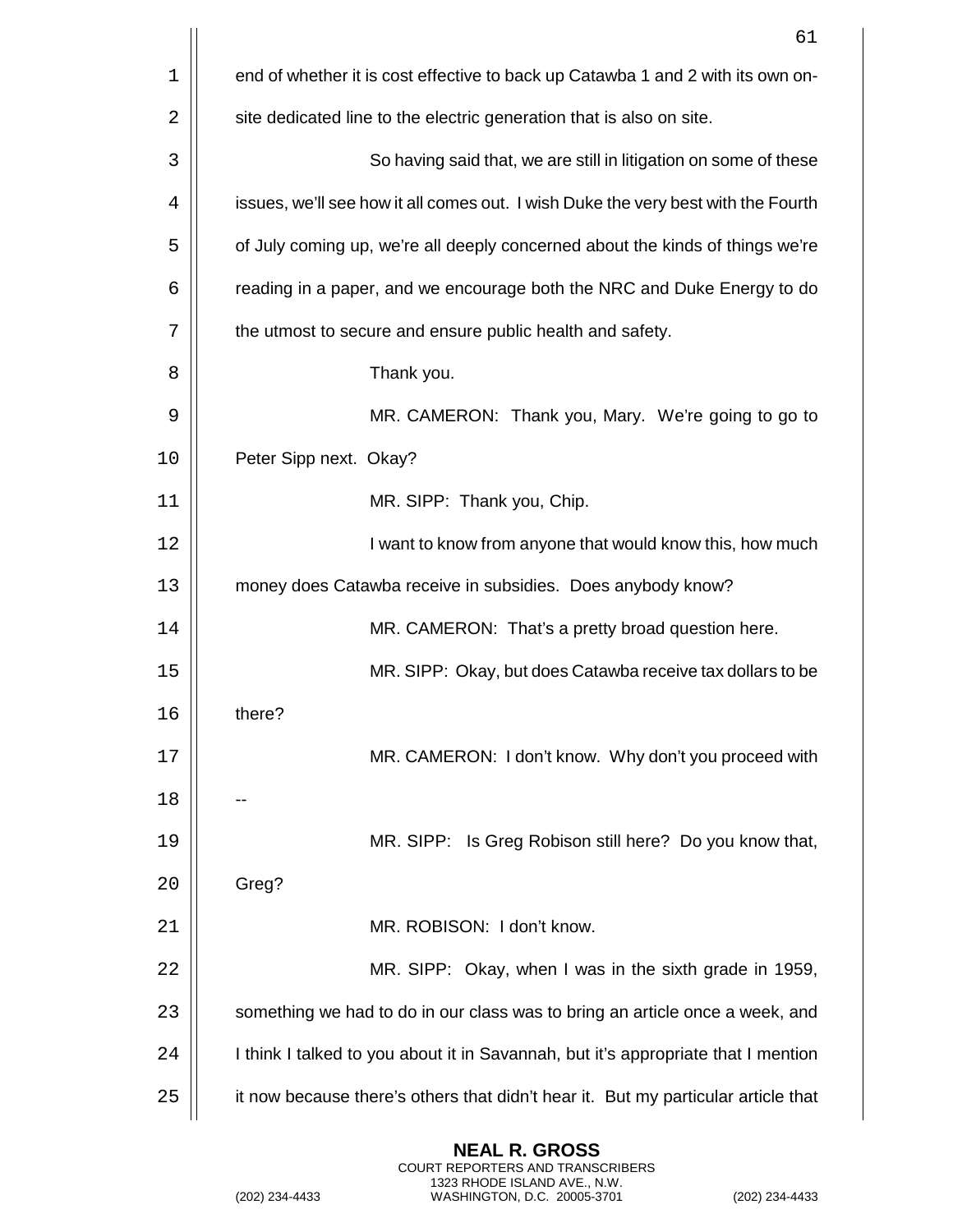|    | 62                                                                                 |
|----|------------------------------------------------------------------------------------|
| 1  | one day was about the NS at Savannah, and the NS stands for nuclear ship,          |
| 2  | and it was commissioned in 1959. I found out from an article in the Sandia         |
| 3  | National Lab that it was decommissioned in 1972 and it was decommissioned          |
| 4  | because it could not compete with the oil burners. And that's a well kept secret   |
| 5  | by the nuclear industry and I ain't keeping it a secret. It can't compete, it      |
| 6  | couldn't compete, that's why there's only one nuclear commercial ship ever         |
| 7  | built, it wasn't getting this tax dollars, it's parked in Charleston.              |
| 8  | So you folks that are trying to push nuclear power, it's dead.                     |
| 9  | You smile at me, Joe, but it's dead, buddy -- it's dead.                           |
| 10 | I understand that the containment for Catawba is only three-                       |
| 11 | quarters of an inch plate. That's not very much. That's a real easy target for     |
| 12 | somebody who wants to make a mess in South Carolina. I wouldn't be                 |
| 13 | bragging on that I worked there.                                                   |
| 14 | Nuclear power is a great thing, but the waste, what are we                         |
| 15 | going to do with it? Nobody wants it -- oh, well. What are we going to do with     |
| 16 | it? Nobody wants it. Nevada sure doesn't want it, they don't even have a           |
| 17 | reactor in that state and oh, we're going to put it out there. We'll get it out of |
| 18 | my yard, I don't want it, put it somewhere in Nevada. No, it's a dead horse,       |
| 19 | sorry.                                                                             |
| 20 | We are just the right distance from the sun. If you think about                    |
| 21 | Mercury, the closest planet to the sun, it's very hot, and then go to the other    |
| 22 | extreme, Pluto, very cold. We're the right distance. That was in my fourth         |
| 23 | grade child's science book, it reminded me of that -- very basic.                  |
| 24 | I appreciate all you're doing to keep it from having a                             |
| 25 | meltdown and all this stuff in your generic environmental impact statement         |
|    |                                                                                    |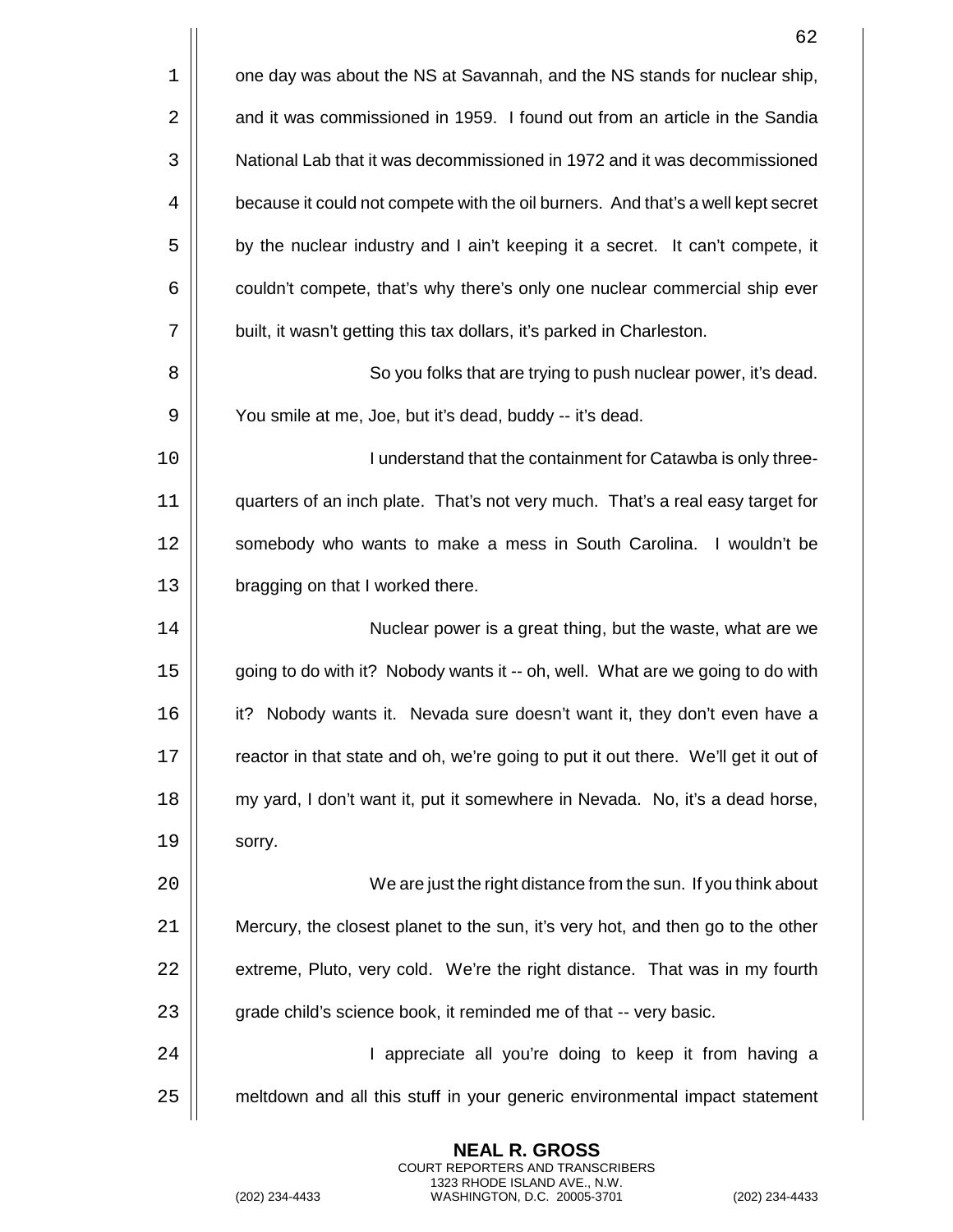|    | 63                                                                               |
|----|----------------------------------------------------------------------------------|
| 1  | book on Page 8-47. So much depends on how we look at things. It says in          |
| 2  | here that Catawba site receives approximately four to five kilowatt hours of     |
| 3  | direct normal solar radiation per square yard -- thank you very much -- per day, |
| 4  | of solar radiation. And then at the end it says implementation of solar          |
| 5  | generation on a large scale, enough to replace Catawba's generating capacity,    |
| 6  | would likely result in large -- and you had to emphasize the word large --       |
| 7  | environmental impacts. Well, I thank you, but there's no waste with making       |
| 8  | electric on somebody's roof, there's no waste at all. Thank you very much.       |
| 9  | When you say that you're not pro-nuclear, but when you say                       |
| 10 | -- you just don't look at it right.                                              |
| 11 | So I'm in favor of no new license. Sorry, but that's not good                    |
| 12 | enough, it really isn't.                                                         |
| 13 | MR. CAMERON: Okay, thank you, Peter. Let's go to Sherry                          |
| 14 | Lorenz, Sierra Club, right now and then we'll go to Gregg Jocoy. Sherry.         |
| 15 | MS. LORENZ: Good evening, ladies and gentlemen. My                               |
| 16 | name is Sherry Lorenz, and I live in Fort Mill.                                  |
| 17 | Tonight I'm standing before you, not as an expert, but as a                      |
| 18 | common citizen who deeply cares about family, friends, neighbors, animals,       |
| 19 | nature and the general wellbeing and future of this planet.                      |
| 20 | I have all the scientific information on weapons grade                           |
| 21 | plutonium, but I left it at home. I plan to talk to you as a friend and as a     |
| 22 | concerned citizen.                                                               |
| 23 | Ladies and gentlemen, I am pained that I have to stand up                        |
| 24 | here and talk and convince you of something that shouldn't even be an issue,     |
| 25 | something that everyone should know is wrong, disastrous, outright insane and    |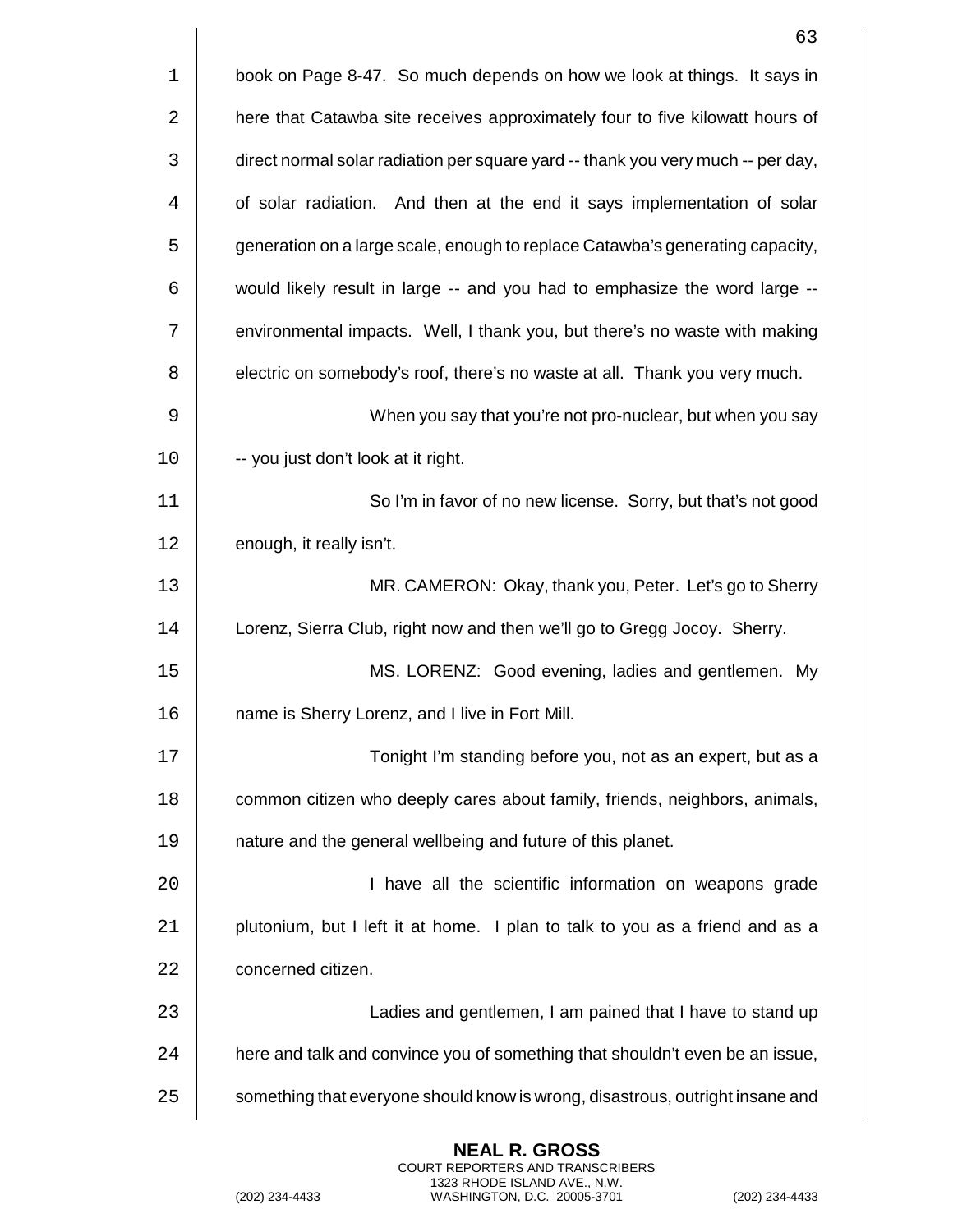$1 \parallel$  may very well one day spell the end of this entire planet as we know it. Why? 2  $\vert$  Why would you or you or you or you want to endanger your children, your wife, 3 | your husband, your mother, your father, your sisters and brothers, your 4  $\parallel$  grandparents, your friends and neighbors, with a threat that will and can wipe 5 | everyone out? But worse yet, will cause immense pain and suffering first  $6$  | before death finally sets in.

 Ladies and gentlemen, I am talking about the threat of a  $\vert\vert$  nuclear fallout from a reactor, a reactor that has exploded on its own, a terrorist 9 | attack, or an attack anywhere in the U.S. Terrorists confiscating plutonium 10 | from the sites it is stored or even holding up the trucks that are supposed to be transporting this lethal chemical across the roads of our cities, towns and 12 | neighborhoods. You know as well as I know that for terrorists, nothing is an  $\vert\vert$  obstacle. Their motto is we will kill, no matter how, what, where, or when. They **H** have proven it and they will prove it again. It's just a matter of time.

15 We may one day fry from our own invention, from the 16 | plutonium and uranium, we have so proudly created ourselves. Wouldn't this 17 | be the ultimate reward for our smarts, our state of the art power generation and 18 **a** dvanced technology? It just may be that one day, we will all have to swallow  $19$  |  $\degree$  our own medicine -- a very deadly one in this case.

 Ladies and gentlemen, I don't want to see my children and 21 | grandchildren suffer. I don't want to see my friends and neighbors suffer. I  $\parallel$  don't want to see the world suffer. I don't want to suffer and die myself. 23 | Everybody, everybody deserves a decent life on this earth. We are here for  $\vert$  iust a very short time and we deserve to have a good time, good quality time  $\vert$  during our limited stay here on this planet. Ladies and gentlemen, people are

> **NEAL R. GROSS** COURT REPORTERS AND TRANSCRIBERS 1323 RHODE ISLAND AVE., N.W.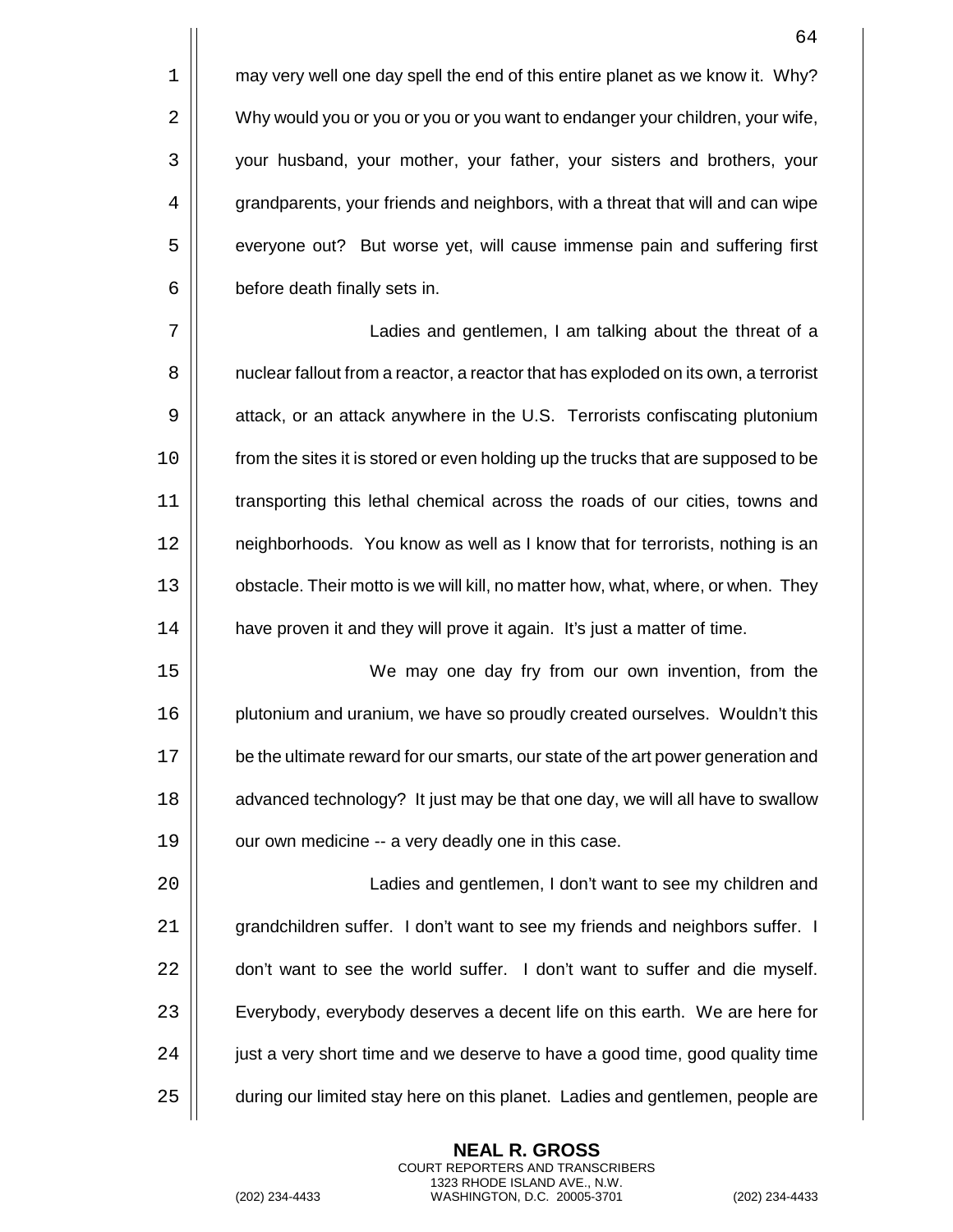$1 \parallel$  suffering as it is, the world is already awash in pain and suffering. Why add to 2 | the misery, why make it worse? Why not be intelligent and utilize better ways 3  $\vert$  to produce power, to create safe and clean industry, industry that would really 4 | verify our intelligence and technology that is good and safe for us and our 5 world.

 Ladies and gentlemen, the knowledge is already available,it's  $\parallel$  all here to be grabbed, to be utilized, to be taken advantage of. I'll be glad to  $\vert\vert$  obtain any type of information for you on clean and safe energy, including the 9 | latest copy of the Sierra Club magazine called Sierra.

10 Ladies and gentlemen, wind, solar and hydrogen can and will 11 | end our dependency on nuclear power plants and other dangerous polluting 12 | plants. Why ignore safe and clean technology if it's good for the good of Man? 13 Why? I don't understand it. Is it because of corporate greed, because of the 14 | fact that it is less profitable for big industry? I think I may be right. Isn't this all 15 about money? I think I may be right. Is corporate America truly concerned 16 | about our health and even the health of our own families and friends? Maybe 17 | not. I think I may be right as well.

18 || Why then don't we all stand up to them and say no more, no 19 more deadly chemicals, no more playing with our future? Ladies and 20  $\vert$  gentlemen, I am asking you why are you ready to throw your lives away for 21 | profits? Even the profits of a foreign country, a country that is hundreds and 22 | hundreds of miles away and doesn't give a rip whether you're dying of cancer 23 | or you're blown into 1000 pieces. And by this, I mean France.

24 Ladies and gentlemen, we don't need plutonium on our roads, 25 whether it's in South Carolina or anywhere else, because in essence, anywhere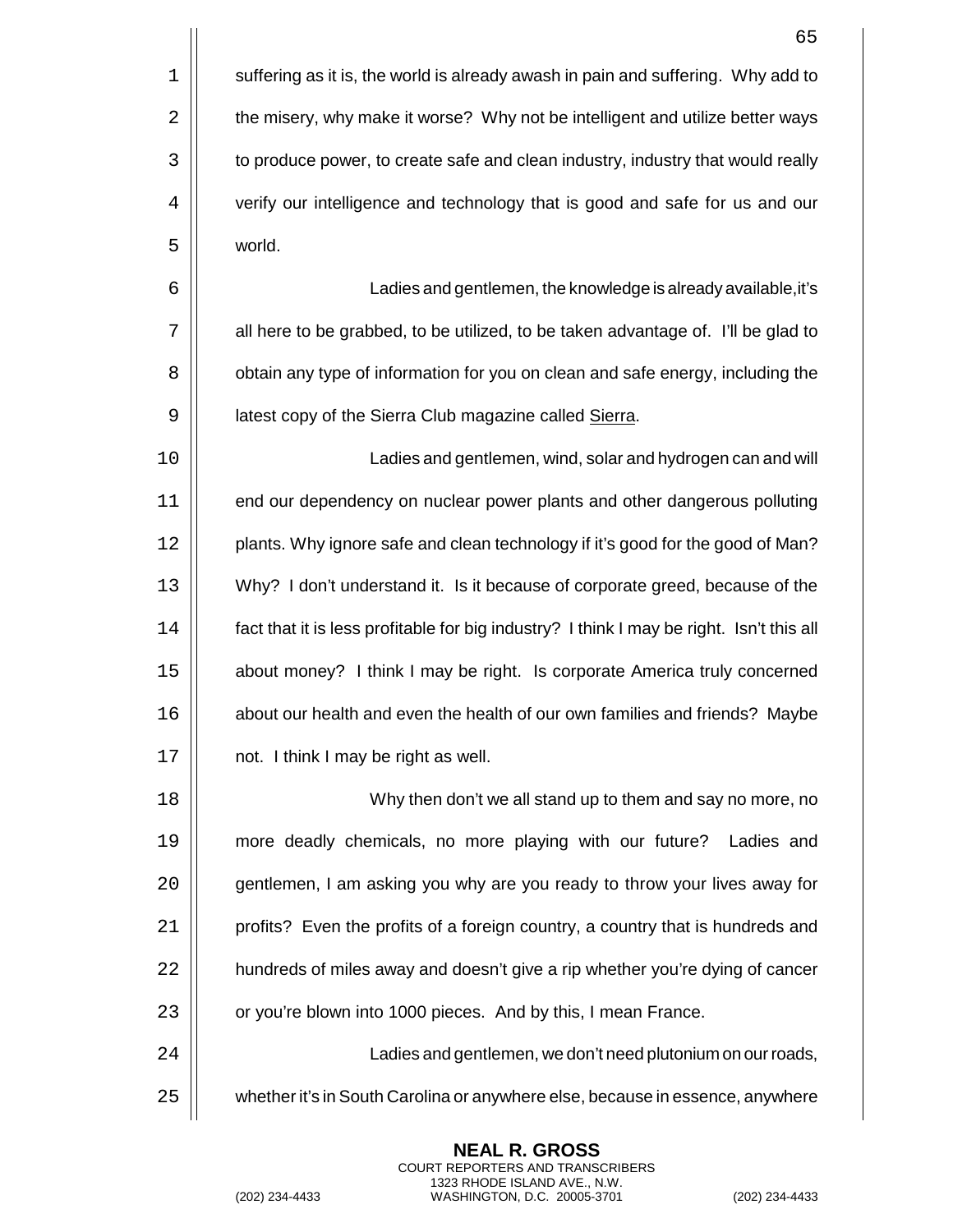|    | 66                                                                                  |
|----|-------------------------------------------------------------------------------------|
| 1  | else is here too. A nuclear disaster has no borders, no boundaries, it will swiftly |
| 2  | sicken and eventually exterminate everyone in its path, every human, every          |
| 3  | animal, every tree and every blade of grass.                                        |
| 4  | The accidents at Chernobyl and Three Mile Island have                               |
| 5  | proven the worst fears and nightmares about nuclear fallout. Thousands have         |
| 6  | died, many thousands more are suffering right now as we speak. Children are         |
| 7  | stricken with rare cancers, leukemias, lymphomas, tumors and other hellish          |
| 8  | diseases that are so terrible, it's almost better to die than to suffer in total    |
| 9  | agony without hope of recovery.                                                     |
| 10 | Ladies and gentlemen, even if we don't have a disaster of any                       |
| 11 | kind, in our lifetime, the waste from nuclear power plants and weapons              |
| 12 | production will stay with us for hundreds and thousands of years. These deadly      |
| 13 | chemicals are already causing more cancers and disease, birth effects and           |
| 14 | death that we shouldn't even be suffering.                                          |
| 15 | Where is the end of this? When will we wake up and stop the                         |
| 16 | insanity? I thought that we considered ourselves to be civilized people. I'm        |
| 17 | sorry, I'm sorry to say that this is not the case. In my opinion -- how could we    |
| 18 | call ourselves civilized if we self-destruct? Nuclear power, plutonium, uranium     |
| 19 | and other deadly chemicals cannot be considered progress or intelligent             |
| 20 | inventions. If something doesn't promote health, happiness and a safe world,        |
| 21 | it is neither intelligent, nor progress.                                            |
| 22 | Ladies and gentlemen, let's see the light, let's stop before it's                   |
| 23 | too late, let's do the right thing. We may still have a chance now. However,        |
| 24 | when we start transporting MOX fuel over our highways and start burning it in       |
| 25 | our reactors, we may be crossing a point of no return. Let's do the right thing     |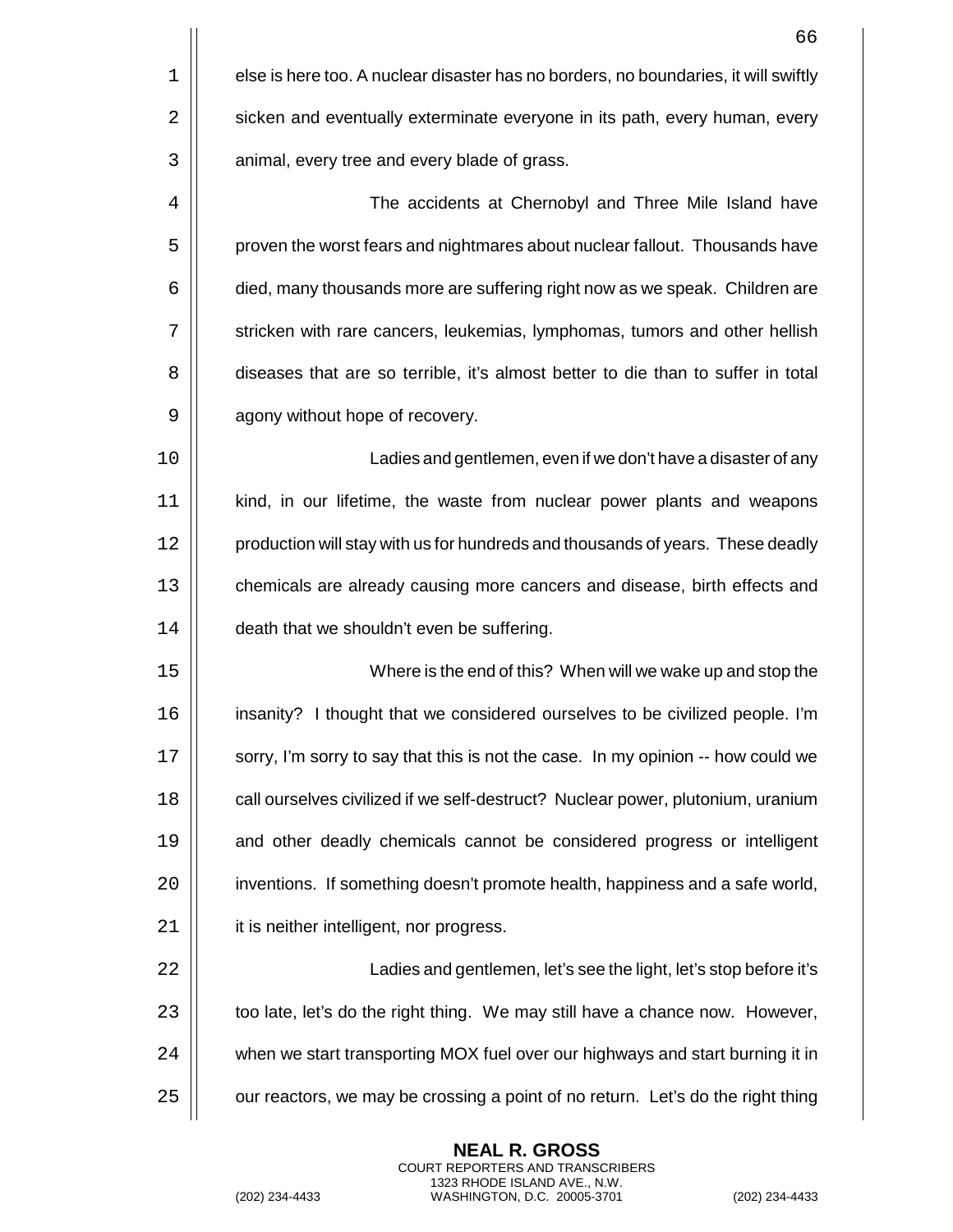1 | now, let's save our species from extinction. We already have enough 2 **plutonium and uranium to blow this planet to pieces many times over.** Let's 3 | start disposing of these hellish chemicals, let's start making plans for a safe  $4 \mid \cdot \rangle$  and good future.

 We should be meeting here today to discuss how to undo our 6 | mistakes, not make more of them. Let's meet somewhere soon and discuss 7 | what's really good for all of humanity. This shouldn't be us versus you, this  $\vert$  should be us working together to make this world a better place. Ladies and  $\vert\vert$  gentlemen, let's rise to the occasion. You say it's not that easy? Well, I have news for you. There is power in numbers and where there's a will, there's a way. If we all stand up and demand the same thing, to have a safe world, then 12 | the others will follow, because even the greedy, the rich and the mighty, can't do it alone, after all. If they become the minority, they too will have to follow 14 | suit. They will have to do the right thing as well. They will have no choice. Ladies and gentlemen, I ask that you look deep into your 16 | soul. I know that you know the right answer to all of this. Ladies and gentlemen, let's stop the insanity now, let's stop 18 | it today. And let's meet real soon to discuss a beautiful and safe future for us **I** and our children. Ladies and gentlemen, please nix MOX. Thank you. (Applause.) MR. CAMERON: Thank you very much, Sherry. Could we  $\parallel$  attach that to transcript? 25 || MS. LORENZ: Pardon?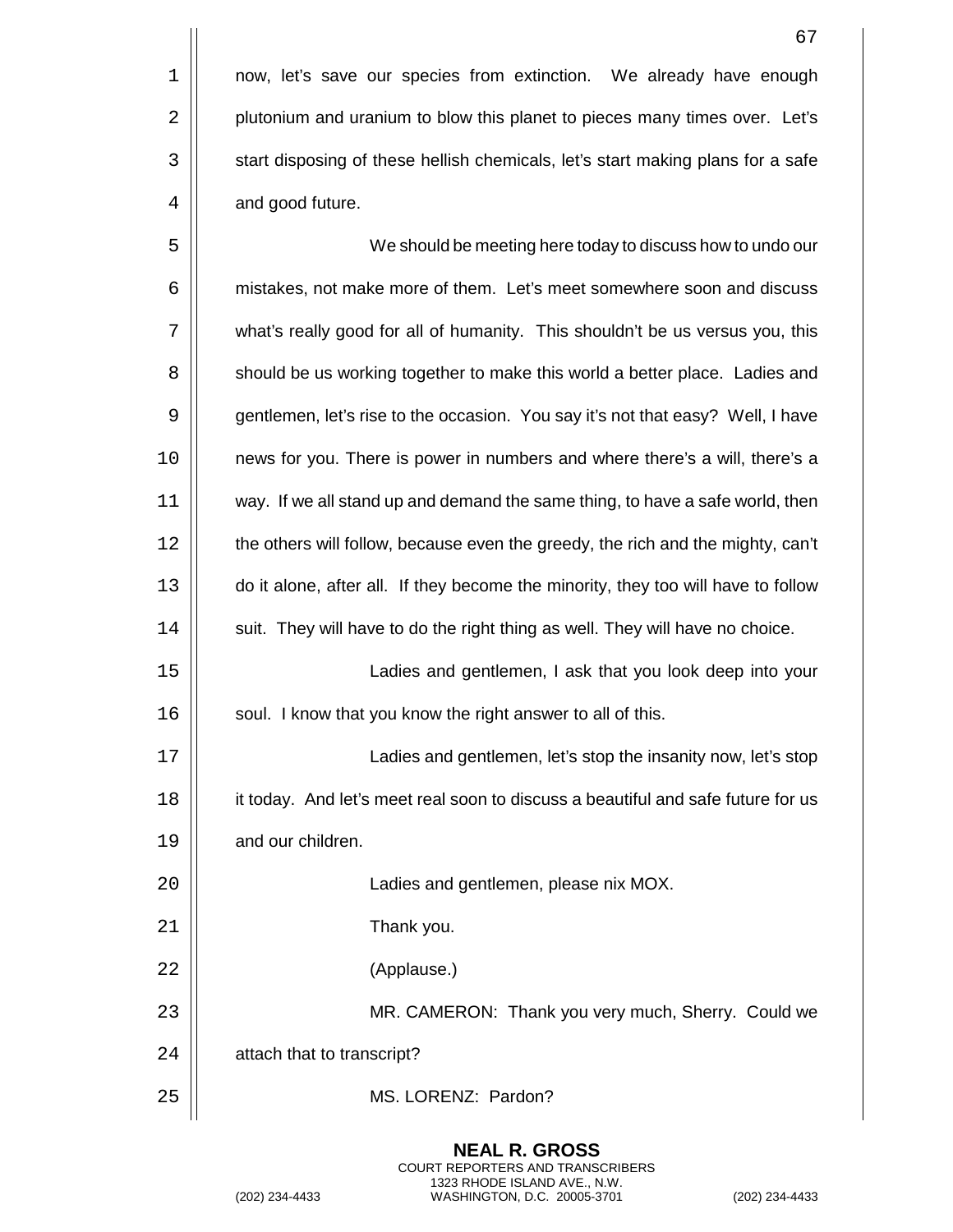|    | 68                                                                                |
|----|-----------------------------------------------------------------------------------|
| 1  | MR. CAMERON: Could we attach that to the transcript?                              |
| 2  | MS. LORENZ: Yes.                                                                  |
| 3  | MR. CAMERON: Great. If you have an extra copy or we can                           |
| 4  | get a copy. Okay, thank you very much.                                            |
| 5  | We're going to go to Gregg Jocoy at this point. Gregg is with                     |
| 6  | the Blue Ridge Environmental Defense League.                                      |
| 7  | MR. JOCOY: Good evening, folks. Boy, that was great,                              |
| 8  | Sherry. I heard a fellow on the radio today, who trains people in public          |
| 9  | speaking and so on like that, and he said if you don't have butterflies in your   |
| 10 | stomach when you stand up to speak, you're probably in trouble.<br>So             |
| 11 | apparently I'm not in trouble because I've got the butterflies.                   |
| 12 | I'm here today representing the Board of Directors of the Blue                    |
| 13 | Ridge Environmental Defense League and I'm simply going to read the               |
| 14 | statement. I want all of you folks who are on the NRC staff to understand once    |
| 15 | again I have to reiterate, this is my own personal opinion here, okay? This is    |
| 16 | not BREDL, this is Gregg's opinion.                                               |
| 17 | And I have to reiterate once again, don't be persuaded by                         |
| 18 | Duke Energy's reputation in the community. Of course, they're well-liked, they    |
| 19 | employ a lot people, they pay a lot of tax money. That doesn't mean that the      |
| 20 | technical questions that you folks are supposed to be investigating are any less  |
| 21 | serious because Duke Energy has the support of the public. You have to get        |
| 22 | down to the brass tacks and make a decision about whether or not the things       |
| 23 | that are proposed are safe and sound for us and for our families. I know that     |
| 24 | you all take that responsibility very seriously, but I want you to understand too |
| 25 | that the folks from Duke Energy have literally hundreds of people who are on      |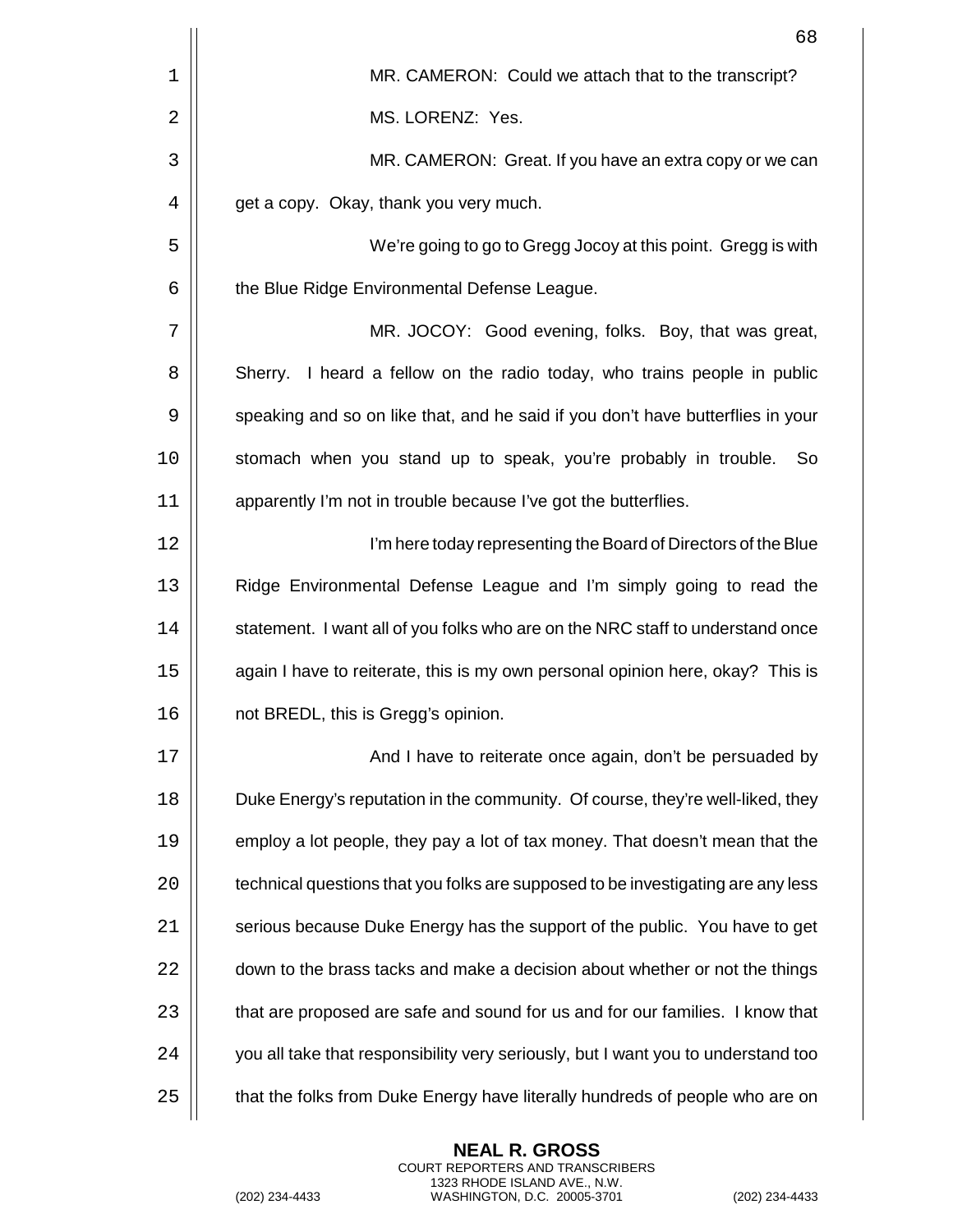|    | 69                                                                                 |
|----|------------------------------------------------------------------------------------|
| 1  | staff, paid whatever wages they're paid, and I sell nuts and bolts for a living,   |
| 2  | Sherry sells something for a living, I'm not really quite sure that I understand   |
| 3  | what it is. You know, Mary and Pete, these are just average people who are         |
| 4  | really concerned that Duke Energy plans to screw up our lives.                     |
| 5  | You know, take the resources that Duke has available to it,                        |
| 6  | take the resources that the opposition has available to it, and use that as you    |
| 7  | weigh things. Sit there and say okay, Duke has given me 10,000 pages of why        |
| 8  | this is safe and over here from NIRS, I've got two pages that says there's a       |
| 9  | problem. Maybe instead of spending my time going through those 10,000              |
| 10 | pages, I need to spend some of my time doing those two pages that NIRS has         |
| 11 | offered and find out if there's something there, because if they've identified a   |
| 12 | potential problem, maybe it's real and Duke has simply made an effort to hide      |
| 13 | those real concerns from you folks.                                                |
| 14 | Now on behalf of the Blue Ridge Environmental Defense                              |
| 15 | League, I submit these comments on NUREG-1437, Supplement 9 for                    |
| 16 | Catawba Nuclear Station.                                                           |
| 17 | The document offered for comment strains and ultimately                            |
| 18 | exceeds the limits of comprehension in order to avoid assigning a single           |
| 19 | significance level of large in its analysis of environmental impacts of high level |
| 20 | waste. The efforts of the staff and/or Commission to resist admitting that high-   |
| 21 | level waste and spent or irradiated fuel have a large impact on the environment    |
| 22 | and public health must not be permitted to obscure the facts. The contortions      |
| 23 | evident in this document are a testament to the inability of the Commission and    |
| 24 | its staff to admit the nuclear power plant impacts are not small. Regarding        |
| 25 | postulated accidents and hydrogen explosions during loss power, the SAMA           |

COURT REPORTERS AND TRANSCRIBERS

**NEAL R. GROSS**

1323 RHODE ISLAND AVE., N.W.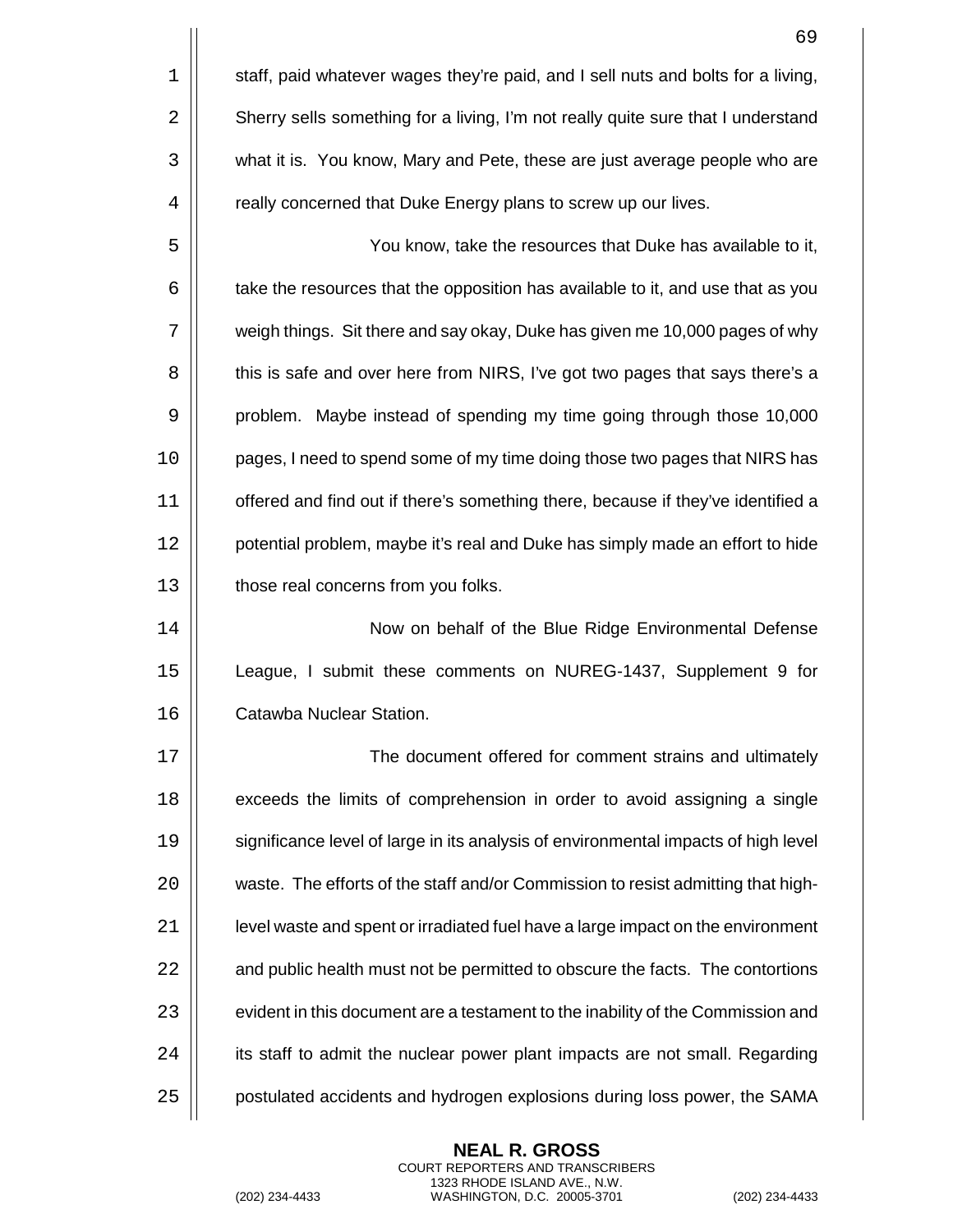|             | 70                                                                                |
|-------------|-----------------------------------------------------------------------------------|
| $\mathbf 1$ | should be implemented as a part of a license renewal.                             |
| 2           | Section 5 -- Environmental Impacts of Postulated Accidents                        |
| 3           | In the report, the staff concluded that the SAMA that would establish hydrogen    |
| 4           | control in SBO events by providing backup power to igniters must be cost          |
| 5           | beneficial. But the staff does verbal double back flip to avoid applying the      |
| 6           | analysis to license renewal, saying:                                              |
| 7           | "However, this SAMA does not relate to adequately                                 |
| 8           | managing the effects of aging during the period of extended                       |
| 9           | operation. Therefore, it need not be implemented as part of                       |
| 10          | the license renewal pursuant to 10 CFR Part 54." [Page                            |
| 11          | $5-29$ ].                                                                         |
| 12          | The invocation of GSI-189 in the report notwithstanding, the                      |
| 13          | logic here is akin to "However, the SAMA, the seatbelt alternative for mitigating |
| 14          | auto accidents, does not relate to adequately managing the effects of tire and    |
| 15          | battery replacement. Therefore, it need not be implemented as part of the         |
| 16          | driver's license renewal." So no seatbelt is required?                            |
| 17          | The severe accident mitigation alternative should be                              |
| 18          | implemented as a requirement in the Catawba license renewal process.              |
| 19          | Section 6 -- Environmental Impacts of the Uranium Fuel                            |
| 20          | Cycle Supplement 9 reports that the Duke Energy and NRC staff have found          |
| 21          | no information which is new or significant enough on any issue to alter           |
| 22          | conclusions found in the general environmental impact statement. The report       |
| 23          | states the following:                                                             |
| 24          | "For each of these issues, the GEIS conclusion is                                 |
| 25          | that the impact is of small significance" {except for collective                  |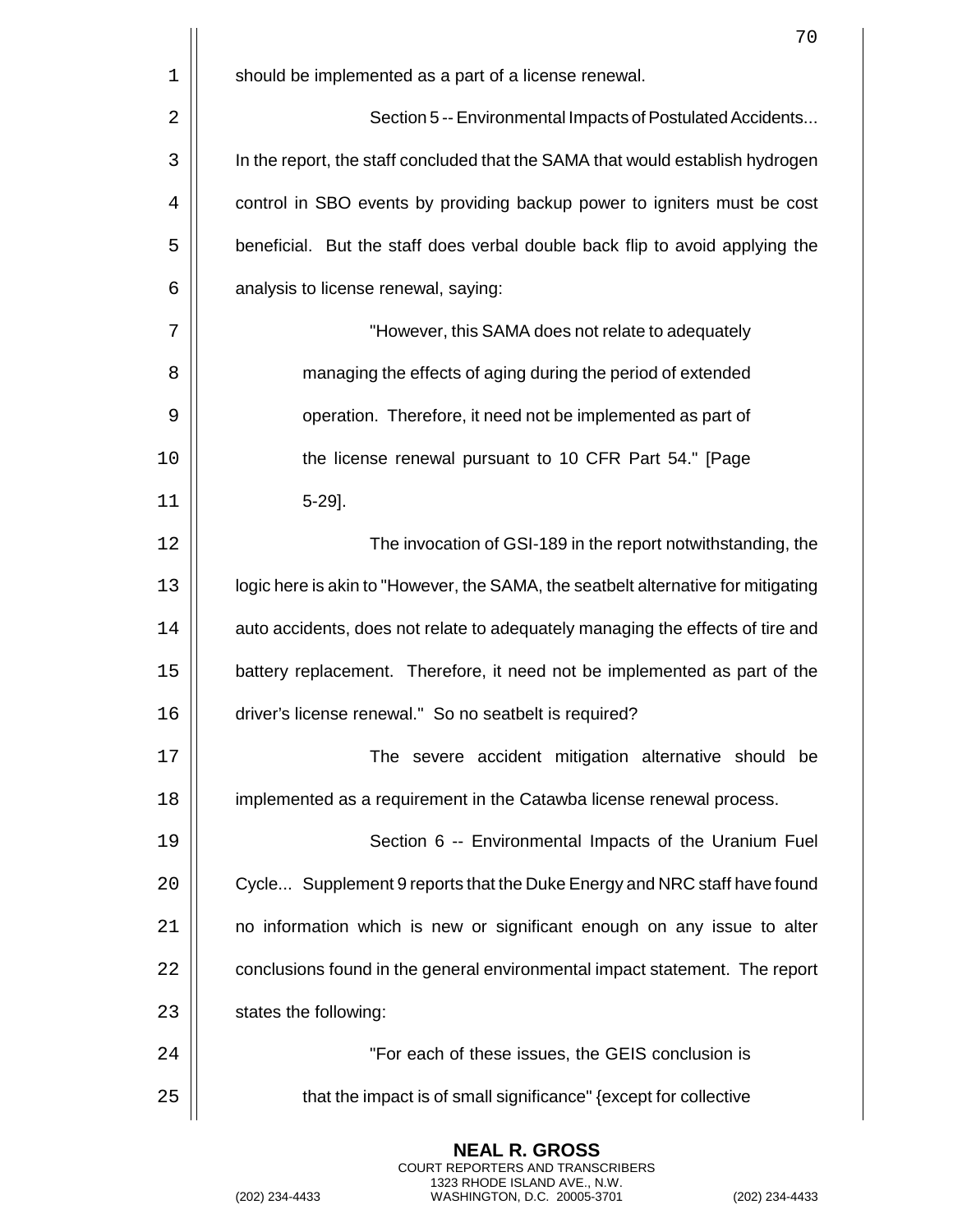|             | 71                                                                                |
|-------------|-----------------------------------------------------------------------------------|
| $\mathbf 1$ | offsite radiological impacts from the fuel cycle and from high-                   |
| 2           | level waste from spent fuel, which were not assigned a single                     |
| 3           | significance level). [Emphasis was added.] That's from                            |
| 4           | abstract page iii.                                                                |
| 5           | Later in Chapter 6, the report again makes exceptions for                         |
| 6           | assigning single significance levels for collective off-site radiological impacts |
| 7           | from the fuel cycle and from high level waste on pages 6-1 and 6-3.               |
| 8           | "For all those issues, the staff concluded in the                                 |
| 9           | GEIS that the impacts are small except for collective off-site                    |
| 10          | radiological impacts from the fuel cycle and from HLW and                         |
| 11          | spent fuel disposal, as discussed below." [Again, emphasis                        |
| 12          | added][pg 6-3].                                                                   |
| 13          | The report makes two more exceptions, one for nuclear fuel                        |
| 14          | and one for high level waste. However, despite the detailed exploration of the    |
| 15          | uncertainties of such estimates, both of these issues are swept off the           |
| 16          | Category 2 table, relegating them to Category 1 limbo.                            |
| 17          | "Accordingly, while the Commission has not                                        |
| 18          | assigned a single level of significance for the collective effect                 |
| 19          | of the fuel cycle, this issue is considered Category 1." [Page                    |
| 20          | $6-4.$ ]                                                                          |
| 21          | Accordingly, while the Commission has not                                         |
| 22          | assigned a single level of significance for the impacts of                        |
| 23          | spent fuel and high level waste disposal, this issue is                           |
| 24          | considered Category 1."                                                           |
| 25          | Nowhere in Section 6.1 does the NRC analyze the actual                            |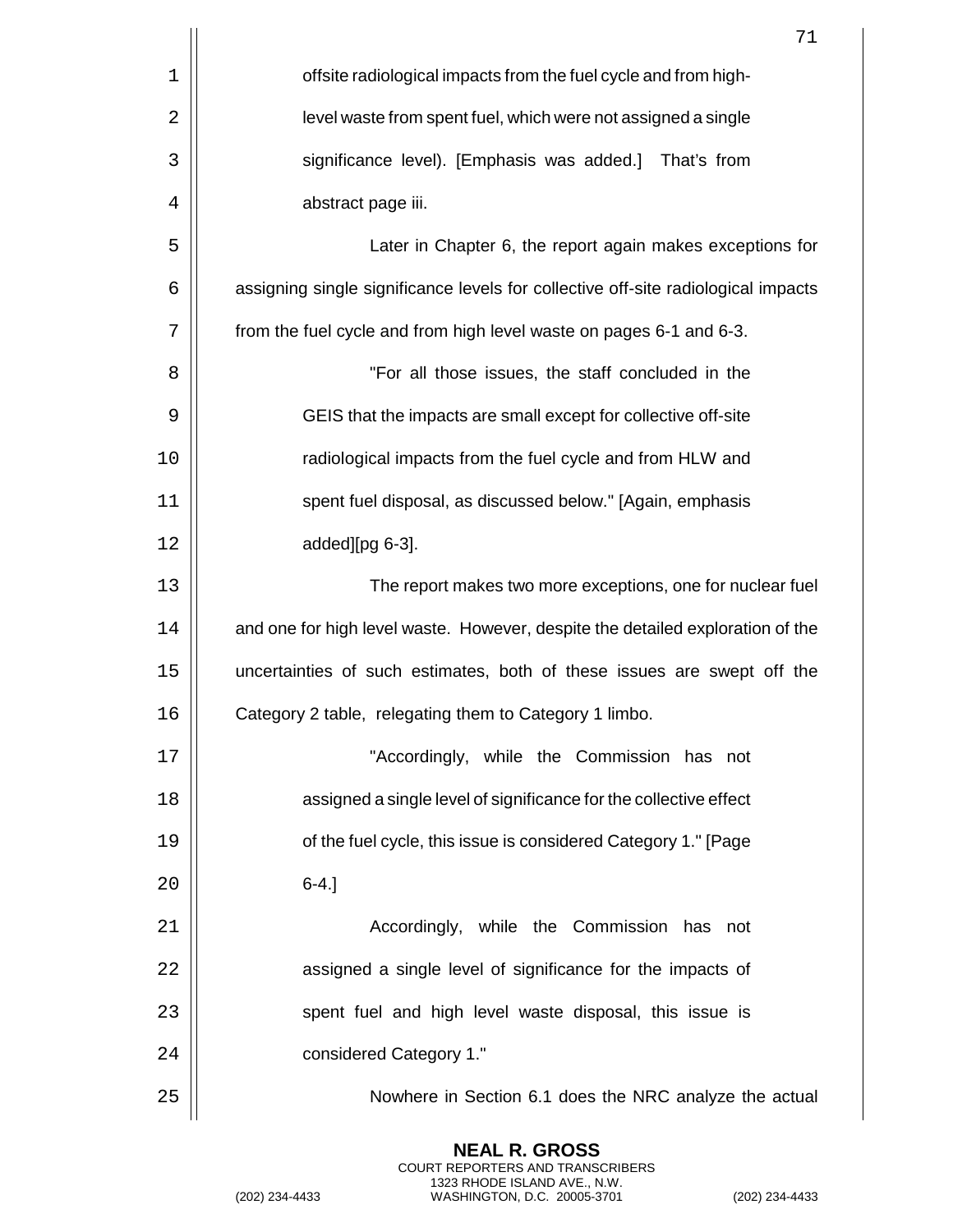$1$  | impacts of the fuel cycle and its waste products. Instead of investigating and 2 | quantifying the impacts of the fuel cycle and waste, the report merely 3 recapitulates regulatory dose limits. Dose limits are an unreliable means of  $4 \mid \mid$  analysis because they are subject to change and have no meaning in the time 5 frames necessary for the determination of long term radionuclide impacts of 6 geological repositories. Moreover, regulatory limits for some important aspects 7 | of waste disposition do not exist.

8 | Before license renewal proceeds, the Commission must 9 | resolve important questions about future impacts of the fuel cycle and high 10 level waste. The draft report states that EPA performance standards "are 11 expected to result in releases and associated health consequences in the 12 | range between 10 and 100 premature cancer deaths with an upper limit of 13 1000 premature cancer deaths worldwide for a 100,000 metric ton repository." 14 [Page 6-5] "The impacts of license renewal -- twenty years of additional 15 operation, a 50-percent increase -- will unquestionably increase these 16 | estimates.

17 If and when a geological repository is built, these questions 18 **may be easier to resolve, but because of the insoluble nature of the problem** 19 | and the large impacts of high level nuclear waste, the Commission must 20 | suspend or eliminate license renewal.

21 MR. CAMERON: Thank you very much, Gregg, and we'll put  $22$   $\parallel$  that on to the end of the transcript.

23 | Casa That's the final speaker for tonight and we would just thank  $24$   $\parallel$  all of you for being here tonight, first of all. Thank you for our questions about 25 | various aspects of the process and thank you for your heartfelt comments

> **NEAL R. GROSS** COURT REPORTERS AND TRANSCRIBERS 1323 RHODE ISLAND AVE., N.W.